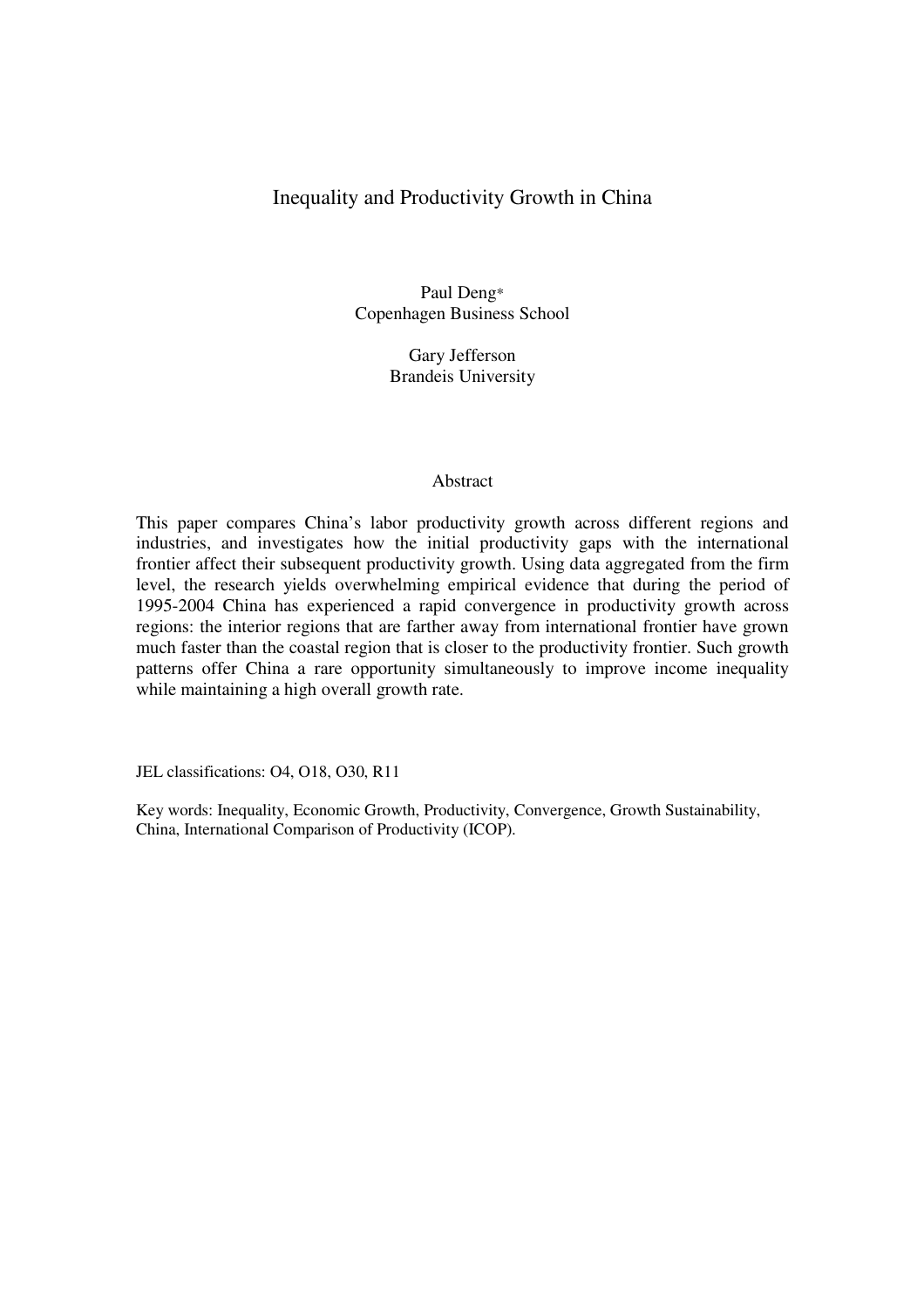# Inequality and Productivity Growth in China

Paul Deng\* Copenhagen Business School

> Gary Jefferson Brandeis University

This version: Nov. 9, 2009

For review and comments only

#### Abstract

This paper compares China's labor productivity growth across different regions and industries, and investigates how the initial productivity gaps with the international frontier affect their subsequent productivity growth. Using data aggregated from the firm level, the research yields overwhelming empirical evidence that during the period of 1995-2004 China has experienced a rapid convergence in productivity growth across regions: the interior regions that are farther away from international frontier have grown much faster than the coastal region that is closer to the productivity frontier. Such growth patterns offer China a rare opportunity simultaneously to improve income inequality while maintaining a high overall growth rate.

JEL classifications: O4, O18, O30, R11 Key words: Inequality, Economic Growth, Productivity, Convergence, Growth Sustainability, China, International Comparison of Productivity (ICOP).

\_\_\_\_\_\_\_\_\_\_\_\_\_\_\_\_\_\_\_\_\_\_\_\_\_\_\_\_

<sup>\*</sup> I wish to thank numerous participants of department seminar and my PhD dissertation at Brandeis University for their helpful comments. In particular, I am grateful to Louis Putterman at Brown University, Catherine Mann, George Hall at Brandeis University for their insightful comments and suggestions. I acknowledge the generous financial support of National Science Foundation (#500865) through Gary Jefferson.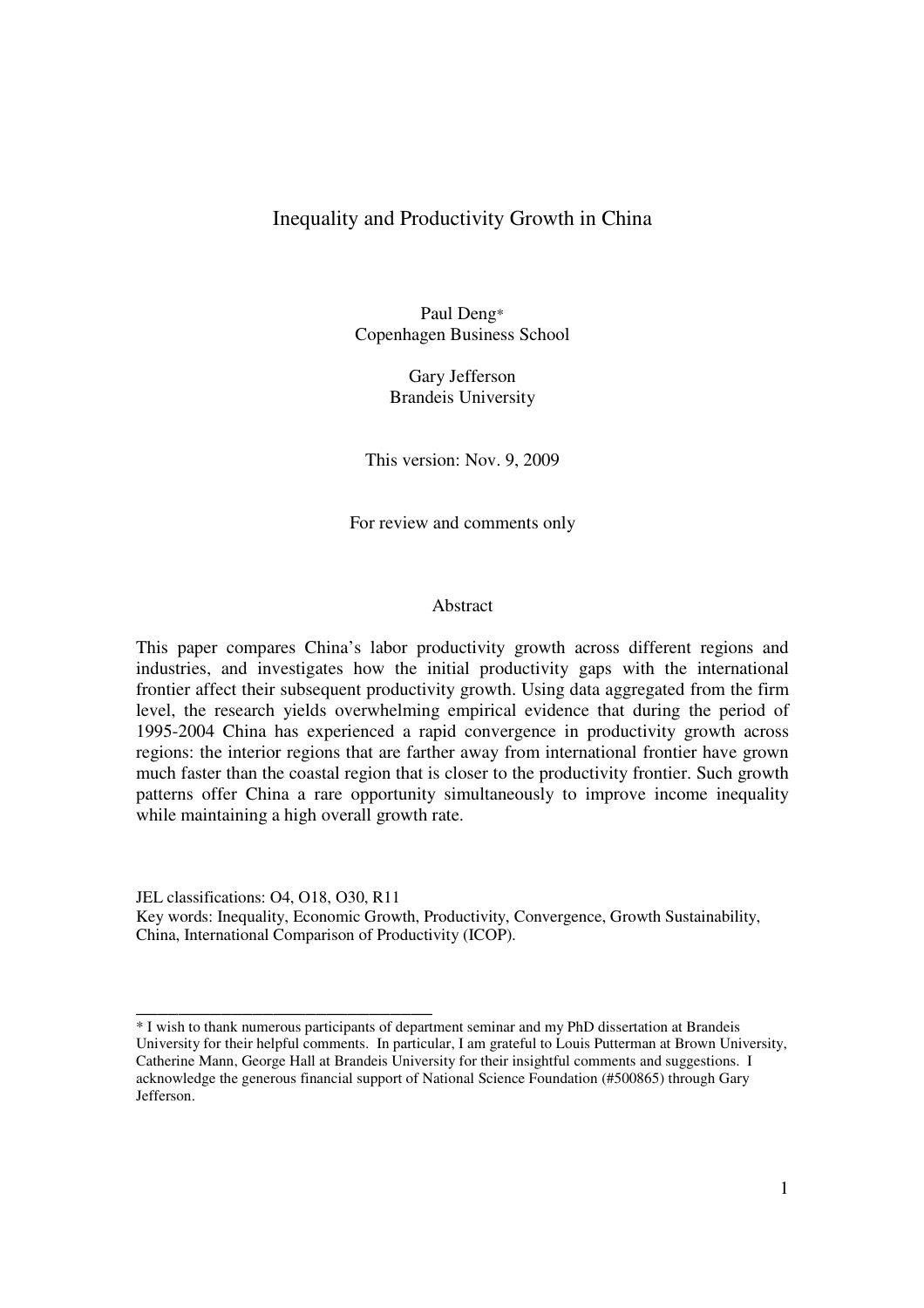# **1. Introduction**

 China has seen spectacular economic growth over the past thirty years with GDP growth averaging at nine percent per year. According to recent estimates from the World Bank, China's absolute poverty rate has decreased from over 70% at the beginning of the reform in 1978 to only 15% in 2004.<sup>1</sup> This elevation from poverty of more than a half billion persons is an unparalleled achievement in the history of economic development. Yet, the inequality picture in China has been less optimistic. One inequality metric, the urban-rural income ratio, was at an alarmingly high level of  $3.28:1$  in  $2006$ ,  $2$  one of the highest in the world. The former Chinese leader, Deng Xiaoping, is quoted as saying: "Let some people get rich first; to get rich is glorious." During at least the first 30 years of China's robust economic growth, it appears that a rising middle class, particularly in China's urban coastal region, was a corollary of rapid growth. The central question of this paper is whether over the next 30 years, high growth will entail the continuing growth of inequality.

 In this paper, we tackle the relationship between China's inequality and productivity growth, and economic growth in general, from a unique perspective. We are not trying to produce another empirical research proving or disapproving the negative (or positive) relationship between the two. Economists have produced rather ambiguous results in this area. Those whose research concludes that inequality is bad for economic growth include Persson and Tabellini (1992) and Alesina and Perotti (1996), among others; on the opposite side, Forbes (2000) and Barro (2000) present some strong

-

<sup>&</sup>lt;sup>1</sup> Absolute poverty rate is defined as percentage of people living under \$1 per day in PPP term. The newest estimate of the \$1 per day poverty rate in China is in the range of 13-17%. In contrast, at the beginning of the reform, the poverty rate was in 71-77% range. Source: World Bank, http://eapblog.worldbank.org/content/new-ppps-reveal-china-has-hadmore-poverty-reduction-than-we-thought

<sup>&</sup>lt;sup>2</sup> Source: Statistical Yearbook of China, 2007, National Bureau of Statistics (NBS).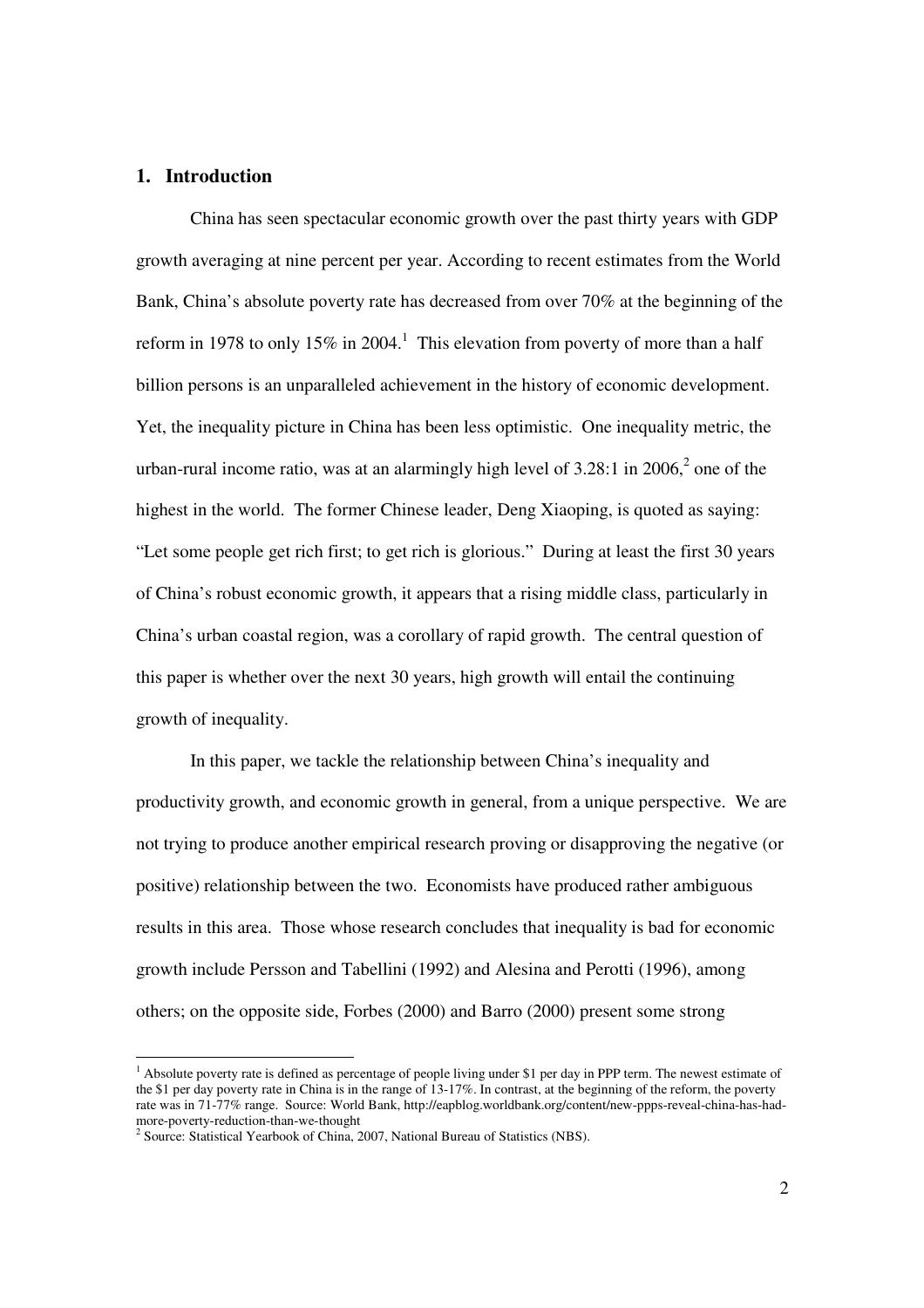evidence against the proposition that inequality is bad for growth. This paper takes a different approach. We argue that a decline in inequality and economic growth are not necessarily in conflict with each other. Specifically, this paper argues that in order to sustain China's high economic growth in coming decades, China will have to rely on a more balanced approach toward its economic development across regions. We show despite the fact that labor productivities in the interior regions are at a relatively lower level compared to the coastal region, they nonetheless have recently grown much faster. As a result, the productivity gap between the coastal and interior regions has been shrinking rather quickly. For example, from our calculation, during the 1995-2004 period, labor productivity in the western China has risen a cumulative 486%, whereas in the coastal area the growth rate was only about  $263\%$ ,<sup>3</sup> a notable tendency toward productivity convergence. This convergence of labor productivity implies that China may be able to improve its current highly skewed income distribution while sustaining an overall high growth rate. As labor productivities across regions converge, income inequality will naturally improve.

We support our argument with overwhelming empirical evidence using industryprovince level data. Our empirical analysis includes 14 major industrial branches in 31 provinces and municipalities from 1995 to 2004. We adopt the same empirical research framework as in Jefferson, Hu and Su (2006, JHS for short hereafter). Using aggregated data<sup>4</sup> of 14 industrial branches for each of China's 31 provinces, we investigate how the initial productivity gap of each industry-province observation with the international frontier affects future labor productivity growth. We measure productivity gap of each

<sup>&</sup>lt;sup>3</sup> These were calculated using 1997 constant Yuan price.

<sup>&</sup>lt;sup>4</sup> The aggregation method is described in data section.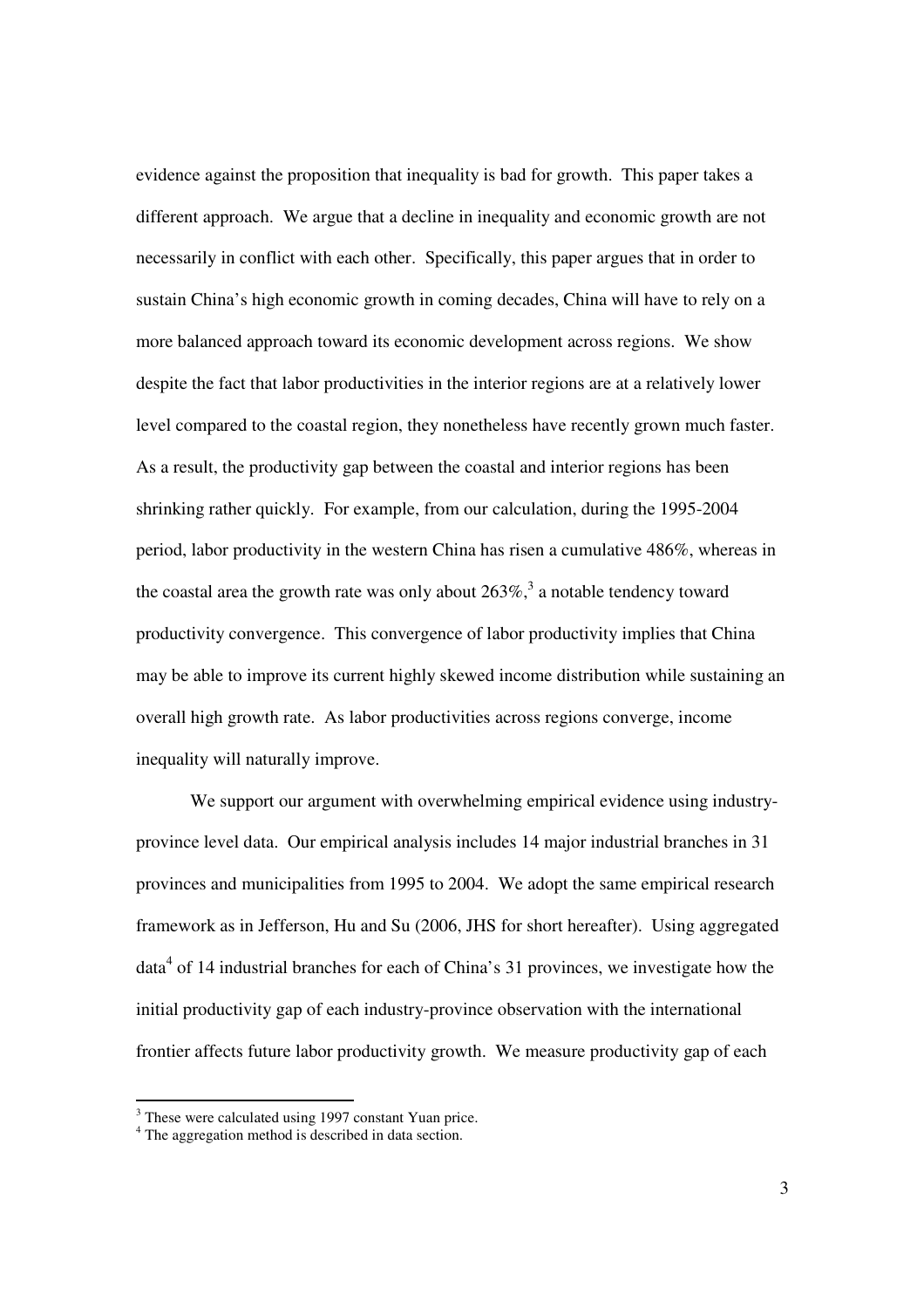industry-province observation by its relative distance to the productivity level at the international frontier within the same industry. For simplicity, we use the productivity level of each corresponding U.S.' industry as the proxy for the international technology frontier. Compared to JHS (2006), we extend the analysis one step further by constructing a unique series of industry-level PPPs for our China-US labor productivity comparison. JHS paper converted local productivity level to the US dollar using the uniform official exchange rate for *all* industries. In this paper, we use industry-level PPPs to better capture the different market conditions and price differences across different industries. In addition, we adjust the value-added in *current* prices to *constant* prices using the ex-factory price index at industry level.

 Our main research finding is: the initial gap with frontier productivity plays an important role in determining productivity growth trajectory for Chinese industry --- The larger the initial gap for a given industry-province observation, the higher the subsequent growth rate of labor productivity. That is, the advantages of backwardness appear to motivate higher productivity growth for industry-provinces with relatively low productivities.

 The rest of the paper is organized as follows: In the next section, we provide an overview of the inequality in China, in which we focus on the main sources and characteristics of China's inequality. In section three and four, we first outline our empirical estimation strategies, then we describe the data used for the research. We present our empirical results in section five, and the final section concludes.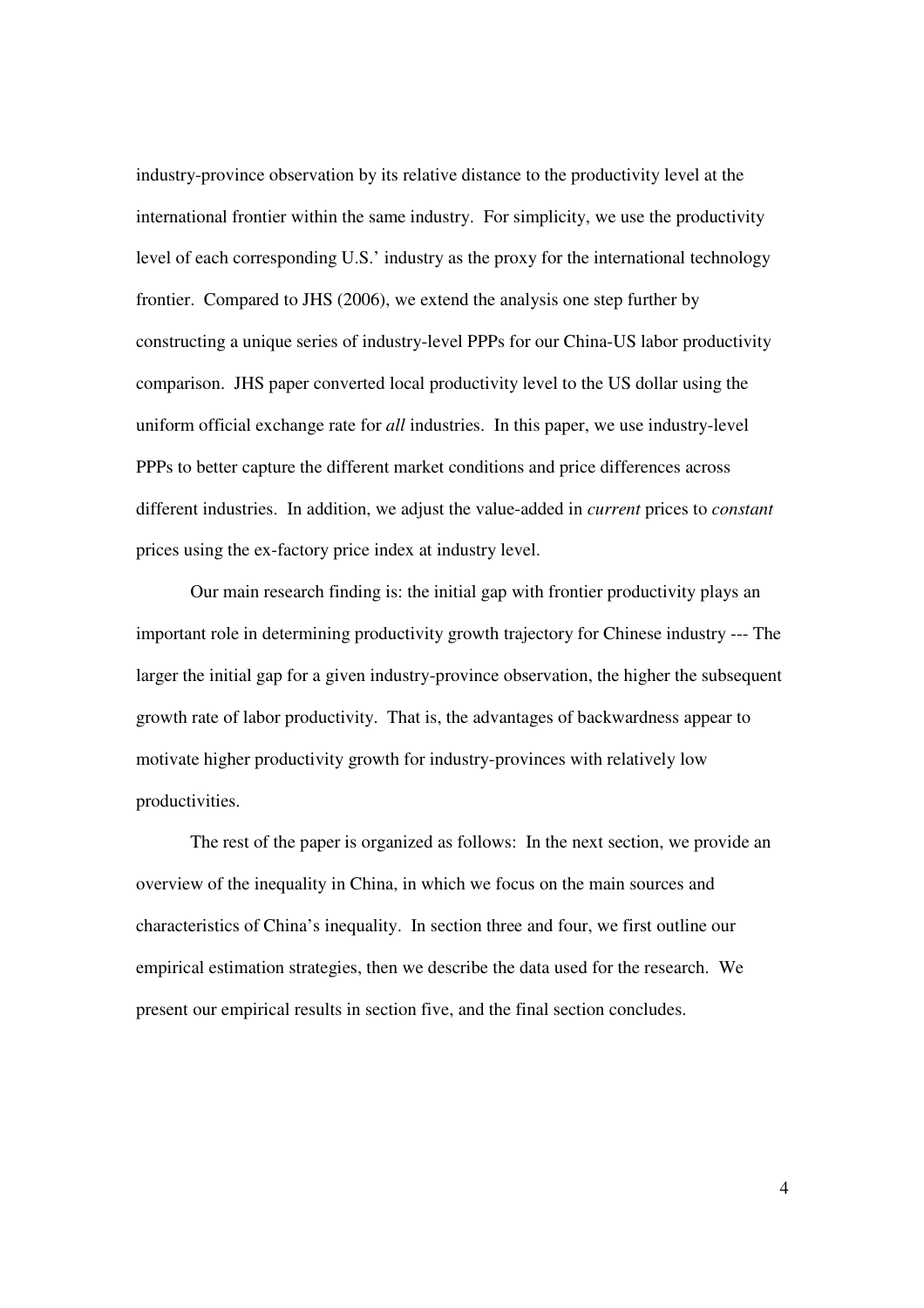#### **2. Overview of China's Inequality and Productivity Growth**

 To get a comparative picture of China's inequality, another natural question to ask is how China's inequality compares to the rest of the world. According to Milanovic et al. (2007), China's Gini coefficient sits approximately in the middle among all countries. The Gini index for China in 2001 was at 41.6, worse than India at 32.6, UK at 37.4 and the US at 39.9, but slightly better than Turkey at 43.6, and much better than Malaysia at 47.9, Thailand at 50.9, Mexico at 53.8 and Brazil at 58.8.

Two distinctive features characterize China's inequality. First, there exists a huge income gap between urban and rural area. According to the estimate by Wan (2006), the urban-rural inequality accounts for 70-80% of China's overall inequality. The recent read on the income ratio between the urban and rural is 3.28:1, one of the highest in the world. However, contrary to the common belief, this huge income gap was not a direct result of economic reform initialized 30 years ago. Rather, it was largely a result of the legacy policies during the Mao-era. In the early years after 1949, to support rapid industrialization and to prepare for a possible military attack from the U.S., and later Soviet Union, China shifted huge resources into heavy industries. Policies were adopted that strongly favored urban dwellers to rural farmers. Urban workers received large amount of subsidies while income for rural farmers was intentionally depressed. In addition, collective farming was common in rural area, and it resulted in miserable agricultural productivity. As shown in Figure 1, in 1978 right before the reform, the urban-rural income ratio was in fact already at a very high level of 2.6:1. The income gap since 1978 has only increased gradually over the next thirty years. One exception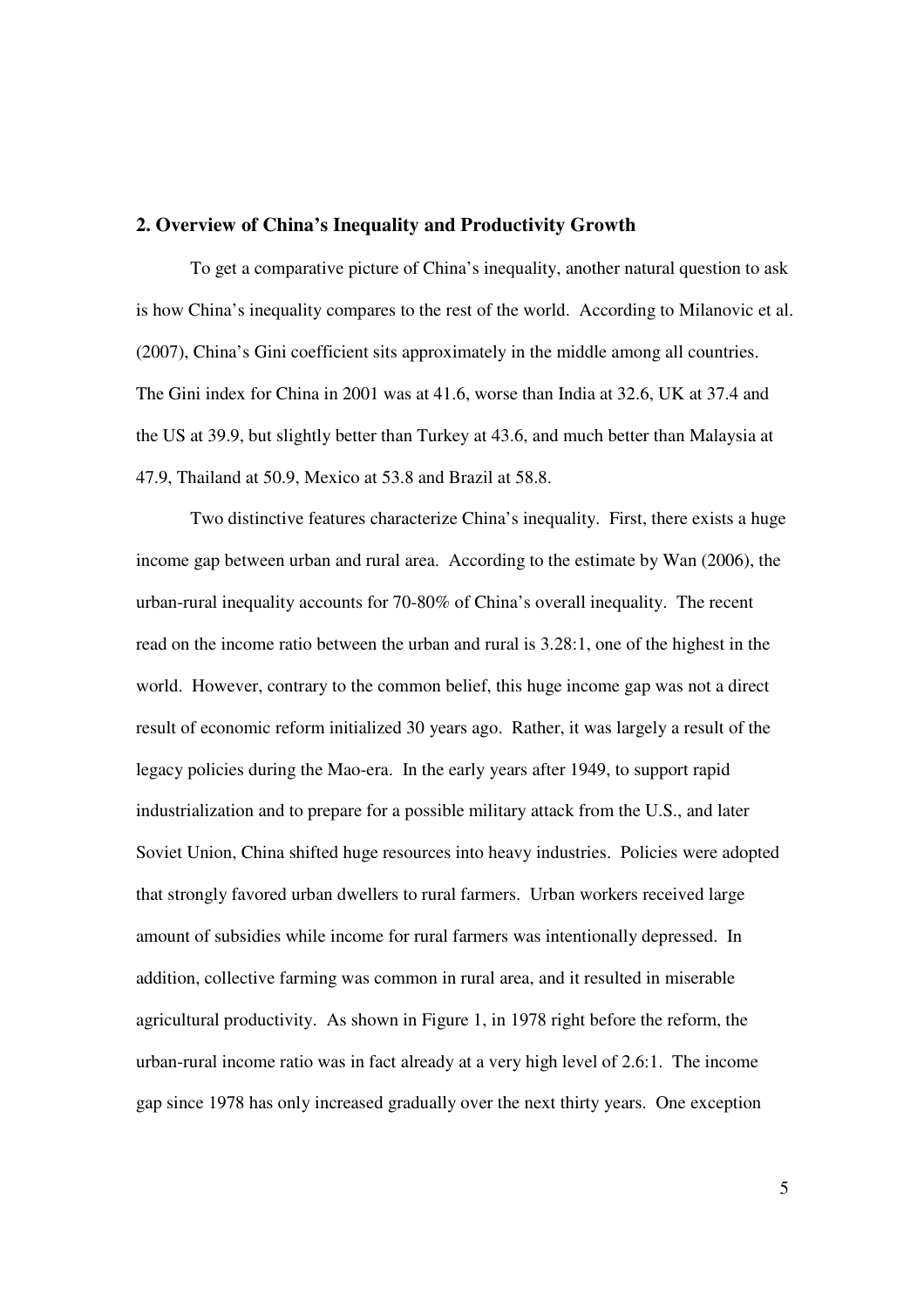was that during the early reform period (1978-1985), when the urban-rural income gap actually shrank as the "household individual responsibility system" had greatly increased labor productivity in the rural area. Still, when it comes to discussing China's inequality, the most common misconception is that economic reform had been the sole cause of today's high urban-rural income gap.

 The second feature concerning China's inequality is that the income gap between the coastal and interior regions has increased dramatically since the reform began. Such gap was almost non-existent before the economic reform. China's economic policies in the early reform era have contributed to this sharply rising regional income disparities. As part of the gradualist approach, China first opened its borders of its coastal region to foreign trade and investment, and established various Special Economic Zones (SEZs) in the area. Those SEZs received disproportionate share of government support while offering foreign investors preferential tax treatment. In the years that followed, through a process of self-reinforcement, the region had formed its comparative advantage in exportoriented manufacturing and had attracted the majority of international capital inflow into China. Not surprisingly, the coastal region led well ahead of other regions in its economic takeoff. By 2005, the income gap between the eastern region and the rest of the country increased to more than 2:1.

 With above big-picture about China's inequality in mind, next we analyze China's inequality in more details by comparing the *level* and *growth* of labor productivity across different regions. In Table 2-1, we present China's industrial labor productivity and growth rate by region, from 1995 to 2004. We report three different methods in our productivity calculation. The first method converts labor productivity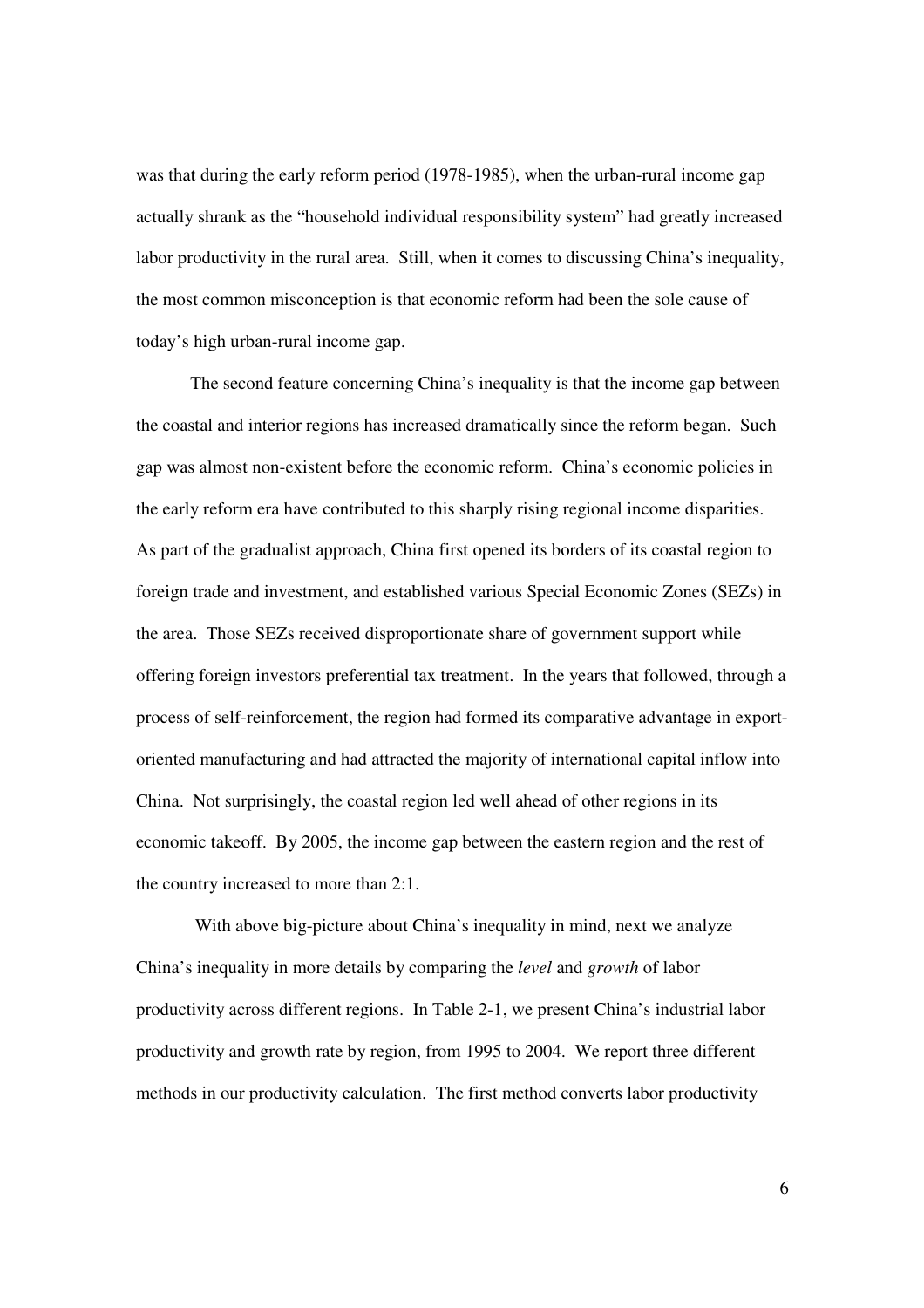into 1997 constant US dollar using 1997 industry-level PPPs; $<sup>5</sup>$  the second method adjusts</sup> productivity in current-price Yuan to 1997 constant price, without currency conversion; The last method simply reports productivity in *current* Yuan prices, again without currency conversion.

Regardless of which method we use, the overall picture looks very similar. First, large disparities exist in the level of productivity across regions, with the coastal region positioning well ahead of other regions. <sup>6</sup> For example, in 1995, when measured in 1997 PPP USD, labor productivity in the coastal region is around \$6,000 per employee-year, compared to \$2,790 per employee-year in the western region, a ratio of 2.15:1. Put in another way, the labor productivity in the west is only about 46% of the east (see Table 2- 2 for more details). Such gap, however, has declined over the years: in 2004, the labor productivity in the coastal region increased to \$20,470, compared to \$14,580 per employee-year in the west, resulting in a smaller ratio of 1.4:1. In terms of relative productivity to the coastal region, labor productivity in the west increased from 46% of that in the coastal region to 71% (again refer to Table 2-2 for details).

 Secondly, in terms of growth rate, the interior regions have enjoyed a much faster productivity growth than the coastal region. For example, in constant Yuan term, from 1995 to 2004, the western region had experienced a staggering 486% increase in its labor productivity, while the growth in the coastal region was much slower, at 263%, or 54% of the growth rate in the wetern region. In general, during the 1995-2004 period, amongst

-

<sup>&</sup>lt;sup>5</sup> We describe how we calculated industry-level PPPs in Section 4.

<sup>&</sup>lt;sup>6</sup> The coastal region includes the following cities or provinces: Beijing, Tianjin, Shanghai, Hebei, Shangdong, Jiangsu, Zhejiang, Fujian, Guangdong, Hai'nan; the northeastern region includes Liaoning, Jilin and Helongjiang; the central region includes Shanxi, He'nan, Hubei, Hu'nan, Anhui, Jiangxi and Guangxi; The western region includes Shaaxi, Sichuan, Chongqing, Yun'nan, Guizhou, Gansu, Ningxia, Qinghai, Neimenggu, Xinjiang and Xizang (Tibet).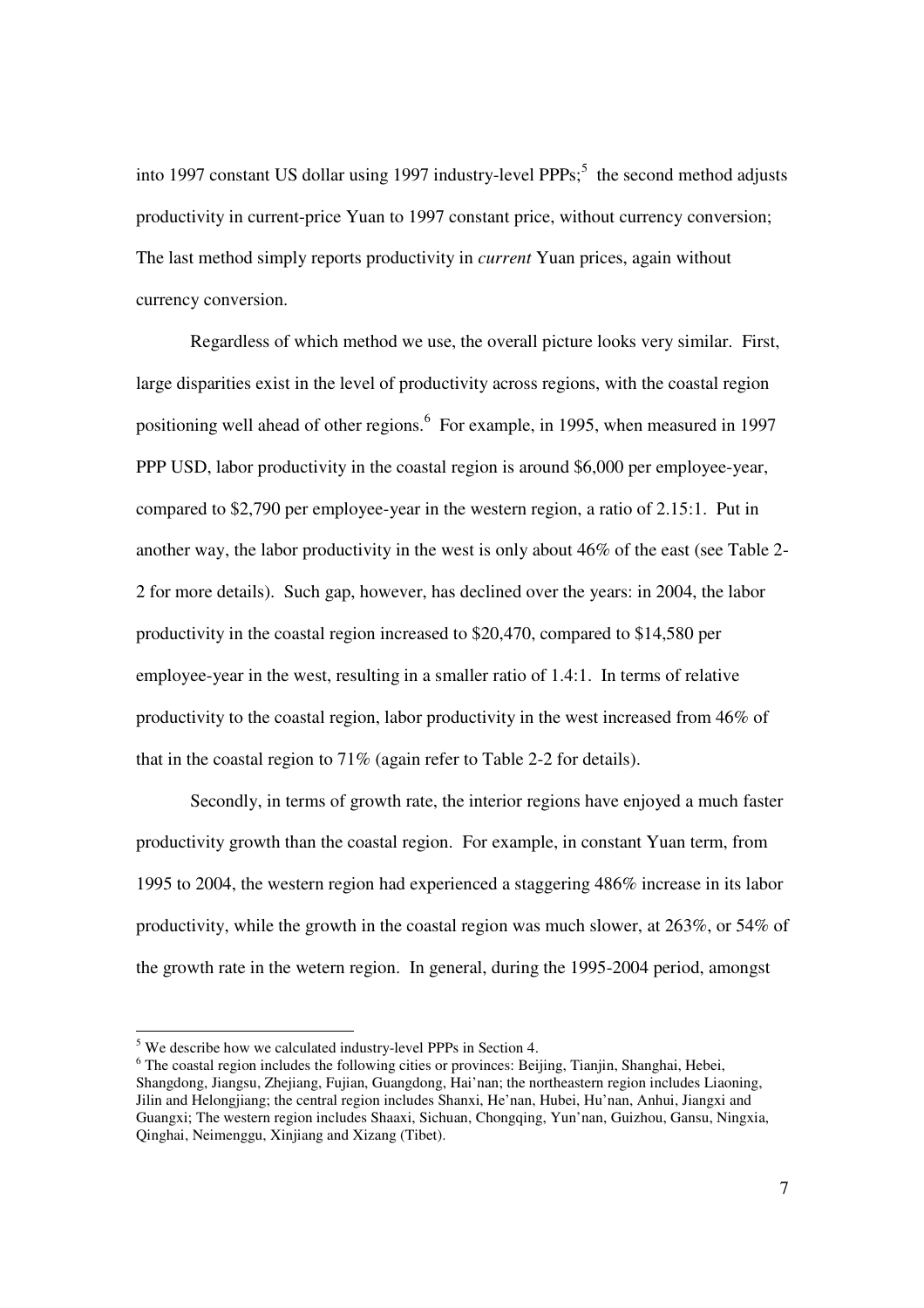all four regions, the northeastern region had grown the fastest, and it was followed by the western region and central region. The coastal region lagged other three regions in terms of labor productivity growth. These results are similar to the previous research by Jefferson, Rawski and Zhang (2008).

## **3. Estimation Strategy**

 In this section, we introduce our empirical model and outline our estimation strategy. We proceed by first describing our basic model setup in Section 3.1, then we introduce the model extensions in Section 3.2.

# **3.1. Basic Model**

Our basic model is shown in equation (1). The variables are indexed at industry i, province j, and year t. Our model was directly taken out from JHS (2006).

$$
[\ln(VA/L)_{i,j,2004} - \ln(VA/L)_{i,j,1995}] = \alpha_0 + \alpha_1 \ln(GAP\_Front)_{i,j,1995})
$$
  
+  $\alpha_2 \ln(GAP\_Front)_{i,j,1995} * regional\_dummies$   
+  $\alpha_3 [\ln(GAP\_Front)_{i,j,1995}]^2$   
+  $\alpha_4 [\ln(VA/L)_{Front,j,2004} - \ln(VA/L)_{Front,j,1995}] + \varepsilon_{ij},$  (1)

The dependent variable is the growth of labor productivity at industry-province level for the period from 1995 to 2004. Labor productivity is measured by the value-added per person-year. The main explanatory variable is *Gap\_Front,* or productivity gap between Chinese industries and the international frontier, proxied by the productivity level of the corresponding industries in the US. The gap with the frontier is the initial gap at the beginning year, 1995.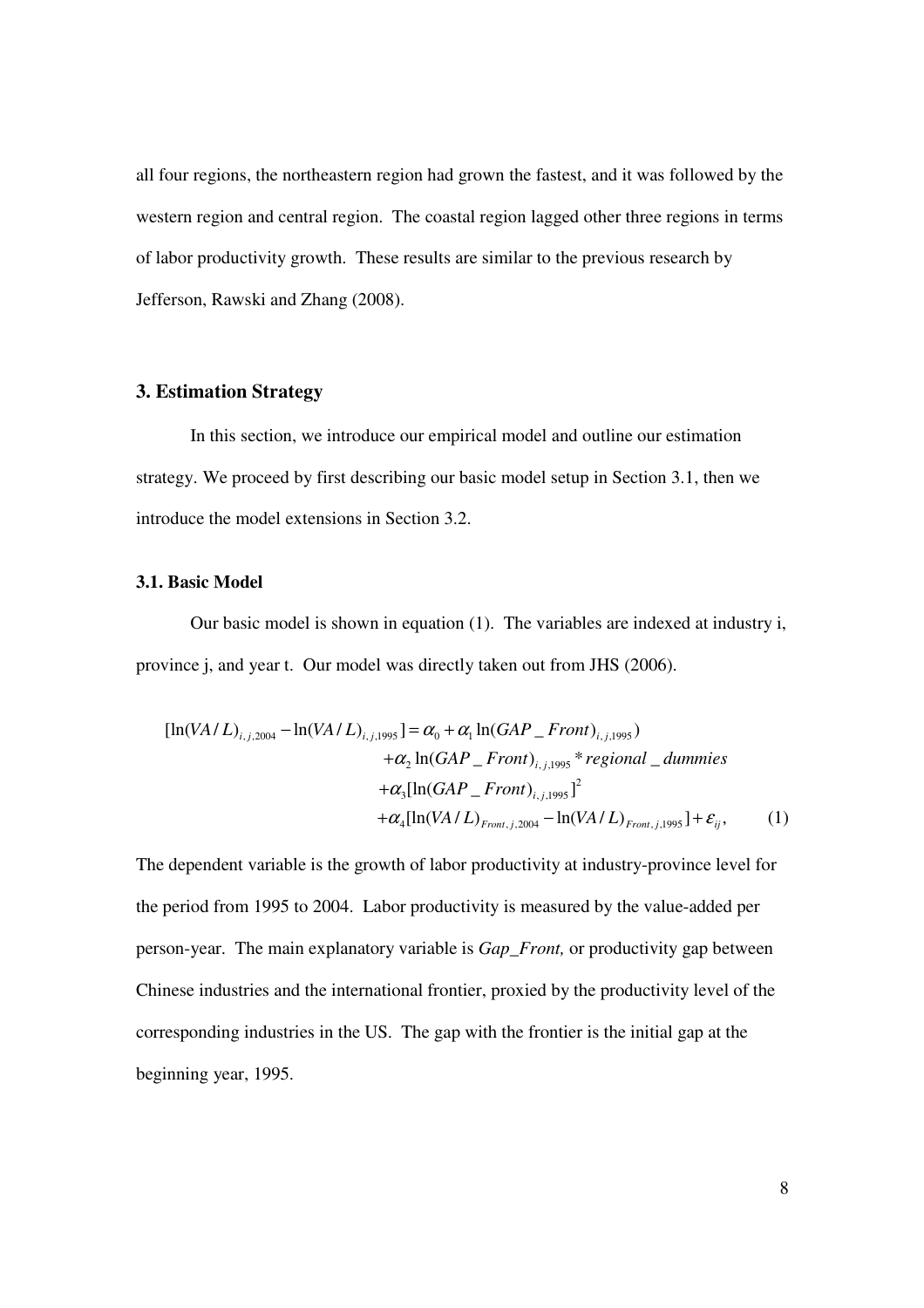We expect the coefficient of the initial productivity gap, or  $\alpha_1$ , to be positive. Our hypothesis is that as Chinese industry productivities narrow down the technology gap with the international frontier, those industry-province observations whose productivity levels are farther way form the international frontier will have relatively faster productivity growth rate in subsequent years than those with smaller productivity gap. This is essentially another way of saying productivity growth across different industryprovinces tends to converge over time.

So why do we bother to compare China's productivity with the international frontier? Why not just analyze the convergence of productivity growth within China? To answer that, first, our approach of expressing the initial productivity gap with respect to the international frontier enables us to conduct analysis from an international perspective. We are especially interested in knowing how the current industrial productivity in China compare to the US, and how this will imply on whether and when China will catch up with the US. $<sup>7</sup>$  Also, China is an exceedingly open economy with a great deal of</sup> international trade, long-term capital and technology inflows, hence productivity growth of Chinese industries is believed to be greatly influenced by international technology and its gap with the international frontier. In addition, there is technical concern. If we were to measure productivity gap between China's coastal region and interior regions, we would lose the observations in coastal area in our regression analysis and such loss of coastal observations will make our analysis impossible on the productivity responses of coastal industries to the frontier productivity gap.

 $\frac{1}{7}$  After 30 years of high sustained growth, China's prospect of catching up with the US in coming decades has attracted a lot of attentions lately, see, for example, Robert Fogel (2006, 2007).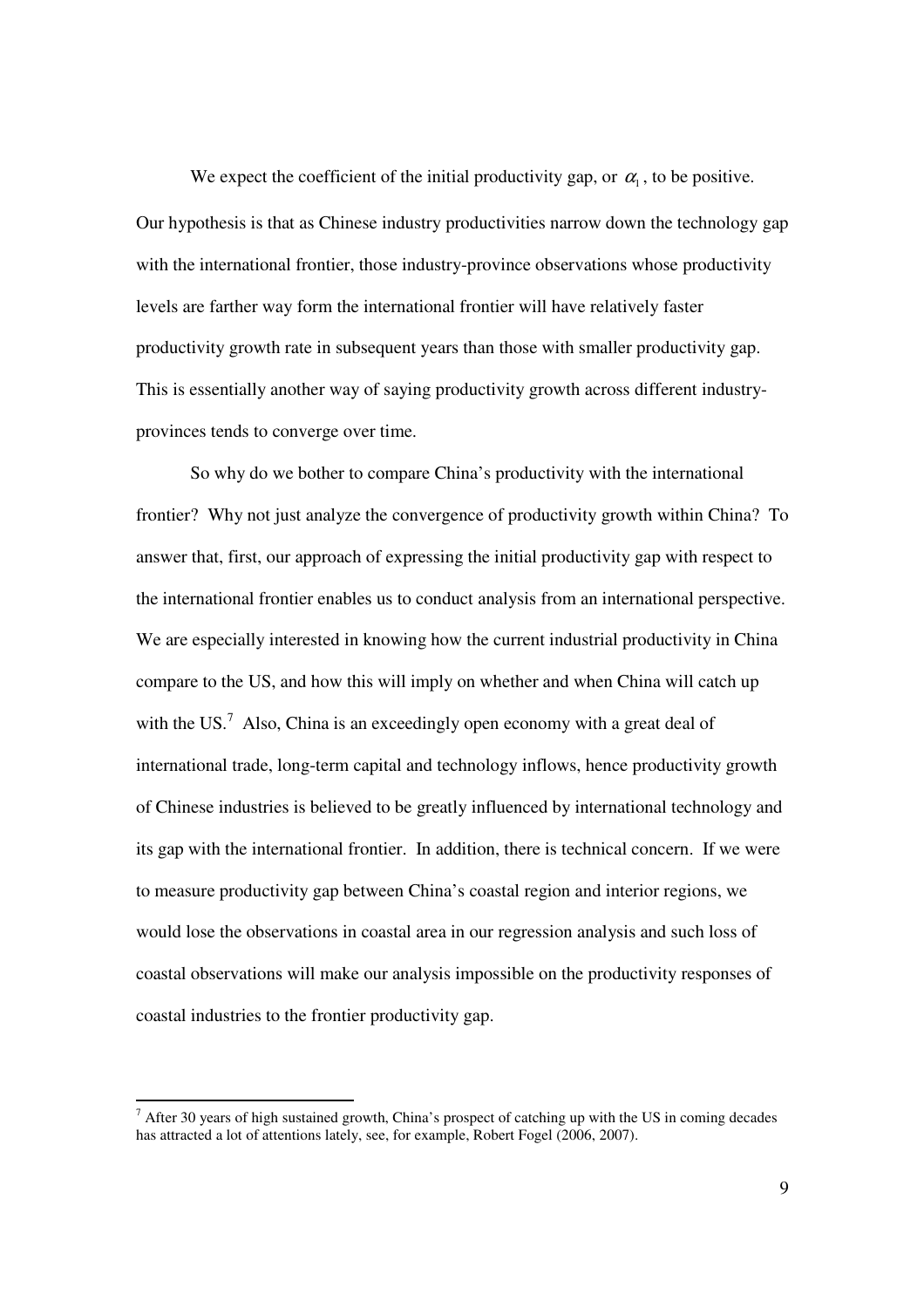Another main variable we included in our regression analysis is the *growth* of frontier productivity itself. As the productivity at the frontier is constantly moving, this variable serves as a control variable and will be useful in our analysis on international productivity convergence. Indeed, the likelihood of China catching up with the US is a function of at least two variables: How fast China is moving up along the existing technological ladder, and how fast the US is moving onto the next new frontier. The expected sign of the coefficient,  $\alpha_4$ , could be either positive or negative. A positive sign indicates a world of less friction in technology's international transfer and diffusion. In contrast, a negative sign may be an indication that Chinese industries have intensified their specialization in the lower-end manufacturing with the international frontier advancing forward.

In the basic model, we also included two additional variables: square of initial productivity gap, and the interaction term between initial productivity gap and regional dummy variable. We will discuss those two variables in details in Section 5, where we present our regression results.

Compared to the model in JHS (2006), there are some notable differences between the two versions. First and foremost, variable *GAP\_Front*, or the initial productivity gap with the international frontier, was derived using industry-level PPPs, instead of using a uniform market exchange rate. The obvious rationale to use PPPs versus market exchange rate is that the former helps to avoid large fluctuations of market exchange rates due to, for example, short term international capital flows. This volatility tends to greatly distort international productivity comparisons. But since China's official exchange rate remained almost unchanged during 1995-2004, the volatility was actually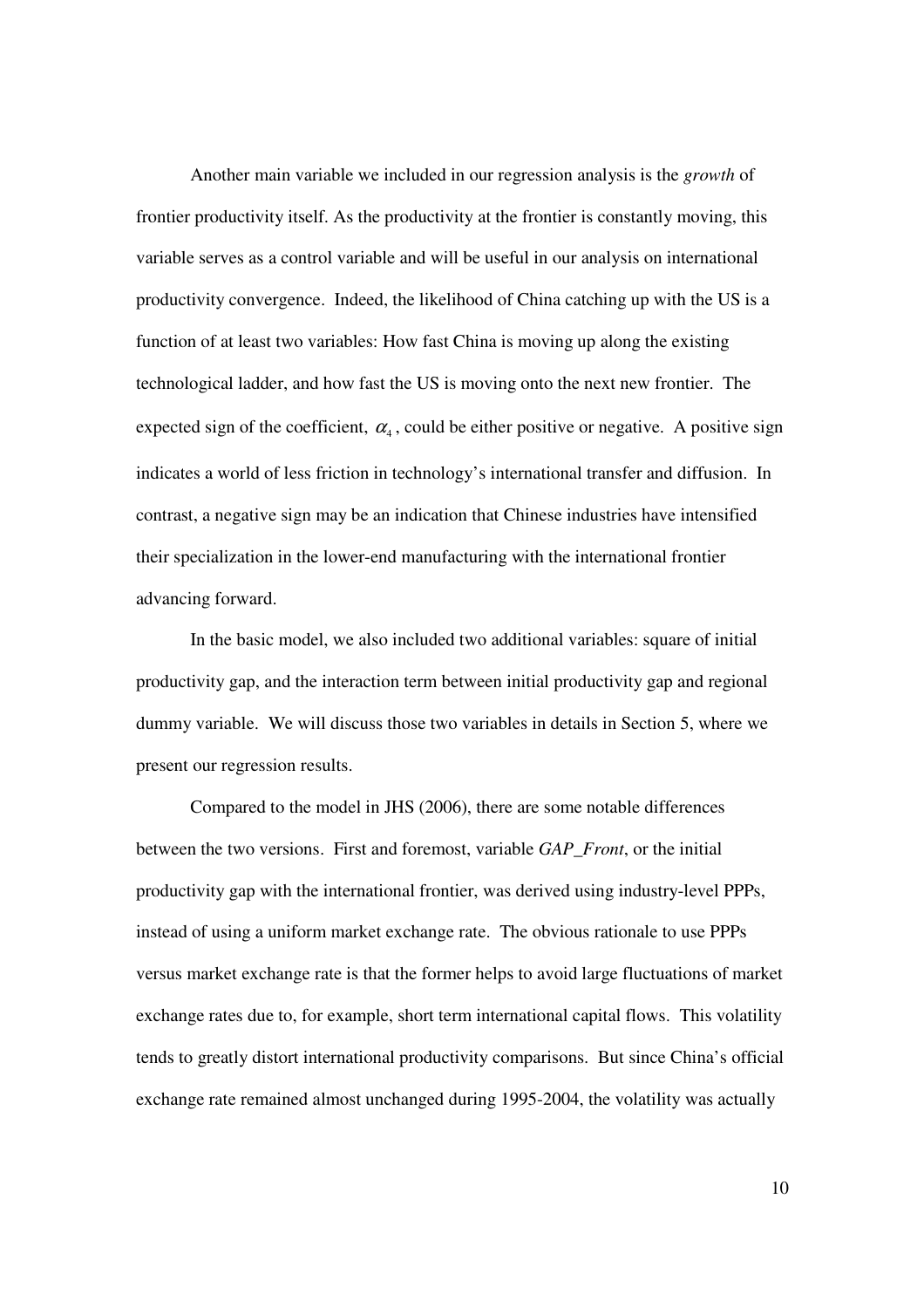not a major concern here. However, under China's fixed exchange rate system, the government set the official exchange rate arbitrarily. The official exchange rate, at about 8.27 Yuan per US Dollar, was almost unchanged during 1995-2004. This arbitrary number cannot reflect the relative price and productivity changes between the two countries and tends to distort China's real productivity growth. In addition, when it comes to which PPP exchange rate to use in international productivity comparisons, there is a strong case to be made for using industry-level PPPs (also called industry-of-origin PPPs) over the regular PPP and the official exchange rate, and its advantages are well documented in Maddison and Van Ark (1988) and Van Ark (1993). In a nutshell, industry PPPs better capture the industry-specific dynamics, including market structure, technological changes, which makes industry-specific performance comparisons across countries possible and more accurate.

 The second difference is that this research focuses on the 14 major branches of China's manufacturing industry, instead of the more detailed SIC 2-digit industry classifications in JHS (2006).<sup>8</sup> The main reason for using 14 industrial branches is that in order to calculate industry PPPs, the ex-factory price index is needed. However, the exfactory price index at the 2-digit industry level is only available from 2003; the index for the 14 major industrial branches can be traced back all the way to 1980. Since ex-factory price is vital in deriving our industry-level PPPs, we decided to match the more detailed 2-digit industries into the 14 major industrial branches.

# **3.2. Model Extensions**

-

<sup>&</sup>lt;sup>8</sup> SIC-2 industry classifications are from the Large and Medium Enterprises dataset from National Bureau of Statistics of China. Please refer to Data section for details.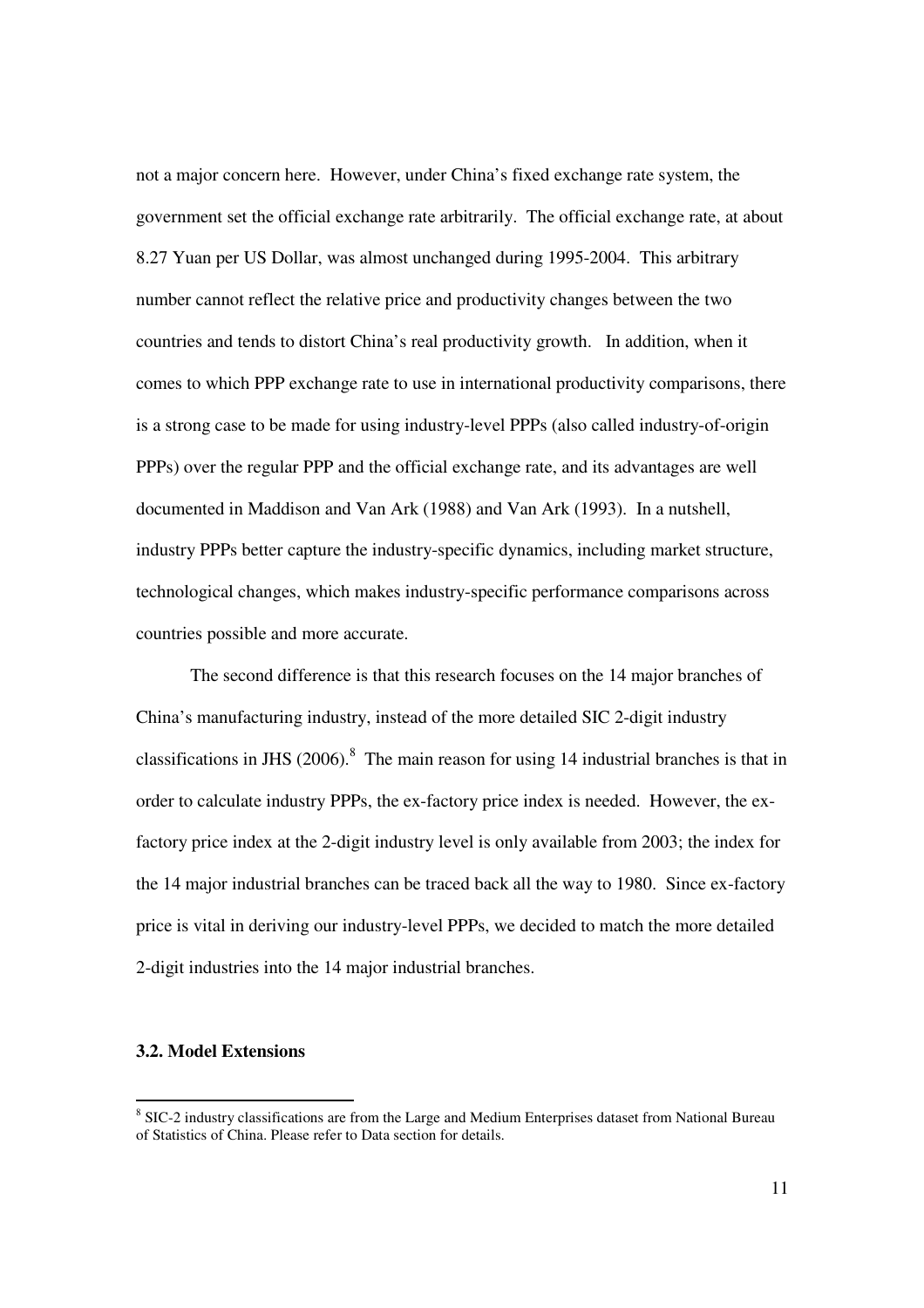Our basic empirical model is presented in equation (1), and it aims to replicate the results in Jefferson, Hu and Su (2006). We extend the basic model in two versions in equation (2) and (3), respectively.

 Equation (2) splits the ten-year period from 1995 to 2004 into two separate periods, 1995-2000 and 2000-2005, and stacks (pools) them together in one regression. The purpose of doing so is to test whether the results in equation (1) are sensitive to the time length used in variable calculations.

$$
[\ln(VA/L)_{i,j,2000/2004} - \ln(VA/L)_{i,j,1995/2000}] = \alpha_0 + \alpha_1 \ln(GAP\_Front)_{i,j,1995/2000}
$$
  
+  $\alpha_2 \ln(GAP\_Front)_{i,j,1995/2000}$  \* *regional\\_dummies*  
+  $\alpha_3 [\ln(GAP\_Front)_{i,j,1995/2000}]^2$   
+  $\alpha_4 [\ln(VA/L)_{Front,j,2000/2004} - \ln(VA/L)_{Front,j,1995/2000}] + \varepsilon_{ij}$  (2)

As pointed out in Forbes (2000),<sup>9</sup> the *length* of time period has big influence on the estimation of the relationship between inequality and growth, and it was one of the major causes to the empirical ambiguity in the relationship between inequality and economic growth. As we change the length of time period from ten years in equation (1) to five years, the number of observations also doubled.

 In equation (3), we aggregate the dataset, which is indexed by industry i-province j-year t, into two-dimensional dataset by province j, and year t.

$$
[\ln(VA/L)_{ji} - \ln(VA/L)_{ji-1}] = \alpha_0 + \alpha_1 \log_{10}(GAP\_Front_{ji})
$$
  
+  $\alpha_2 \log_{10}(GAP\_Front_{ji})$ \* regional\\_dummy  
+ $\alpha_3 [\ln(GAP\_Front)_{ji}]^2 + u_j + \tau_i + \varepsilon_{ji}$ , (3)

<sup>&</sup>lt;sup>9</sup> See the discussion on page 871 of Forbes (2000).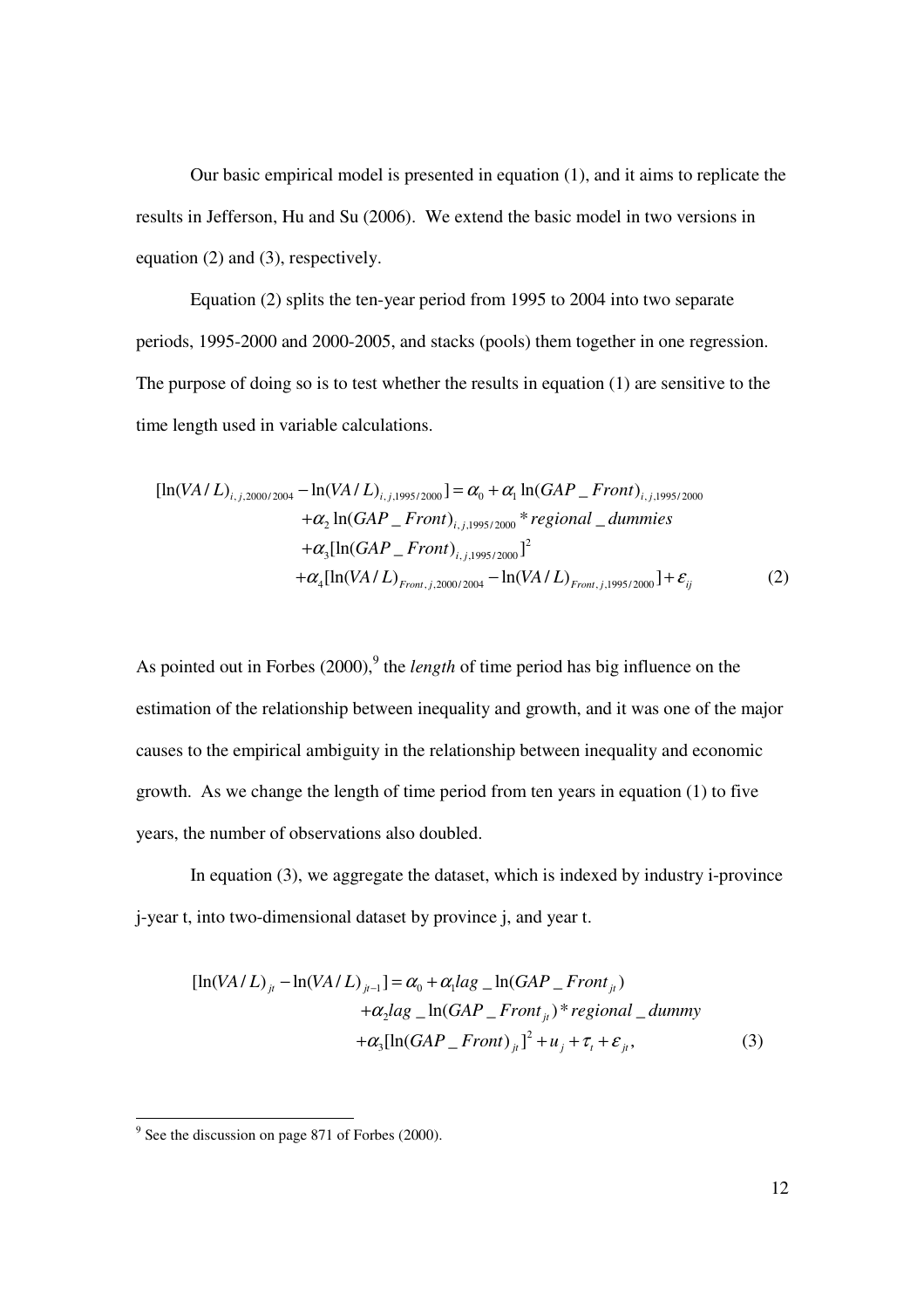This simple conversion enables us to use panel data estimation techniques to further test our hypothesis on growth convergence. Forbes (2000) and Barro (2000), in their research on the relationship between inequality and growth, both argue panel data regression is superior to the cross-sectional and pooled regressions, and it is another reason why empirical results on the relationship between inequality and economic growth remain unsettling. By aggregating the 14 industry-level data in each province-year into one observation, we lost our total observations by about a third. But since our main research focus is on the growth across regions, we think this partial loss of observations is worthwhile, and it enables us to further test our hypothesis in a panel data setting.

 Since we now have ten years of data, we use a different method to calculate the productivity gap and growth variables. The productivity gap to international frontier,  $\ln(GAP \sim \text{Front}_{it}$ ), now is defined as  $\ln[(VA/L)_{it,US} - (VA/L)_{it,China}]$ , and we use oneperiod lag of the gap in our regression. Similarly, the growth variables are revised, from the previous 10-year growth in equation (1) and five-year growth in equation (2), to the growth from year t-1 to year t. Finally, we control for province-level fixed effects,  $u_j$ , and time effects,  $\tau$ <sub>t</sub>. Controlling for time effects is important in our research as from mid 1990s to early 2000s, China had experienced a big macroeconomic fluctuation -- inflation first soared to over 25% around 1995, and then it went straight back down to deflation in 1999 (see Figure 2). We think adding in year dummies will help us control for macroeconomic time effects that simple adjustments from current prices to constant prices cannot capture. This is because deflation often coexists with excessive production capacity in the economy. Facing excessive output capacity, firms cut down their capital investment and workers are also not working at their full potential, resulting in a stall in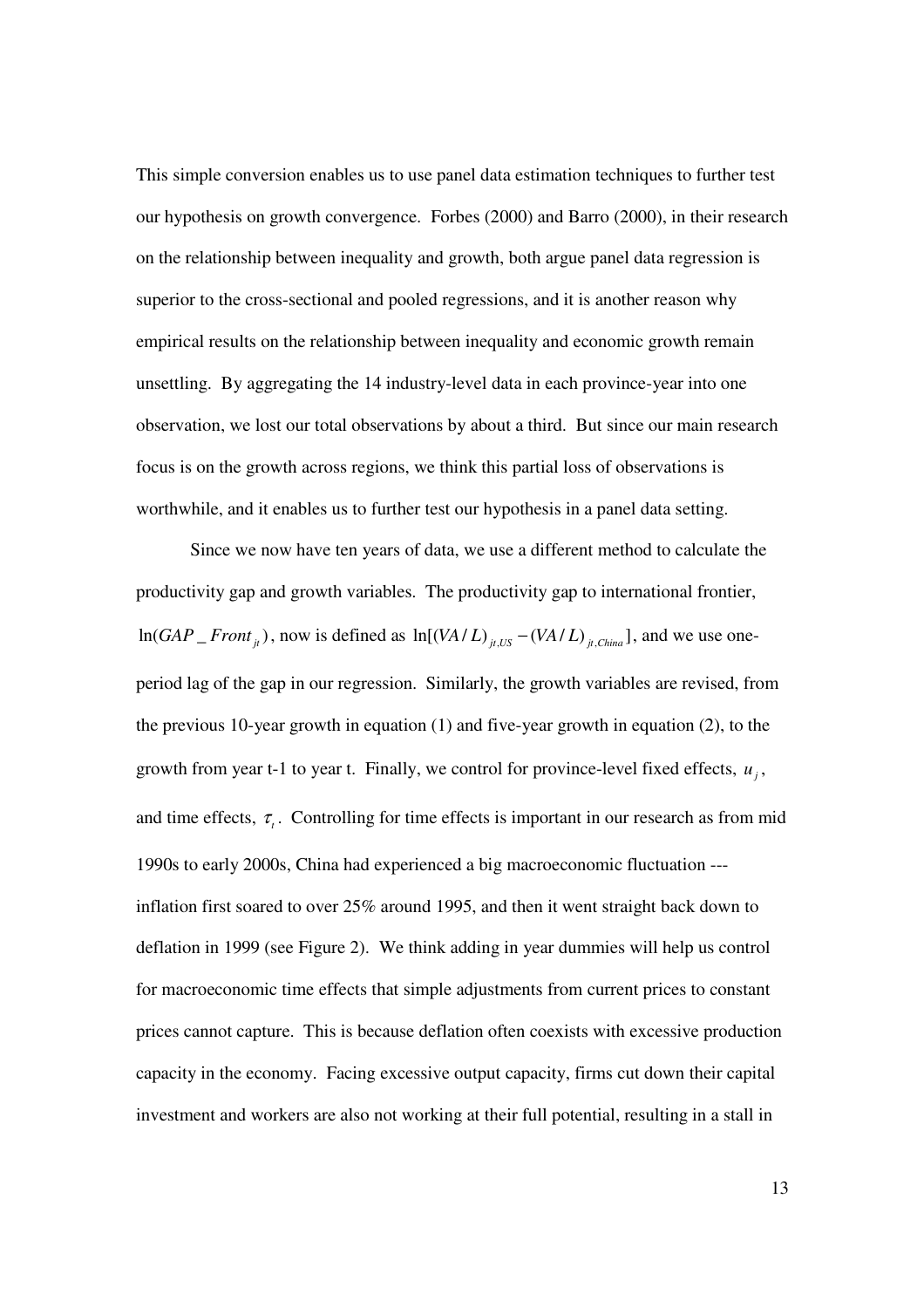the labor productivity growth. This was certainly true for China's steel industry during the time period.

# **4. Data**

In this section, we describe our datasets and methods used in calculating the variables in our regression analysis. We used two main datasets in our empirical work. The first dataset is the Large and Medium Enterprises database (LME) from National Bureau of Statistics of China (NBS). This is a rich firm-level dataset and it includes over 20,000 firms per year, from 1995 to 2004; and according to our calculation, LME database covers over  $60\%$  of China's total industrial output.<sup>10</sup> We drive all industryprovince-level variables from the aggregation of the firm-level variables within LME.

 The second dataset is from European Union's KLEMS database. The EU KLEMS database is an improved version of the previous *60-industry Database* for international productivity comparison hosted at University of Groningen.<sup>11</sup> This dataset includes the labor productivity at industry level for all EU countries and the US. Through our selfconstructed industry-level PPPs between China and the US, we establish a link between industry-level productivities in China and EU KLEMS dataset. And through this linkage we can easily expand our research scope in the future to include more countries, making it possible the international comparison of productivities at industry-level between China and other countries.

One of the most difficult tasks in our research is to obtain the industry-level PPPs, with which we use to convert labor productivity of each industry in Chinese Yuan to the

-

 $10$  From our own calculation for the year of 2002.

 $11$  For details, please refer to the description of the new dataset by Timmer, Ypma and Van Ark (2007).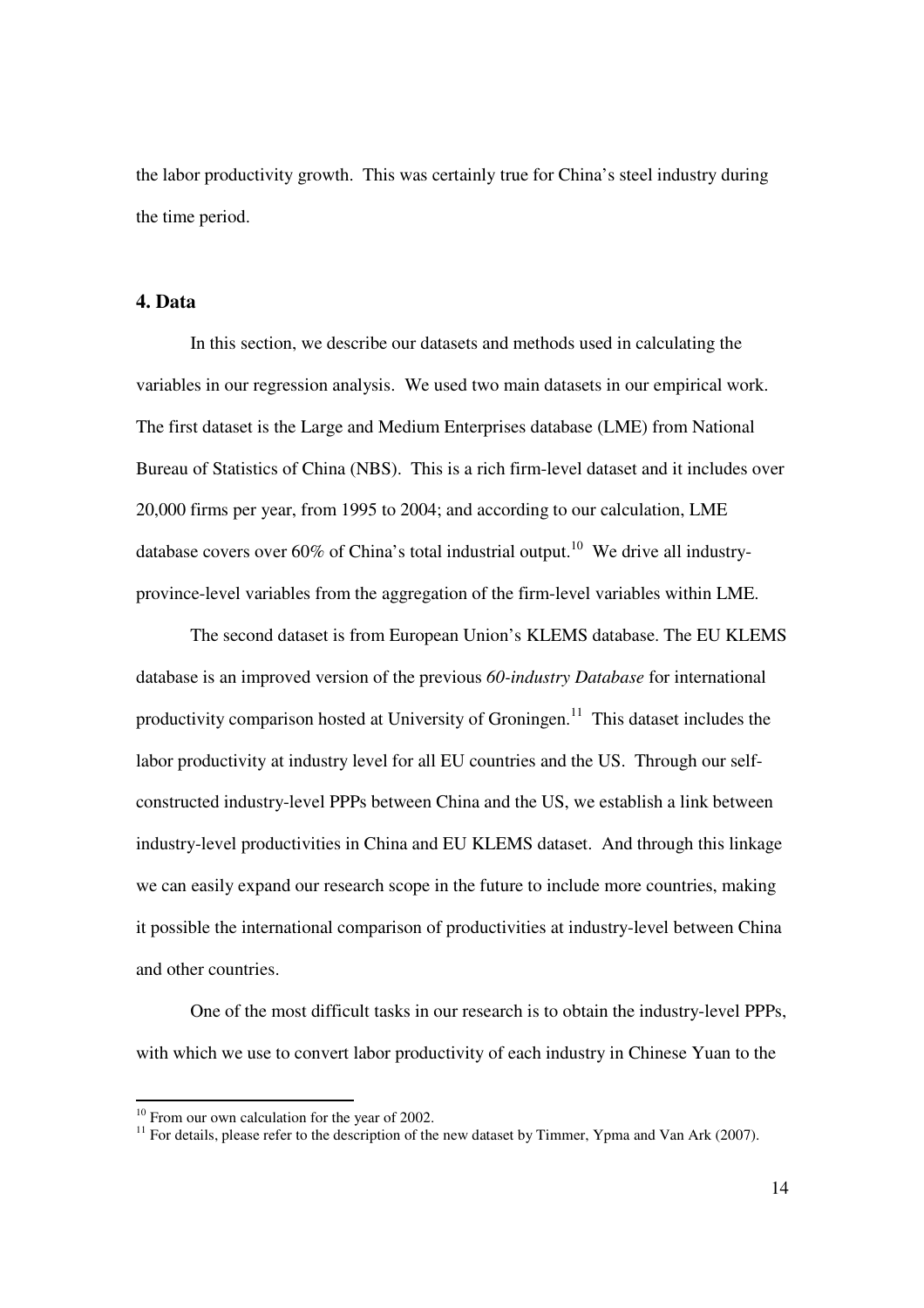US dollar in the corresponding industry in the US. We follow the production approach to calculate industry-of-origin PPPs. In this approach, industry-level PPP is defined as "unit value ratio" or UVR, in each corresponding industry between China and the US. UVR is the average value per production unit in each industry. Wu (2001) and Ren (2000) each produced their version of industry PPPs based on China's Industrial Statistical Yearbook in mid 1980s. Wu's version used 1987 as the base year and Ren's version used 1985 as the base year. After careful comparison, we think Wu's version is a better choice as it is more in line with the methodology outlined in Maddison and Van Ark (1988) and Van Ark (1993). Since the base year in EU KLEMS dataset is 1997, we need to first convert Wu's 1987 PPPs to 1997 PPPs so that our comparisons of industrial productivities can match across countries. To do so, we construct a chained price index for each of the 14 major industrial branches from the ex-factory price index, and link the 1987 PPPs in Wu (2001) to our 1997 PPPs. We also adjust all value-added in Chinese industries to 1997 constant Yuan price using the same chained price index.

 Another major task is to match China's 14 industrial branches with the industry classifications in EU KLEMS database. We study the detailed descriptions of the each industry in EU KLEMS dataset, and aggregate the industries in KLEMS database into the corresponding branches according to China's industrial classification.

 The results of industry-level 1997 PPPs are presented in Table 2-3. The PPP exchange rate for total manufacturing is 5.47 Yuan per US Dollar. In contrast, the official exchange rate in 1997 was set at  $8.29$ .<sup>12</sup> This arbitrary number under China's fixed exchange rate system greatly distorts China's relative level of productivity when compared to the US. As shown in the table, in general, we observe those industries with

<u>.</u>

 $12$  China fixed its exchange rate to 8.27 Yuan per US dollar entirely from 1997-2004.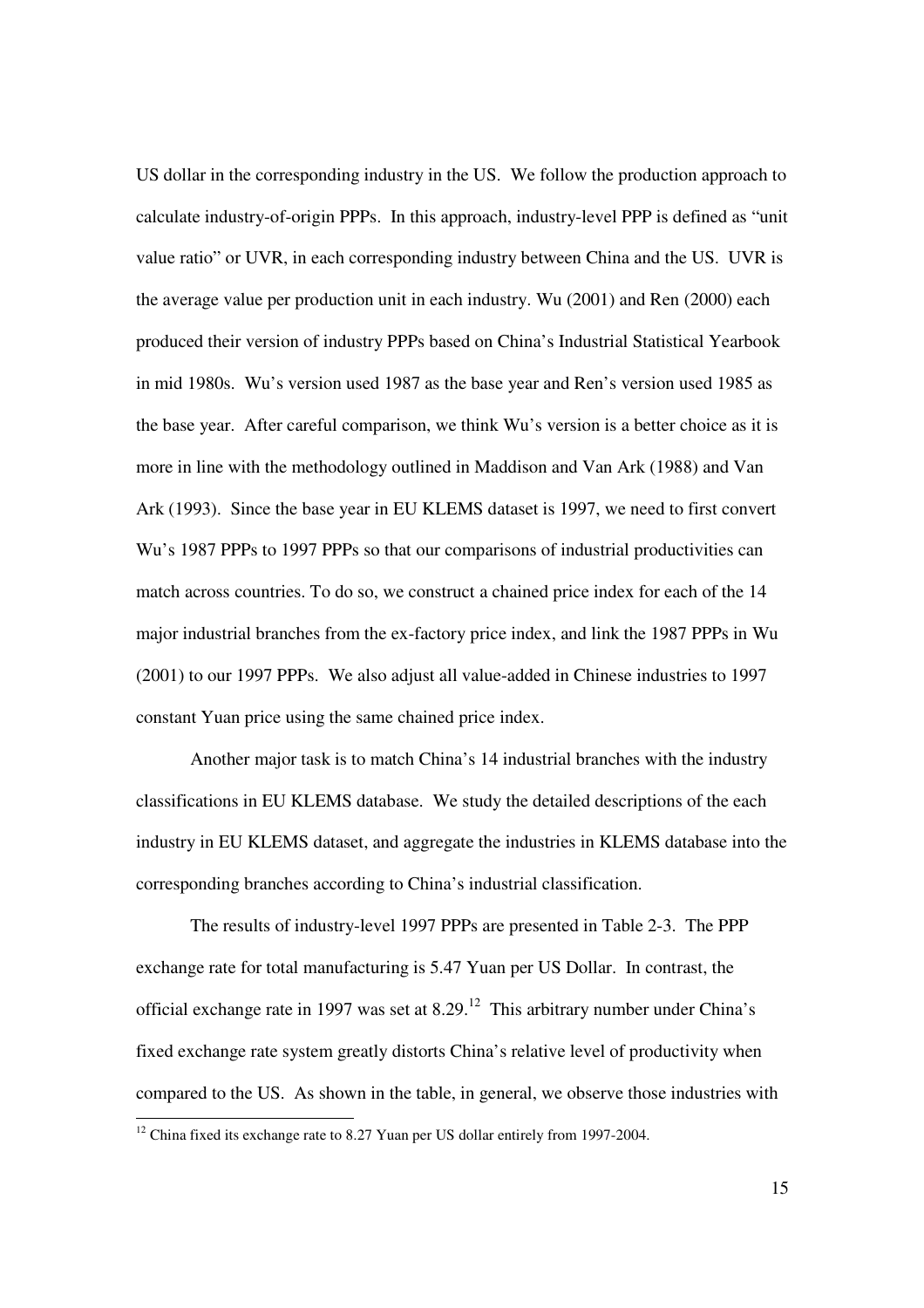larger degree of openness to the world trade, i.e., the tradable sectors, tend to have a lower PPP exchange rate relative to the average. For example, PPP for textile is at 1.16, and clothing industry is at 1.99. In contrast, those industries that largely remain local, or the non-tradable sectors, tend to have a very high PPP value relative to the industry average, 5.47. For example, the PPP for coal industry is at 11.63, petroleum at 15.42 and power industry at 15.9. The higher the value in our production-approach PPP means the higher relative production cost per production unit in that industry, indicating these industries operate relatively less efficiently compared to their US peers.

 The industry-of-origin PPPs are not without shortcomings. One of the drawbacks is although we adjust value-added from current prices to constant price, the ex-factory price index used for the adjustment is intended for the gross output, not for the valueadded. Ideally, we would want to have price-index for intermediate inputs, so we can remove the price movements of intermediate inputs from the price movements of output. Alternatively, we can just use current prices in productivity growth calculations, and arguably the value-added and labor productivity expressed in current prices is probably a better measure because current prices reflect the equilibrium of both price movement and technology advancement. However, current price sometimes can seriously distort the productivity calculation. In our case, during the 1995-2004 period, China had experienced a roller-coaster ride in inflation. The CPI index (as shown in Figure 2) rose to over 25%, then fell back straight down to the outright deflation. Such huge movement in prices will undermine the reliability of our calculation of China's true productivity growth. Since none of these methods are perfect, we chose to test our models using three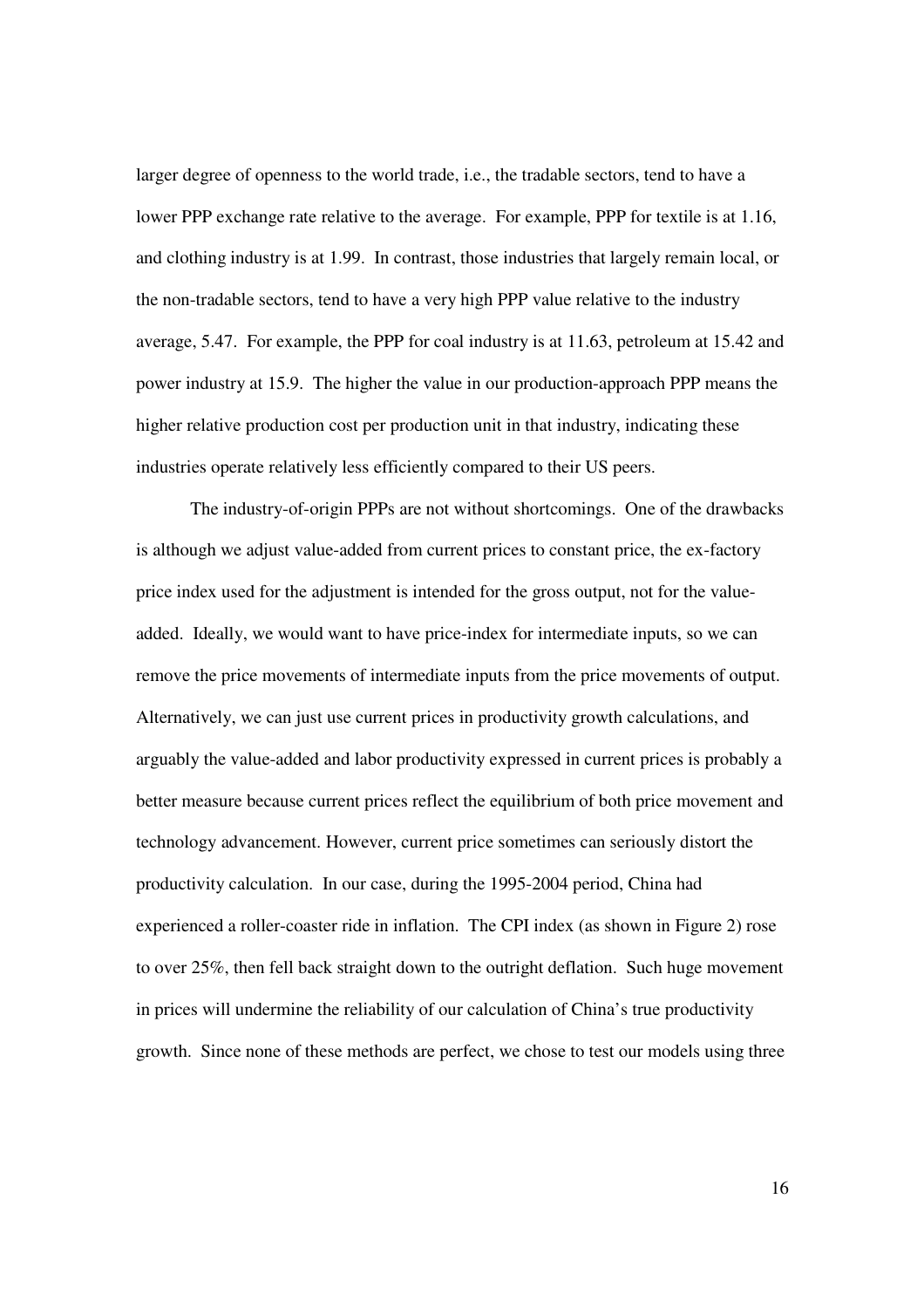different prices: current prices, constant prices and industry-PPPs. We will test how sensitive these estimation results to the different methods used.

 With industry-level PPPs in hand, we convert China's industrial productivities into US dollars and compare how China's productivity level is relative to the international frontier. Table 2-4 presents our international comparison of productivities between China's total manufacturing in different regions and the United States. In 1995, China's total manufacturing productivity was only 6% of the US; in 2004, it was 16%, an increase of 167%. The costal region leads the international comparison amongst all regions: in 1995, the average productivity in coastal area was about 8% of the US' level, while the western and central regions were only about 4%. In 2004, the coastal region still had higher comparative productivity, 18% of the US' level, but the interior regions had narrowed the gap significantly, with the west being 13% and the central 11% of the US' level.

 In Table 2-5, we report the detailed comparison of industrial productivities between China and the US. The comparative productivities shown in the table are relative productivities expressed in percentage terms with the US being normalized at 100. In 1995, the most productive Chinese industries relative to the US were textile and clothing industries, both at about 30% of the US' productivity level. The least productive industries were coal and power industries. Ten years later, in 2004, China further advanced its comparative advantage, with productivities in textile and clothing industries increasing to 84% and 60% of the US' level. Other notable advances include food and beverages industry at 25% of the US level, metallurgical industry at 17%, and machinery industry at 16.5%. Our international productivity comparison at industry level generally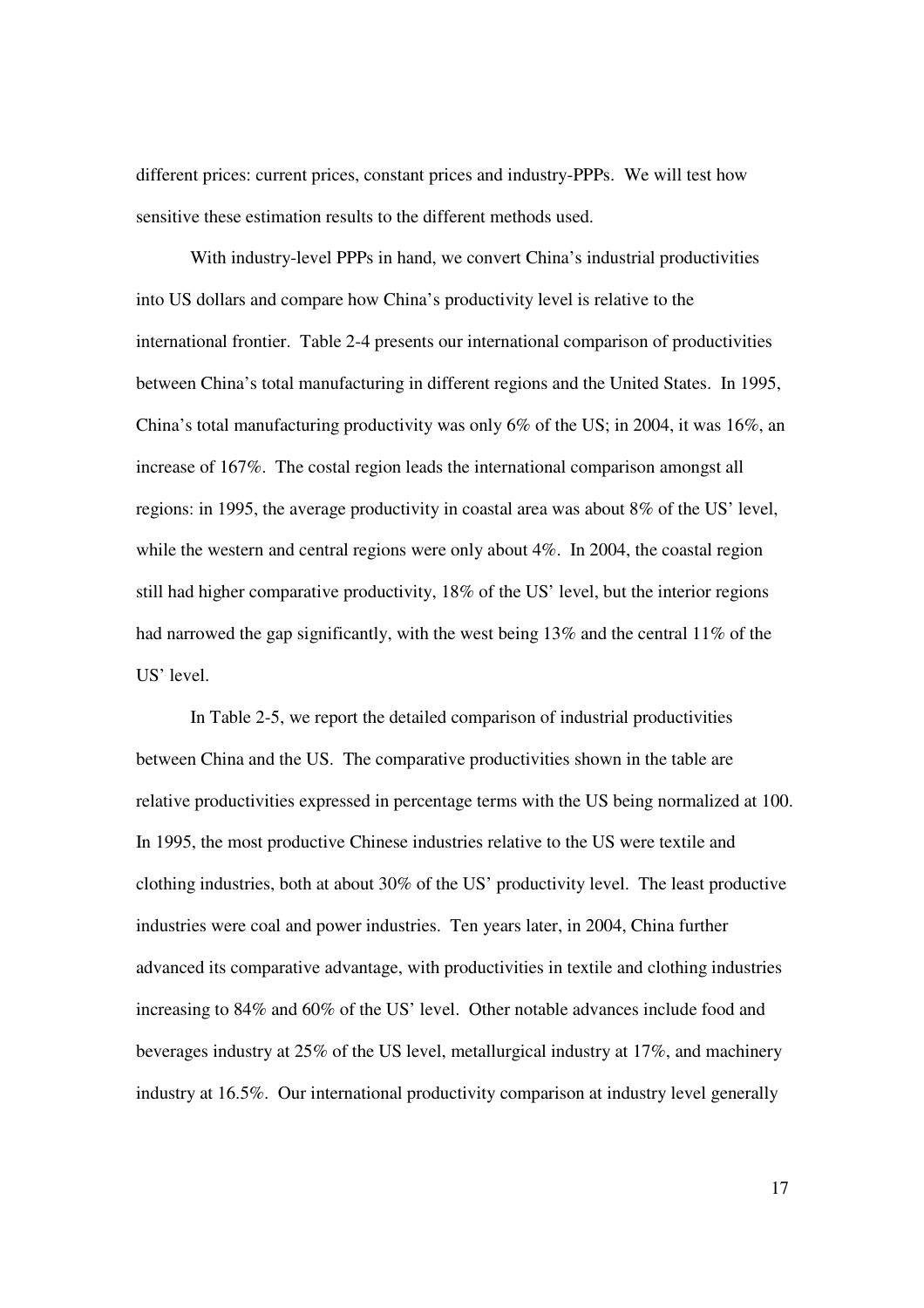confirms the existing facts about China's manufacturing: namely, China enjoys comparative advantages in the lower-end manufacturing industries; and in recent years, productivities in metallurgical (steel making, for example) and machinery (including electric, electronics and transportation equipment) industries have achieved remarkable growth, narrowing down the productivity gap with the U.S. significantly.

 Finally, we present the industrial productivities of China and the US, in absolute terms, in Appendix I and II.

# **5. Empirical Results**

In this section, we present and analyze our main regression results. Table 5-1 presents the summary statistics of the major variables used in regression. The average growth rate of productivity growth among all industry-province observations was 152% over the 1995-2004 period. And the average growth rate of capital-labor ratio over the same period was 106%. Our main independent variables, log of initial productivity gap in 1995, averaged at 11, for which the anti-log conversion corresponds to 79,000 USD per employee-year.

 Table 5-2 presents the regression results of equation (1), our basic model. Column (1) shows the basic results from the simple regression of labor productivity growth of industry-province observation from 1995-2004 on the initial productivity gap between the industry-province and the international frontier, or *Gap Front* i,j, 1995. Column (2)-(4) gradually include more variables. As reported in the table, the coefficient on the initial productivity gap is highly significant and positive as expected, and it remains so throughout Column (1) to (4). This renders strong support to our hypothesis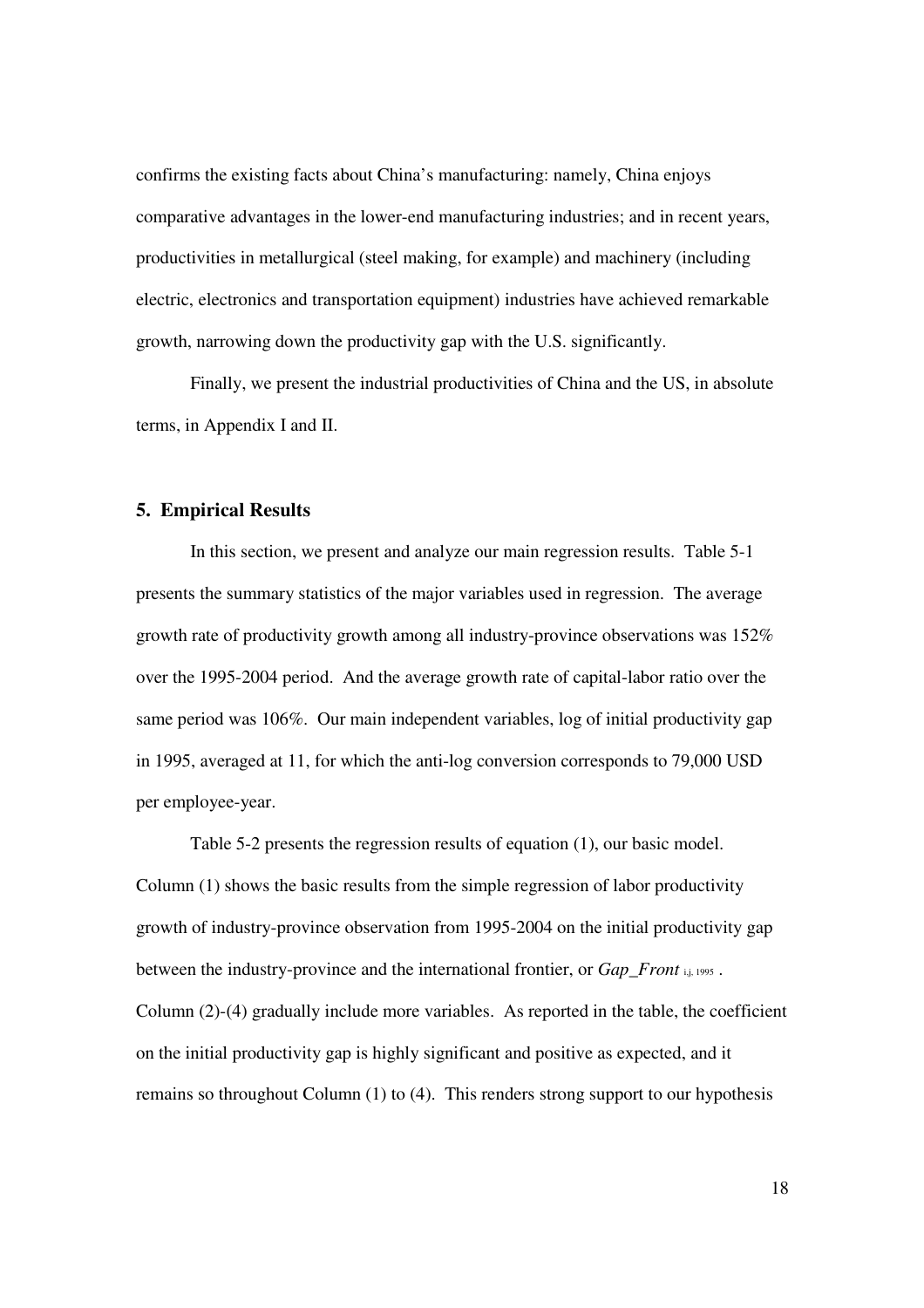that the larger the initial productivity gap with the international frontier, the faster the subsequent productivity growth. The coefficient on the interactive term is negative and statistically significant. This suggests that given the same productivity gap with the frontier, the coastal industries tend to grow slower than the industries in the interior regions. Normally, the productivity gap in coastal industries should exhibit a higher level of productivity (or smaller gap with the international frontier) than the rest of the country. However, when the coastal industries have the same productivity gap with their interior peers, we suspect those coastal industries are the true backward industries. The true backwardness may be the result of the "substitution effect", where in coastal regions most resources are devoted to the more productive industries, thus the very least productive industries in the coastal area suffer a resources "deprivation", or a negative outflow of asset reallocation Of course, there could be other alternative explanations for the negative coefficient and it's interesting to see if the negative sign remains robust in our later model configurations.<sup>13</sup>

 The coefficient on the square of the initial productivity gap to the frontier, as shown in Column (3) and (4), is negative and statistically significant. The negative sign indicates the second derivative of labor productivity growth on the initial gap is negative, suggesting as productivity gap increases, the rate at which labor productivity increases slows. This is line with general economic theory of the law of the diminishing returns.

 The coefficient on the growth of frontier productivity, as shown in Column (4), is positive and significant. This may well indicate, at least in China's case, the faster the international technological frontier advances, the faster the productivity growth in China.

-

 $13$  The coefficient on the interactive terms became not statistically significant when we test our model in a more robust panel data setting, see Table 5-4 for more details.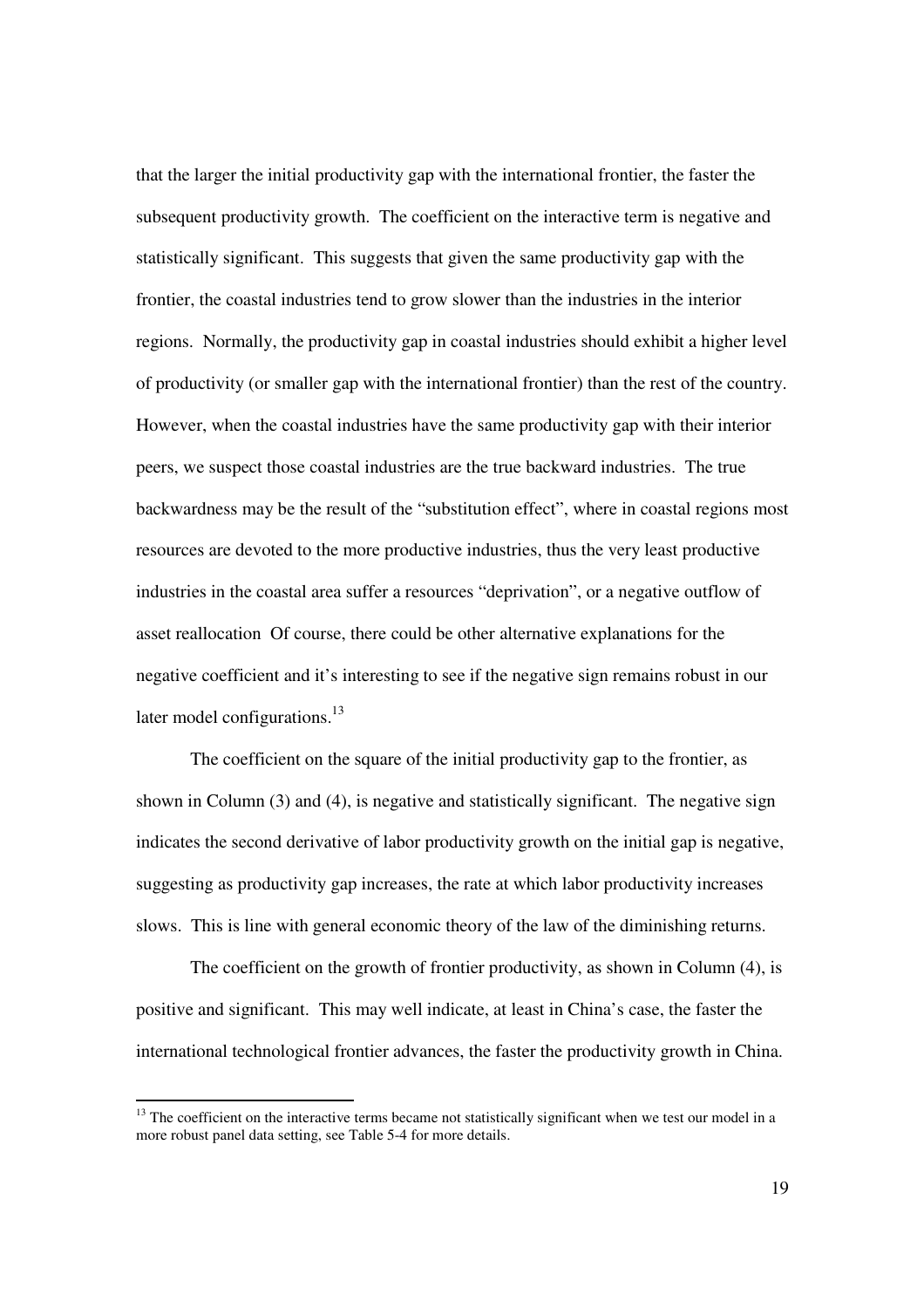Given China's degree of openness to foreign direct investment and international trade, this result is not surprising.

 As noted in the data section, our calculation of industry-of-origins PPPs does have some drawbacks. To cross-check our estimation results, we present a comprehensive comparisons of regression results using three different approaches to convert Chinese industry productivities to the US Dollar. Column (1) and (2) duplicate the regression results using the default industry-PPP approach as shown in Table 5-2; Column (3) and (4) present the estimation results with industrial productivities of China converted into US Dollar using official exchange rate and the Yuan terms adjusted from current prices to constant 1997 prices; Finally, Column (5) and (6) present the results with Chinese industry productivities converted to US dollars using the official exchange rate, but without adjusting for the constant price. Through the comparison, we find the results are very similar across board and it again demonstrates that our empirical results are very robust.

 Table 5-3 presents the regression results of equation (2). As described in Section 3.2, the main difference between equation (2) and equation (1) is that we split the tenyear time period into two periods and then pool them together in one regression. As a result, the number of observations doubled and the new estimation equation also offers us an opportunity to test whether our regression results are sensitive to the choice of the length of the time period. We ran a similar group of regressions as in Table 5-2 except that we also control for the growth of capital-labor ratio in the last column. The coefficient on the productivity gap remains strongly positive throughout, but the interaction term became statistically insignificant, although the sign still remains negative.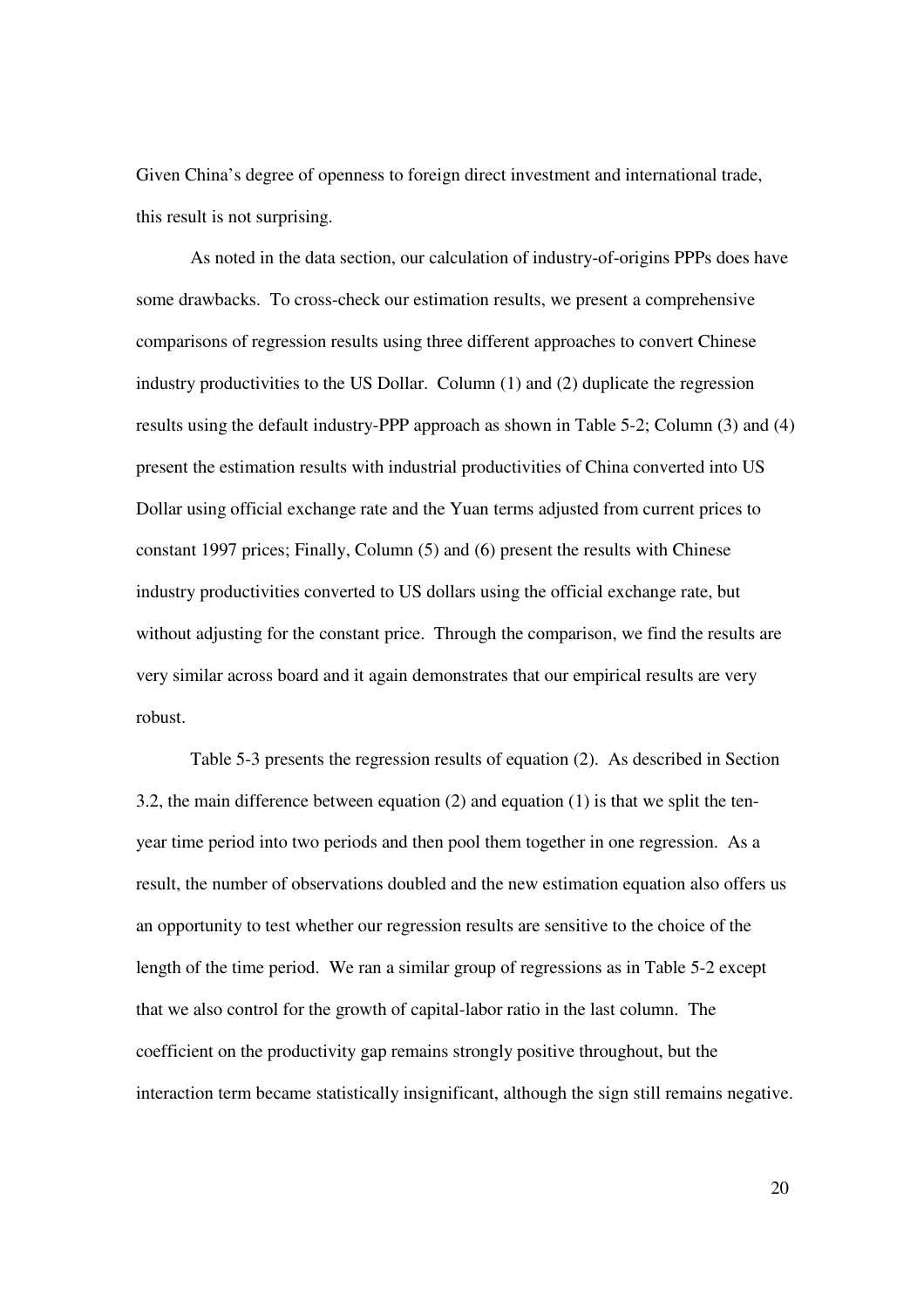As expected, growth of capital intensity has a large strong positive effect on labor productivity growth and this effect is highly robust.

 Table 5-4 presents the regression results of equation (3) in a panel data setting. This is our preferred specification as panel data regressions are generally believed to be more reliable as it takes into account the fixed effects. Again, our main variable, the productivity gap to the international frontier shows up to be positive and statistically significant. The productivity gap variable we included in the regression has one-period lag. The rationale of doing so is similar to using productivity gap at the beginning of the time period in equation  $(1)$  and  $(2)$ . To make our results more robust, besides provincelevel fixed-effects, we also included year dummies in Column (3) and (4) to control for the time effects. The positive and significant coefficient on the productivity gap to the international frontier again confirms our hypothesis that the provinces with larger productivity gap to the frontier productivity tend to growth faster than those with smaller gap. And roughly 1% increase of such gap in the previous year tends to correlate with about 7% increase of labor productivity growth in the subsequent year, everything else being equal (refer to Colum 3). However, the growth rate tends to increase at a rate that decreases with the increase of the productivity gap, as indicated by the negative sign of the coefficient on the square term. Lastly, similar to Column (5) in Table 5-3, our control variable in Column (4), the growth of capital intensity, also remains statistically significantly positive.

 One notable difference in Table 5-4 is that the interactive term between the coastal dummy and the productivity gap became not significant throughout our regressions in the panel data setting. This gives us pause in our previous interpretation of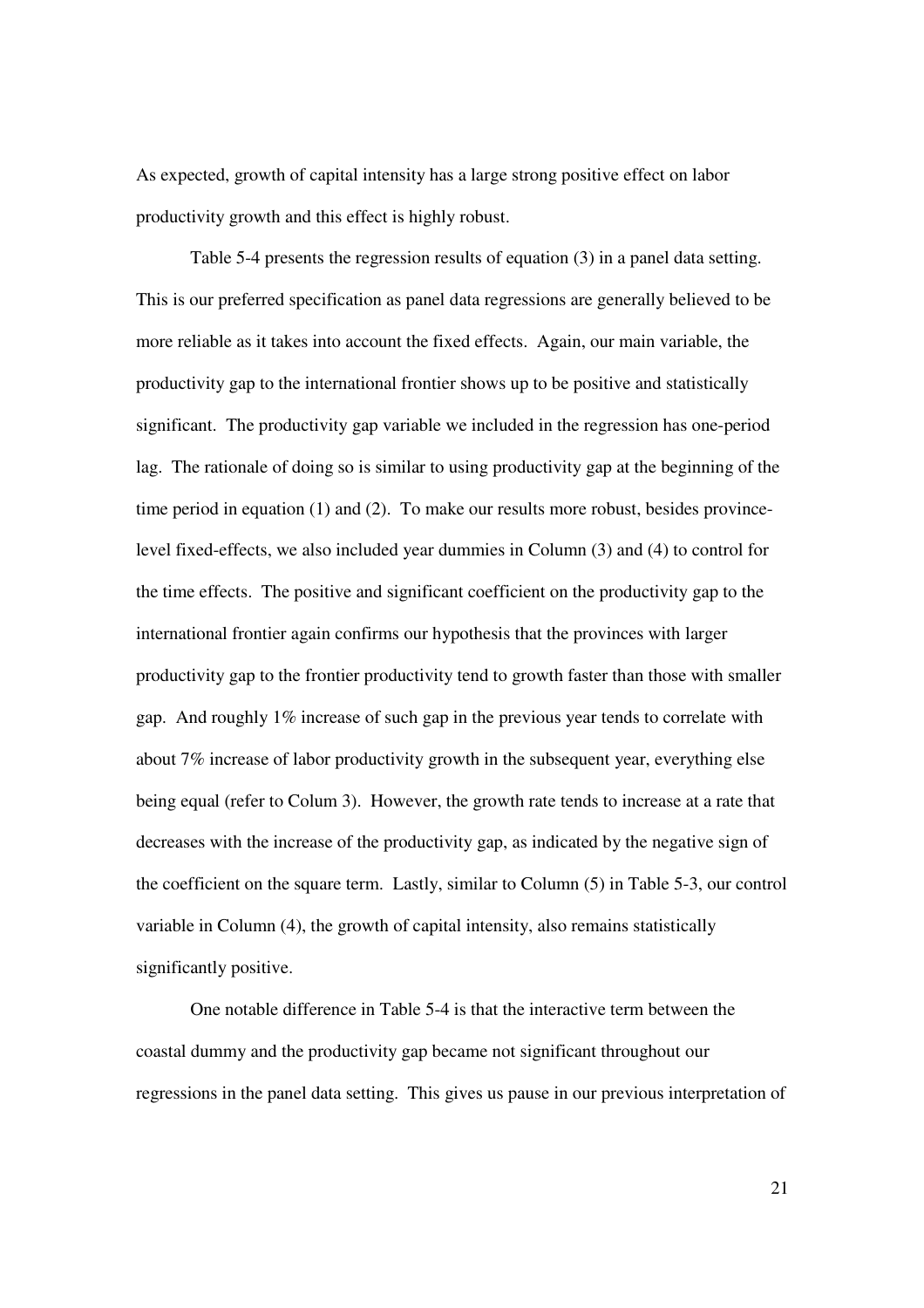the negative coefficient on the interactive term in Table 5-2. Since the coefficient on the initial frontier gap is positive, suggesting the more backward interior regions tend to grow faster than the coastal region, our estimation results post an immediate question as to whether our empirical model is capable of explaining China's growth experience that the initial growth rate was higher in the coastal region in the early period of the reform. In JHS (2006), the coefficient on the interactive term is positive and significant, suggesting the coastal region may follow a different growth trajectory and grow faster than the interior region given the same productivity gap with the frontier. In our panel regressions, we did not find positive sign for the interactive term. So how should we reconcile this difference in our estimation results?

 In Figure 3, we model China's regional growth patterns based on different assumptions. In model (a), our preferred model, we assume the coastal region has the same growth trajectory as the interior regions, but the coastal region took off earlier than the interior regions. This assumption matches China's economic development in the early reform period, when most trade and investment activities happened in the Special Economic Zones (SEZs) in the coastal region. Represented in the graph, the coastal region (the solid line) started to grow at point O, while the interior region (the dotted line) started at point O'. We derive interior region's growth trajectory by simply shifting coastal region's growth trajectory rightward by the distance OO'. As a result, at each point after O' on the horizontal axis, if we draw a vertical line, the coastal region will always have higher *level* of labor productivity than the interior regions while the *growth* rate of the productivity (the second derivative of the curve) is lower (point A vs. B in the graph). This is in line with what we observe in Table 2-1. In between point O and O',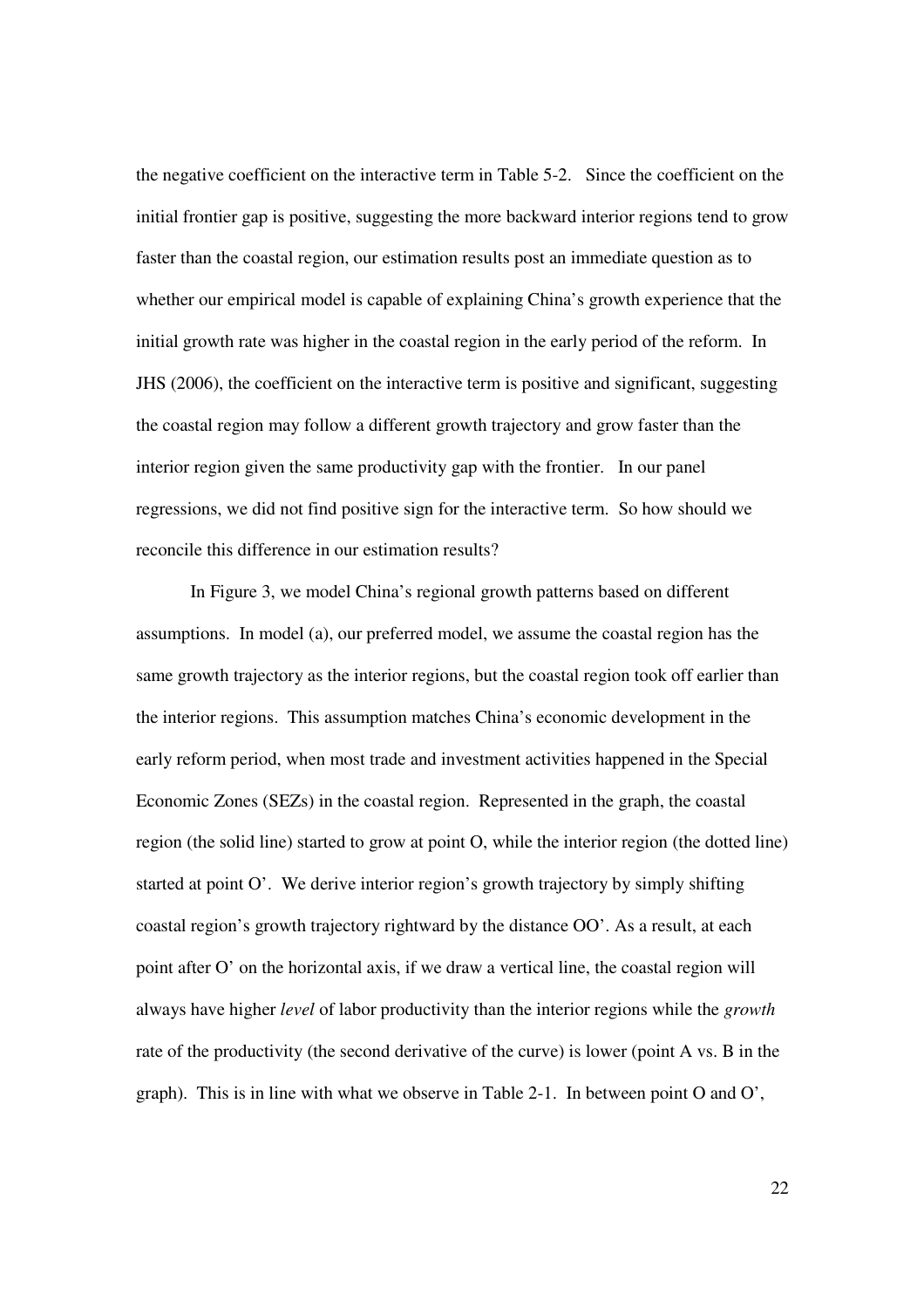the growth rate of the coastal region is higher than the interior region as the latter did not start to grow until point O'. Model (a) can also produce the desired convergence effect between different regions within the same country (see Barro and Sala-i-Martin, 1991).

 Model (a) only captures the growth differences due to capital-intensity. In reality, coastal region enjoys the advantage of openness, so the initial productivity gap between coastal region and interior regions may be a combination of both capital-intensity and openness. Later on, the interior regions grew faster than the coastal region due to the advantage of backwardness, thus reducing the income gap across regions. In the end, although the incomes in the two regions tend to converge, there should still exists a productivity gap due to differences in openness and its related qualities in different regions.

 In graph (b) and (c), we present two alternative models. Model (b) assumes the initial development levels in the two regions were different while both regions still have the same growth trajectory. As shown in the graph, we simply shift down the curve of the coastal region (the solid line) to arrive at the growth trajectory for the interior region (the dotted line). The initial productivity gap is represented by the distance OI. Although model (b) can replicate higher level of productivity in the coastal region, it predicts a divergence of incomes between the two regions and fails to explain why the interior region has grown faster in recent years (point A has the same growth rate as point B).

 Finally, model (c) assumes the two regions have *different* growth trajectories, with each point of the growth trajectory of the coastal region lying above that of the interior regions. As shown in graph (c), the higher slope of the coastal region's growth trajectory can produce higher level of productivity in the coastal region, but also higher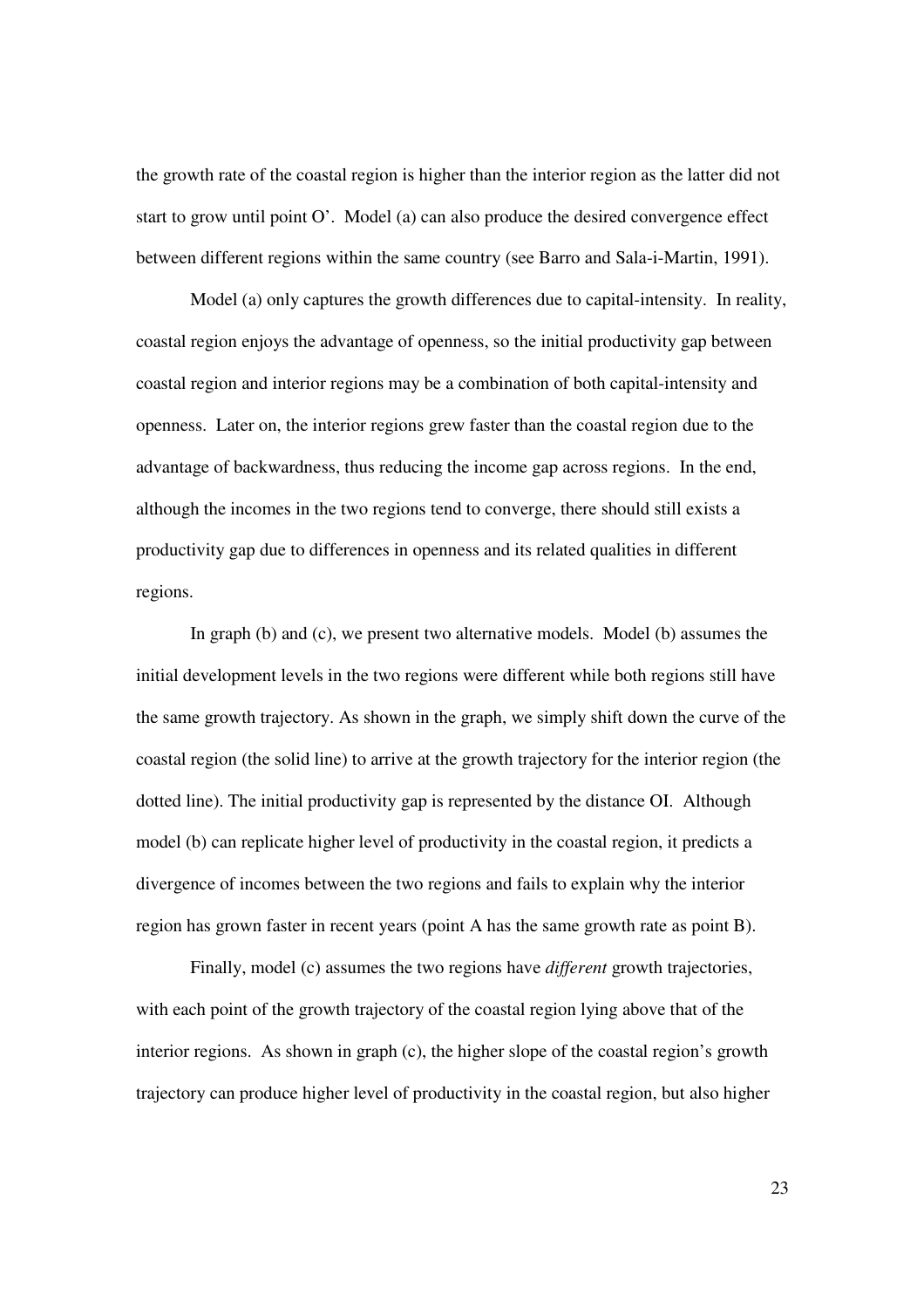growth rate than the interior region, which seems to contradict what we observe; and it also predicts an income divergence between the two regions.

 To sum up, we think model (a) is the best model to match China's economic growth over the past 30 years and our panel data estimation results also matche the model (a) quite nicely.

 In Table 5-4b, we compare our panel data estimation results using three different prices and exchange rate combinations. The results look very similar: The coefficient on the previous productivity gap is again positive and significant; and the coefficient on the quadratic term of the productivity gap is negative and significant; and the negative coefficient on the interaction term between coastal dummy and productivity gap again turns out to be not statistically significant. One question arises as to why the regression results look all similar regardless of which price-exchange rate combination used. We think this is due to the fact we have added in year dummies to smooth out the businesscycle effect, so prices will not alter results much as one would normally expect. But notice that compared to industry-PPP and constant-price regressions, the size of the coefficient on the frontier gap in the current-price regressions is larger, suggesting official exchange rate tend to overestimate the initial productivity gap thus making the convergence look artificially faster.

 In summary, our regression results from Table 5-2 to 5-4 strongly confirm our hypothesis that the larger the initial productivity gap with the international frontier, the faster growth of labor productivity in subsequent years. And this result is very robust and not sensitive to different model specifications, even after the growth of capital intensity and province-level fixed effects are both controlled.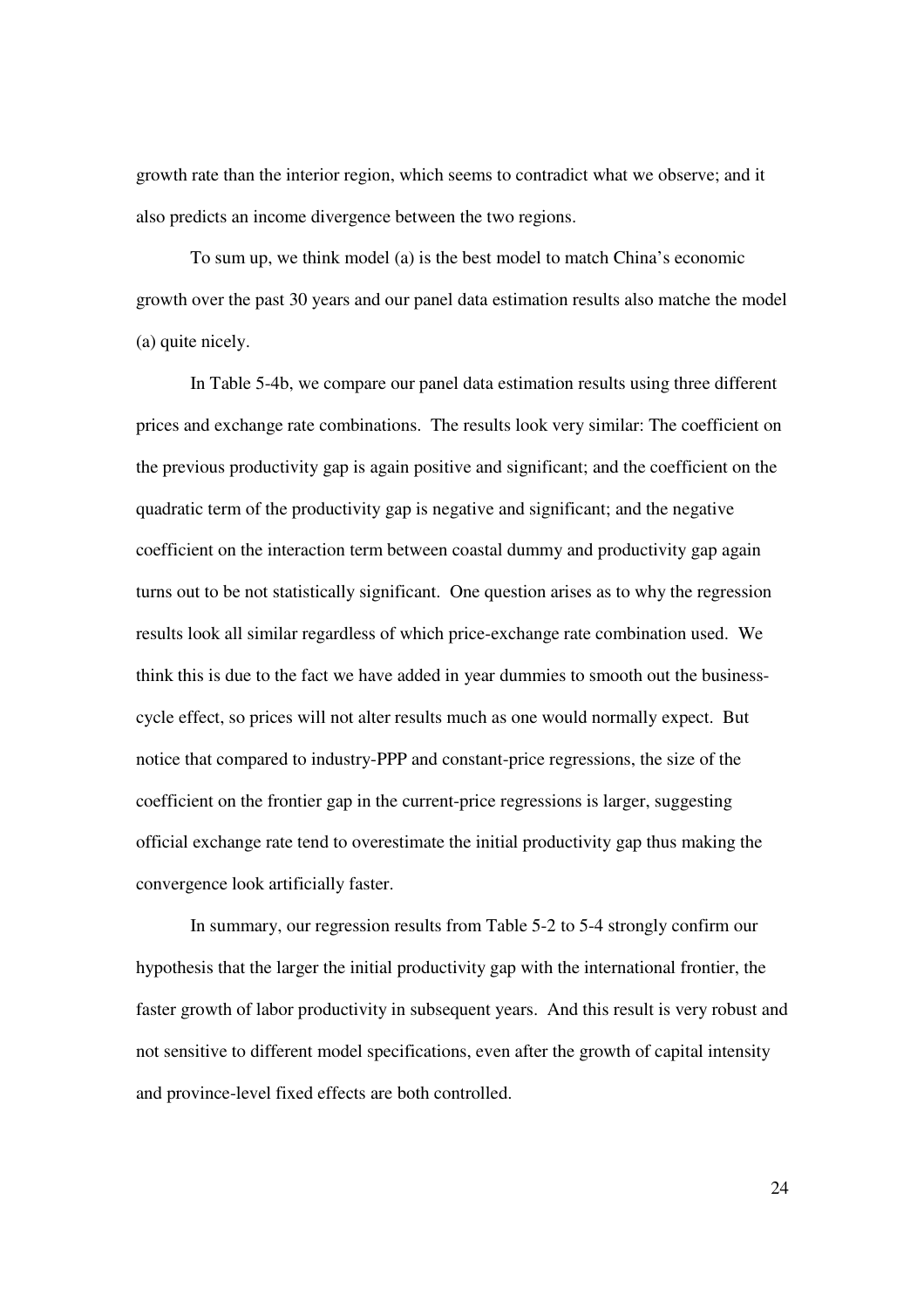Our empirical results have strong implications for the prospect of China's future economic growth and inequality picture. Since the interior regions have grown at a much faster rate than the coastal region, economic policies that aim to take advantage of this growth differential and encourage a more balanced approach in economic development across regions should put China onto a new sustained growth trajectory, while at the same time it can dramatically improve the current skewed income distribution across regions.

## **6. Conclusive Remarks**

We show with strong empirical evidence that China has been experiencing a rapid convergence in labor productivity across different regions. Productivity in the more advanced coastal region tends to grow slower while labor productivity in other regions tends to grow much faster. Such growth dynamics offer China a potential way out of the traditional inequality-growth tradeoff. It is very likely that China will grow itself out of the current high level of income inequality by relying on the higher growth in the less developed region.

 One might caution on our approach of using labor productivity growth to infer income growth. Indeed, as shown in Table 6-1, there exists quite a large difference between labor productivity and the actual labor (wage) income. This is not surprising giving China's heavy reliance on capital investment and the high rigidity in China's labor market. Yet, in terms of *growth rate* of wage income, we do observe a pattern that is very similar to labor productivity growth, i.e., wage income in interior regions has grown much faster than the coastal region. To prove this in a more robust empirical setting, we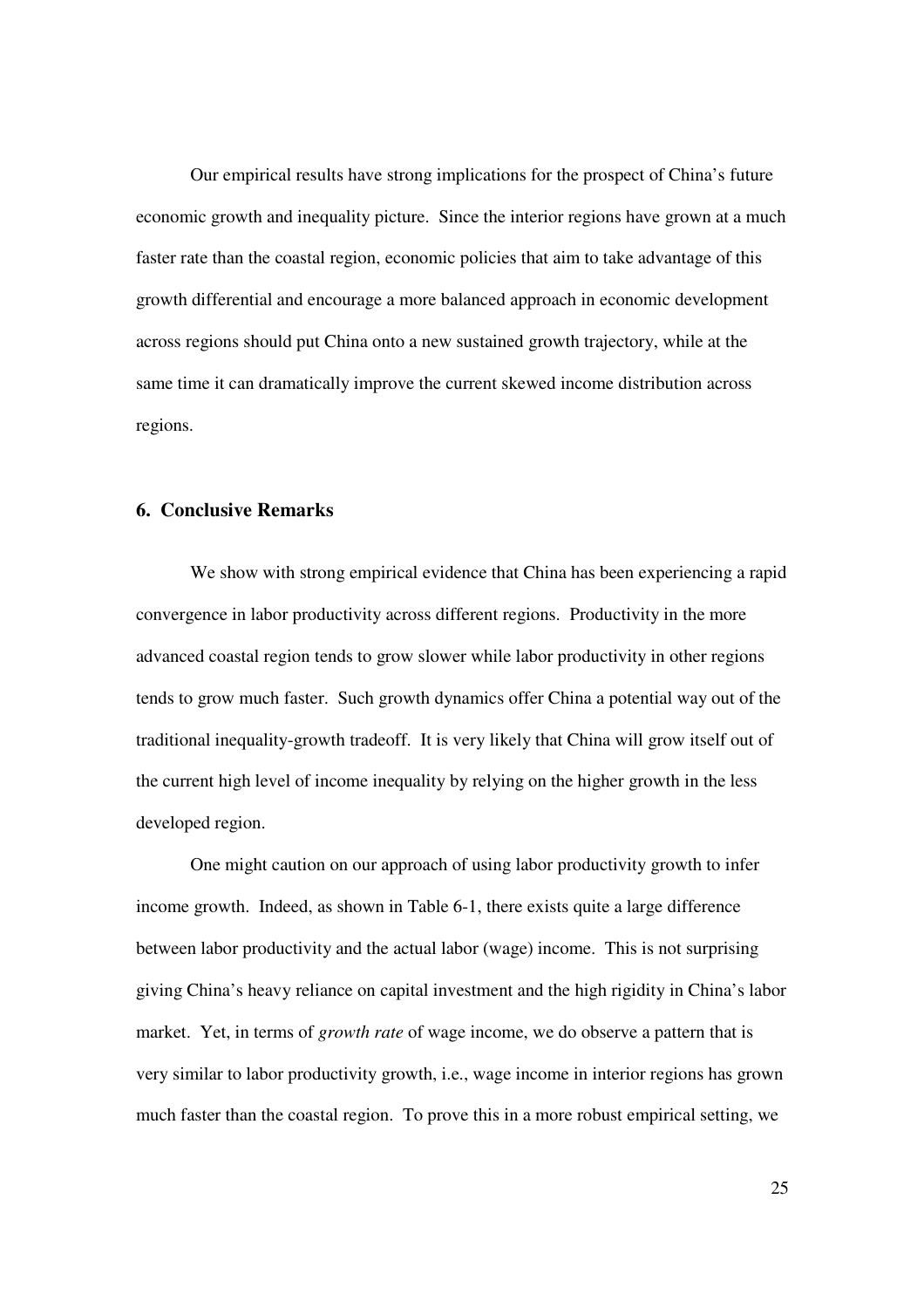ran some simple regression analysis to look at the explanatory power of labor productivity on wages. As shown in Table 6-2, labor productivity is capable of explaining as much as 80% (adjusted R-sq.) of changes of wage income, which provides strong evidence that growth of labor productivity and wage income are highly correlated.

 Lastly, our current research focuses on the productivity growth of China's manufacturing industries across different regions. We justify this approach by the fact that China is still in her early stage of industrialization, and for a long period of time, China will remain manufacturing-centric. However, we do recognize the inequality between different sectors, i.e., rural agricultural sector versus urban industrial sector, is another big source of China's inequality. In our view, the decline of rural-urban inequality is also a function of the speed of China's industrialization and urbanization processes. One would reasonably expect to see continued improvement of urban-rural inequality situation as the rapid industrialization and urbanization move more and more surplus labor in rural area into the cities.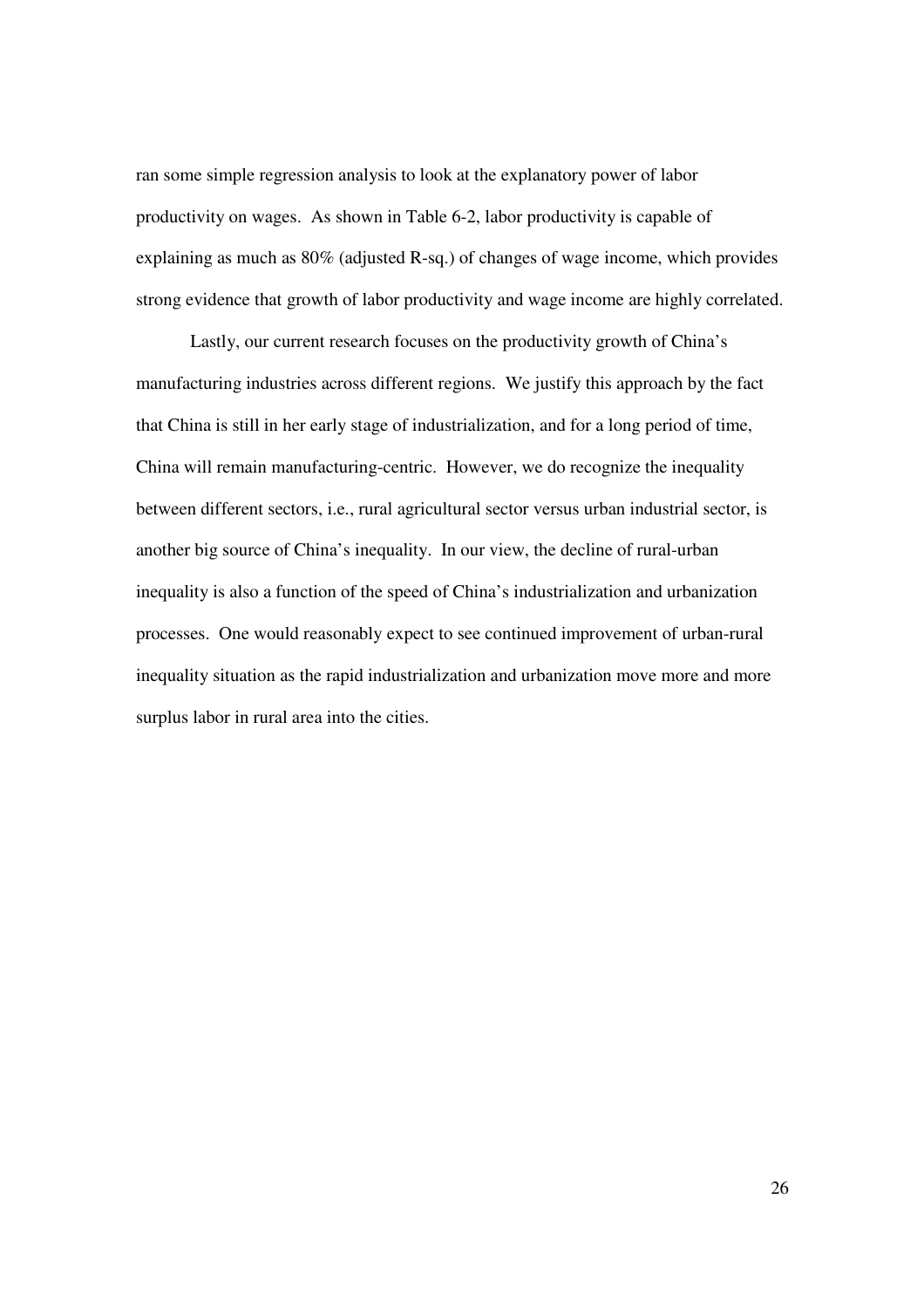# References

Alesina, Alberto and Roberto Perotti. 1996. "Income Distribution, Political Instability, and Investment." *European Economic Review*, 40: 1203-1228.

Barro, Robert. 2000. "Inequality and Growth in a Panel of Countries." *Journal of Economic Growth*, 5: 5-32.

Barro, Robert and Xavier Sala-i-Martin. 1991. "Convergence." *Journal of Political Economy*, 100(21): 223-251.

EU KLEMS Productivity Comparison Database at http://www.euklems.net/.

Fogel, Robert. 2006. "Why China is Likely to Achieve its Growth Objectives." *NBER Working Paper,* No.12122.

\_\_\_\_\_\_\_\_\_\_\_. 2007. "Capitalism and Democracy in 2040: Forecasts and Speculations." *NBER Working Paper,* No.13184.

Forbes, Kristin. 2000. "A Reassessment of the Relationship between Inequality and growth." *The American Economic Review*, 90(4): 869-887.

Jefferson, Gary, Albert Hu and Jian Su. 2006. "The Sources and Sustainability of China's Economic Growth." *Brookings Papers on Economic Activity,* 37(2): 1-60.

Jefferson, Gary, Thomas Rawski and Yifan Zhang. 2008. "Productivity growth and convergence across China's industrial economy." *Journal of Chinese Economic and Business Studies*, 6(2):  $121 - 140.$ 

Lu, Ding. 2008. "China's Regional Income Disparity." *Economics of Transition*, 16(1): 31-58.

Maddison, A. and Bart van Ark. 1988. "Comparisons of Real Output in Manufacturing." *Policy, Planning, and Research Working Papers*, International Economics Department, The World Bank, Wahington, D.C.

Milanovic, B., Peter Lindert and Jeffrey Williamson. 2007. "Measuring Ancient Inequality." *NBER Working Paper Series*, No. 13550.

Perssson, Torsten and Guido Tebellini. 1992. "Is Inequality Harmful for Growth?" *The American Economic Review*, 84(3): 600-621.

Statistical Yearbook of China (various years), National Bureau of Statistics of China (NBS).

Szirmai, Adam and Ruo'en Ren. 2000. "Comparative Performance in Chinese Manufacturing, 1980-1992." *China Economic Review*, 11: 16-53.

Timmer, Marcel P., Gerard Ypma and Bart van Ark. 2007. "PPPs for Industry Output: A New Dataset for International Comparisons." *EU KLEMS Project Working Paper*.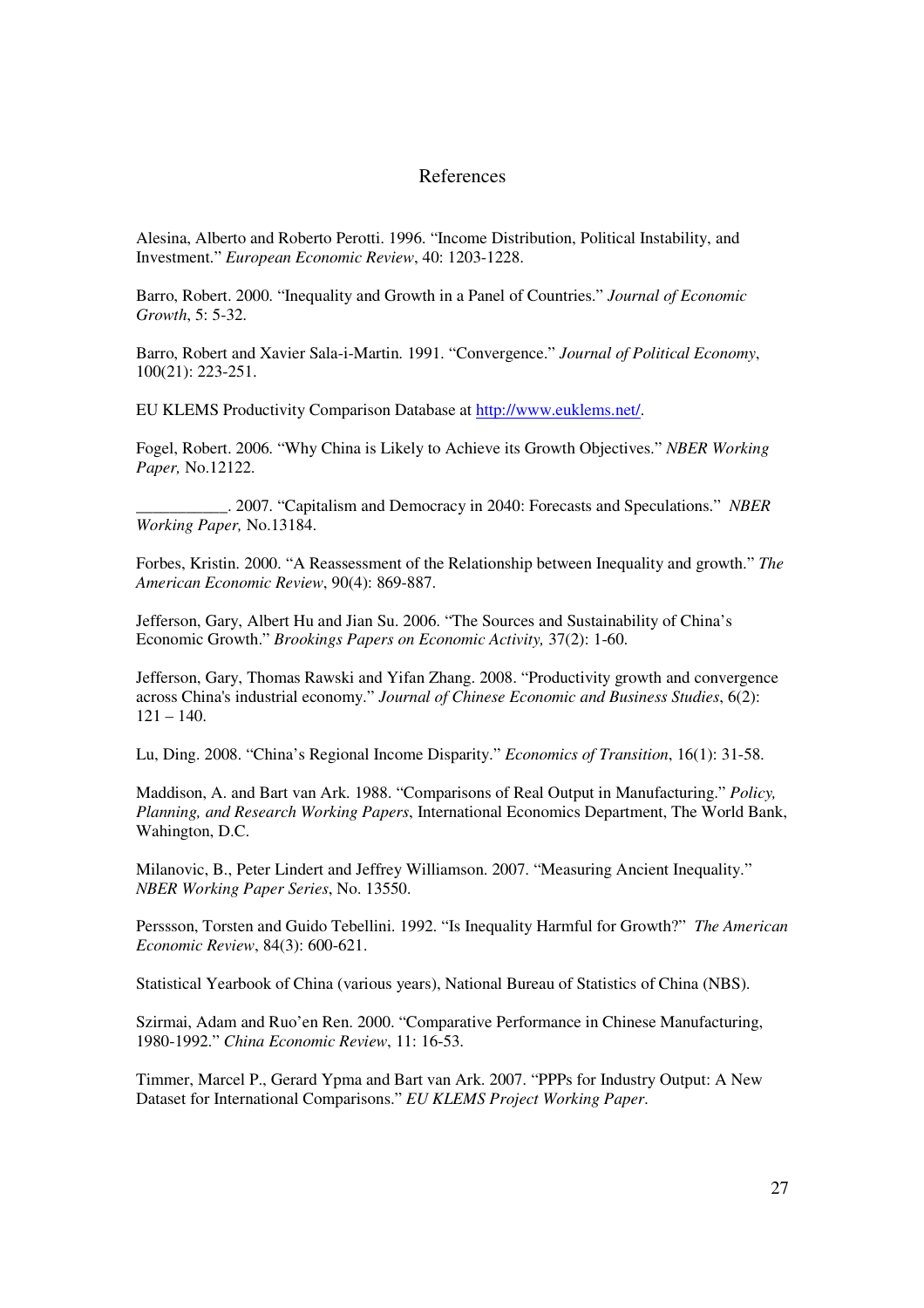Van Ark, Bart. 1993. "International Comparisons of Output and Productivity: Manufacturing Productivity Performance of Ten Countries from 1950 to 1990." *Groningen Growth and Development Center Monograph Series*, 1. University of Groningen, Groningen.

Wan, Guanghua, Ming Lu and Zhao Chen. 2006. "The Inequality–Growth Nexus in the Short and Long Run: Empirical Evidence from China." *Journal of Comparative Economics*, (34): 654-667.

Wu, Harry X. 2001. "China's Comparative Labor Productivity Performance in Manufacturing, 1952-1997: Catching Up or Falling Behind?" *China Economic Review*, 12: 162-189.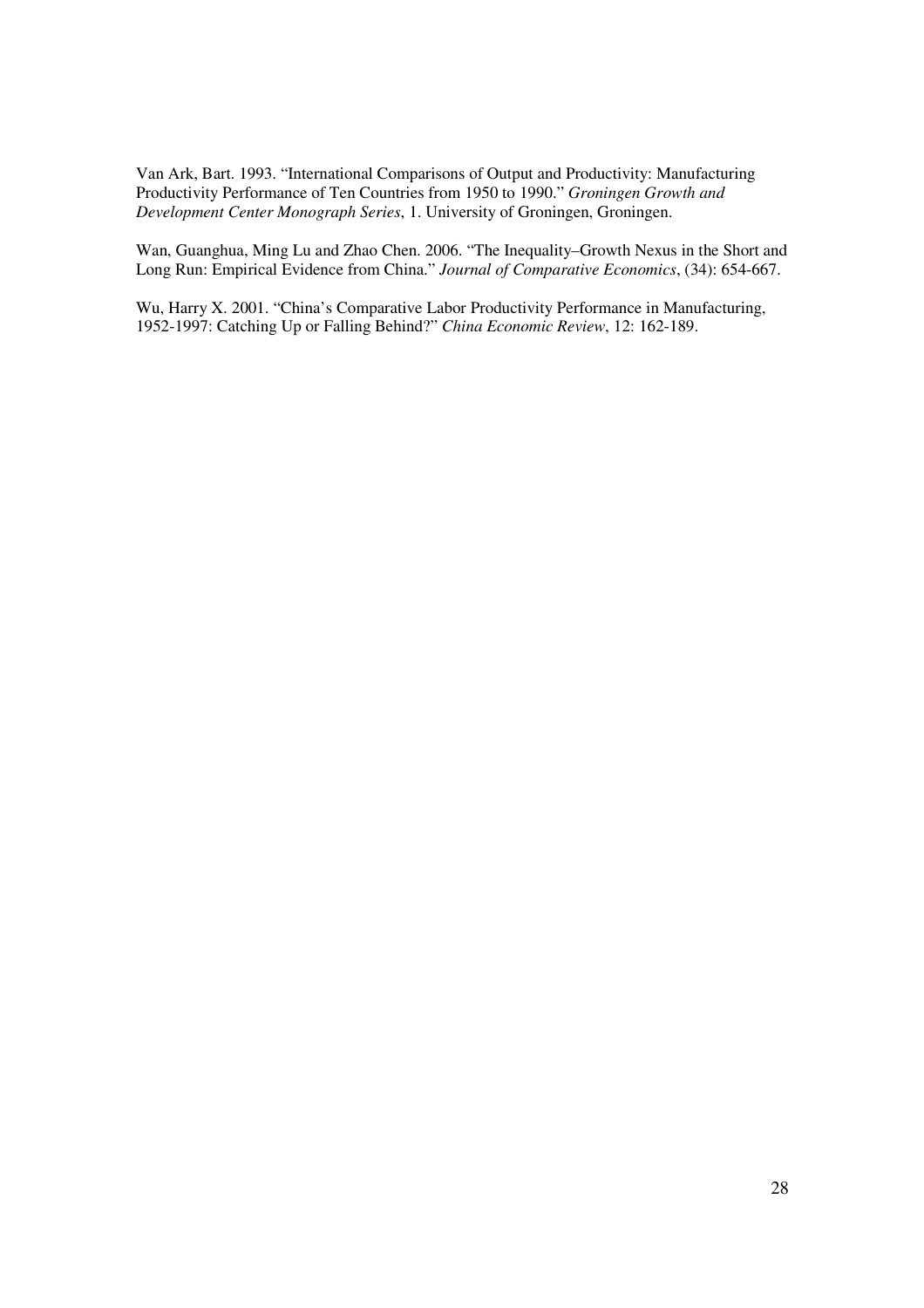

Source: National Bureau of Statistics of China and authors' own calculation

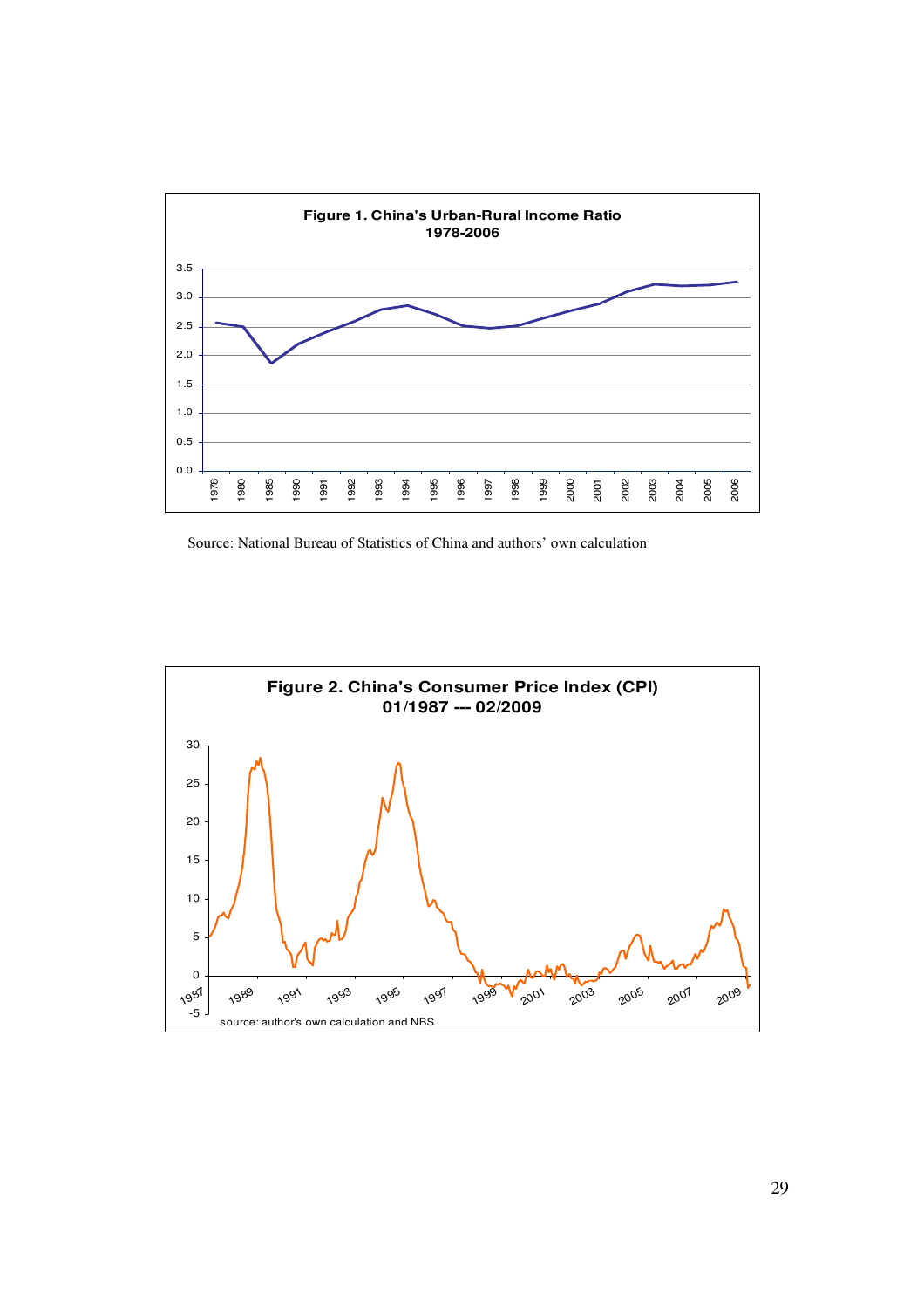**Figure 3. Model Regional Growth Patterns in China** 

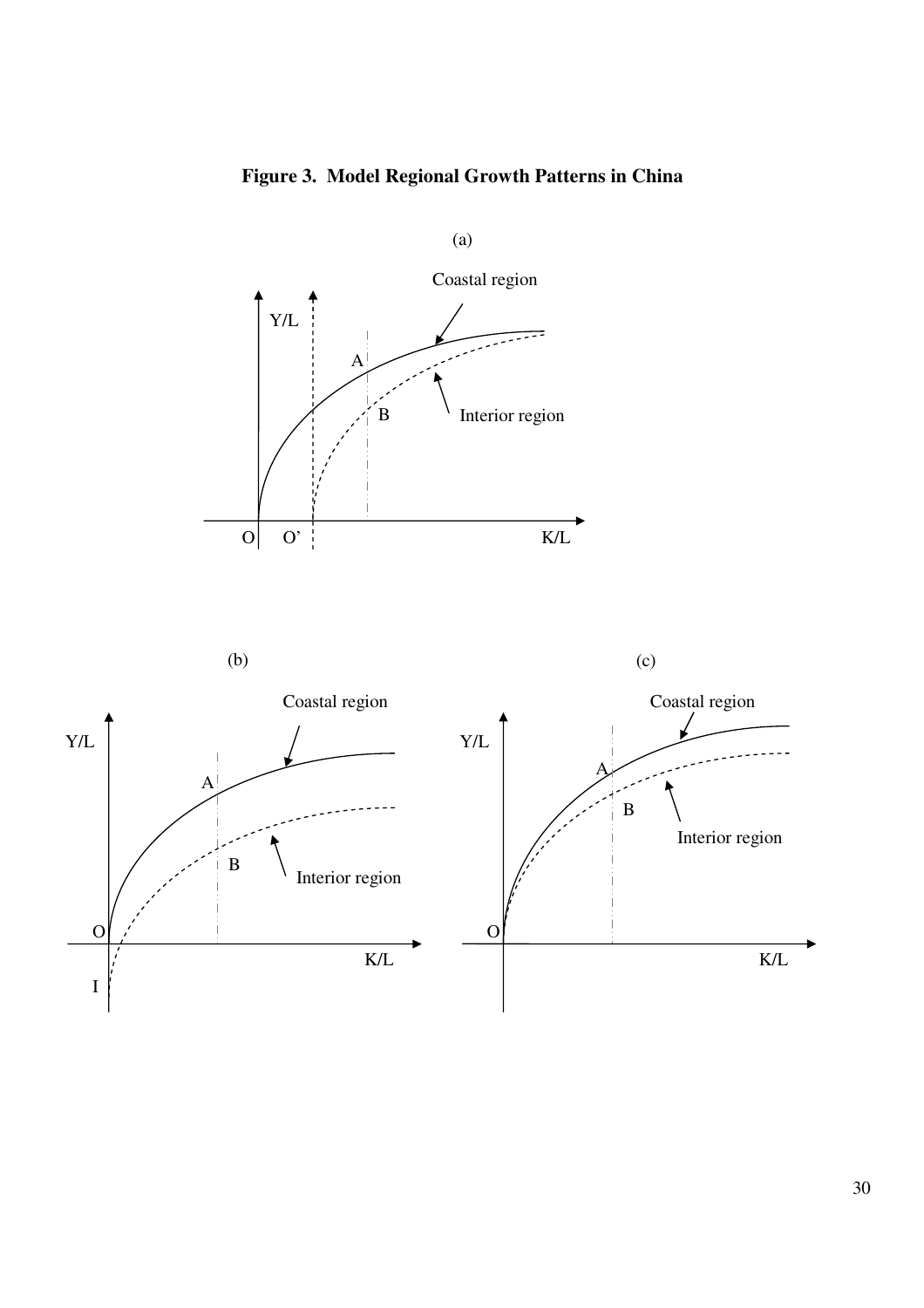|                                                           | 1995  | 2000  | 2004   |           | percentage change of                                |           |  |  |  |  |
|-----------------------------------------------------------|-------|-------|--------|-----------|-----------------------------------------------------|-----------|--|--|--|--|
| area                                                      |       |       |        | 1995-2000 | 2000-2004                                           | 1995-2004 |  |  |  |  |
|                                                           |       |       |        |           |                                                     |           |  |  |  |  |
| 1. in 1997 PPP, thousands of US\$ per employee            |       |       |        |           |                                                     |           |  |  |  |  |
| coastal                                                   | 6.06  | 12.53 | 20.47  | 106.8%    | 63.4%                                               | 237.8%    |  |  |  |  |
| northeast                                                 | 2.57  | 8.05  | 17.45  | 213.2%    | 116.8%                                              | 579.0%    |  |  |  |  |
| center                                                    | 3.15  | 5.67  | 12.53  | 80.0%     | 121.0%                                              | 297.8%    |  |  |  |  |
| west                                                      | 2.79  | 6.57  | 14.58  | 135.5%    | 121.9%                                              | 422.6%    |  |  |  |  |
|                                                           |       |       |        |           |                                                     |           |  |  |  |  |
| 2. in 1997 constant Chinese Yuan (thousands) per employee |       |       |        |           |                                                     |           |  |  |  |  |
| coastal                                                   | 29.82 | 66.76 | 108.24 | 123.9%    | 62.1%                                               | 263.0%    |  |  |  |  |
| northeast                                                 | 18.96 | 61.04 | 142.89 | 222.0%    | 134.1%                                              | 653.7%    |  |  |  |  |
| center                                                    | 16.16 | 30.89 | 80.58  | 91.2%     | 160.8%                                              | 398.8%    |  |  |  |  |
| west                                                      | 16.46 | 39.40 | 96.45  | 139.4%    | 144.8%                                              | 486.1%    |  |  |  |  |
|                                                           |       |       |        |           |                                                     |           |  |  |  |  |
|                                                           |       |       |        |           | 3. in current Chinese Yuan (thousands) per employee |           |  |  |  |  |
| coastal                                                   | 32.15 | 70.57 | 119.83 | 119.5%    | 69.8%                                               | 272.8%    |  |  |  |  |
| northeast                                                 | 20.81 | 58.02 | 127.35 | 178.8%    | 119.5%                                              | 512.0%    |  |  |  |  |
| center                                                    | 17.48 | 32.90 | 83.73  | 88.2%     | 154.5%                                              | 379.0%    |  |  |  |  |
| west                                                      | 17.73 | 39.97 | 91.34  | 125.4%    | 128.5%                                              | 415.1%    |  |  |  |  |

**Table 2-1 China's Industrial Labor Productivity and Growth by Region**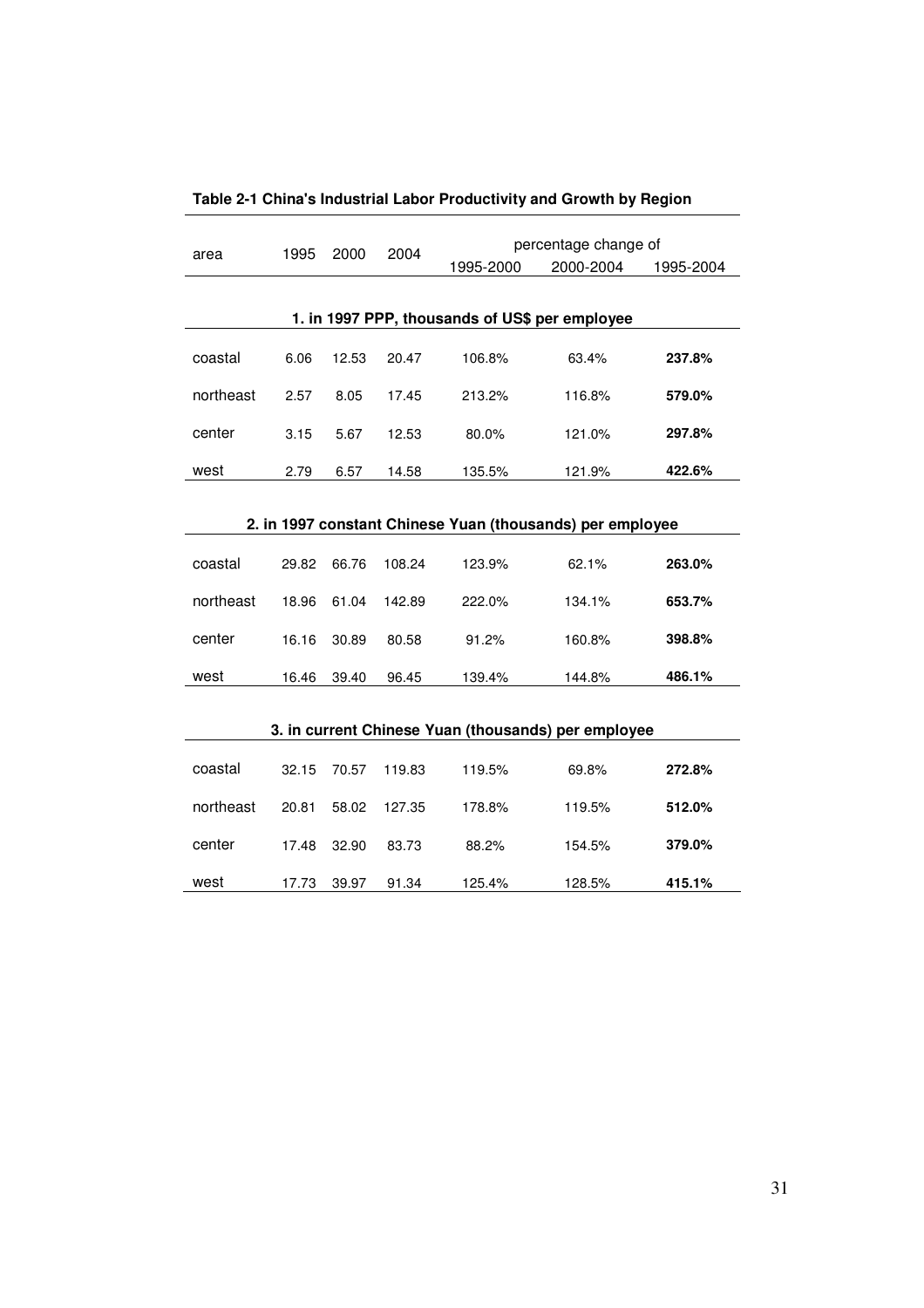| area      | 1995 | 2000 | 2004 |
|-----------|------|------|------|
|           |      |      |      |
| coastal   | 1.00 | 1.00 | 1.00 |
| northeast | 0.42 | 0.64 | 0.85 |
| center    | 0.52 | 0.45 | 0.61 |
| west      | 0.46 | 0.52 | 0.71 |

# **Table 2-2 China's Industrial Labor Productivity by Region (with coastal area normalized)**

#### **Table 2-3 1997 PPPs by major Chinese industry branches, per US dollar**

| branch                | <b>PPPs</b> |
|-----------------------|-------------|
| food and beverages    | 3.48        |
| textile               | 1.16        |
| clothing              | 1.99        |
| leather               | 4.16        |
| timber, wood products | 6.97        |
| paper and printing    | 5.50        |
| coal                  | 11.63       |
| petroleum             | 15.42       |
| chemicals             | 6.08        |
| building materials    | 3.53        |
| metallurgical         | 7.76        |
| machinery             | 5.77        |
| power                 | 15.90       |
| other manufacturing   | 3.86        |
| total manufacturing   | 5.47        |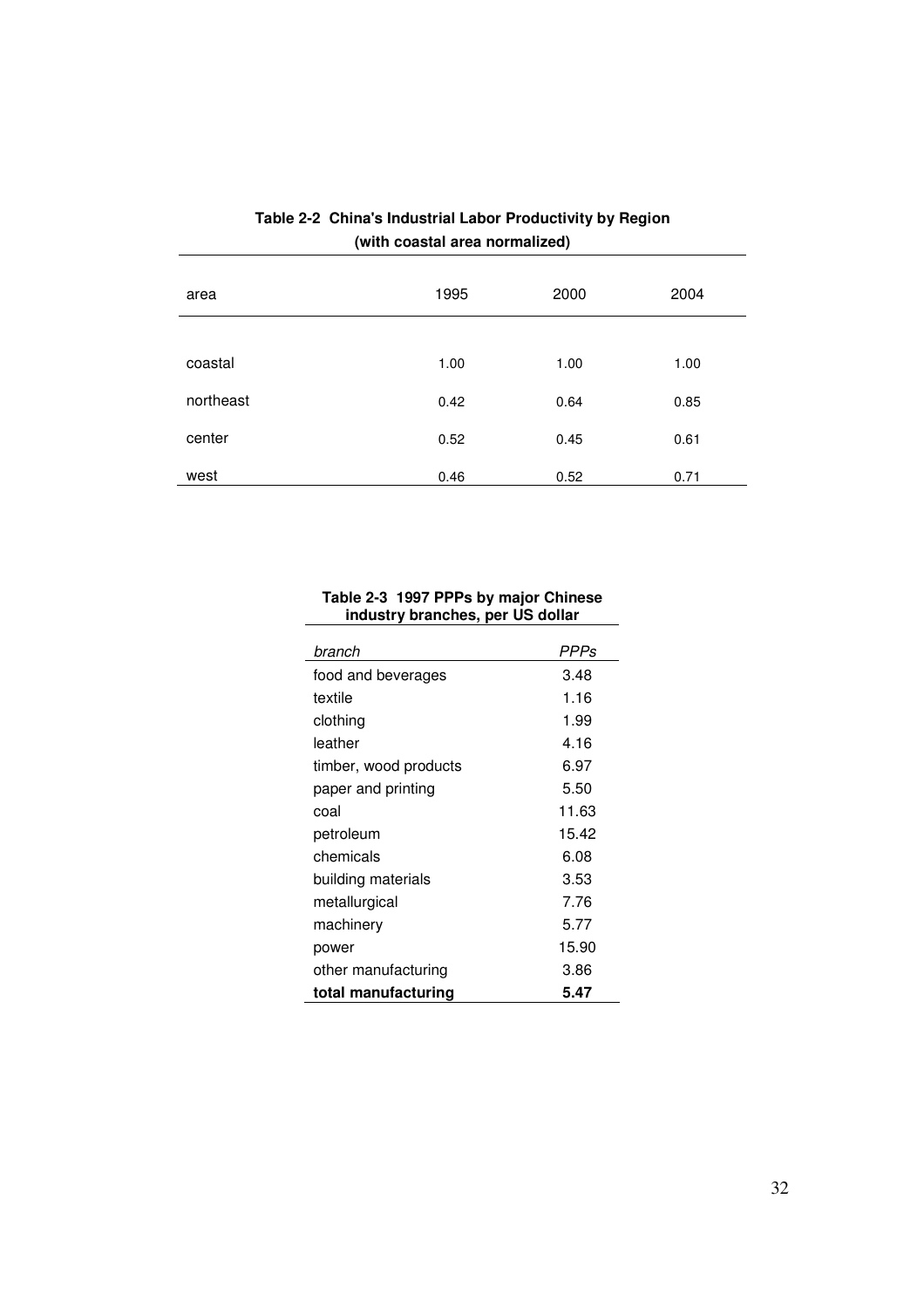|      |                                                                          |         | Region    |        |      |
|------|--------------------------------------------------------------------------|---------|-----------|--------|------|
| year | Whole China                                                              | Coastal | Northeast | Center | West |
|      | ratio of productivity in China to productivity at international frontier |         |           |        |      |
| 1995 | 0.06                                                                     | 0.08    | 0.03      | 0.04   | 0.04 |
| 2000 | 0.10                                                                     | 0.14    | 0.09      | 0.06   | 0.07 |
| 2004 | 0.16                                                                     | 0.18    | 0.16      | 0.11   | 0.13 |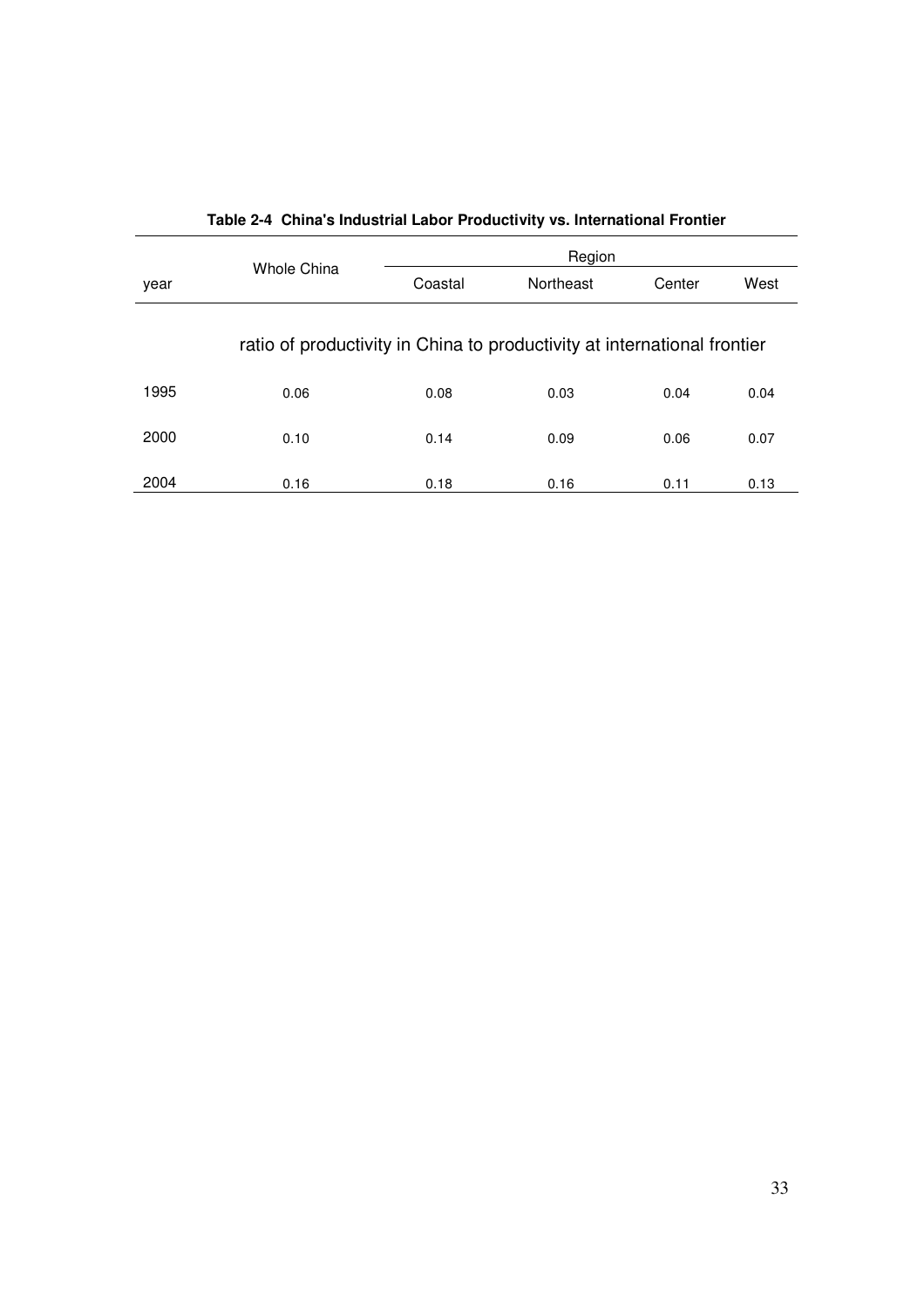|      | (1)                   | (2)     | (3)      | (4)     | (5)              | (6)                      | (7)  | (8)       | (9)       | (10)                  | (11)               | (12)      | (13)  | (14)                        | (15)                        |
|------|-----------------------|---------|----------|---------|------------------|--------------------------|------|-----------|-----------|-----------------------|--------------------|-----------|-------|-----------------------------|-----------------------------|
|      | food and<br>beverages | textile | clothing | leather | wood<br>products | paper<br>and<br>printing | coal | petroleum | chemicals | building<br>materials | metallur-<br>gical | machinery | power | other<br>manufactu-<br>ring | total<br>manufactu-<br>ring |
| 1995 | 9.6                   | 27.4    | 30.7     | 10.1    | 4.2              | 3.1                      | 0.5  | 3.2       | 3.3       | 6.8                   | 5.9                | 4.1       | 2.1   | 9.5                         | 5.6                         |
| 1996 | 11.5                  | 29.3    | 41.1     | 15.3    | 5.2              | 5.2                      | 0.7  | 2.3       | 4.0       | 6.6                   | 5.6                | 4.5       | 2.5   | 11.9                        | 6.5                         |
| 1997 | 13.3                  | 31.5    | 37.4     | 15.1    | 6.4              | 5.4                      | 0.7  | 2.7       | 4.0       | 6.3                   | 5.3                | 5.1       | 3.0   | 10.8                        | 6.9                         |
| 1998 | 13.0                  | 30.7    | 36.5     | 17.3    | 5.8              | 5.0                      | 0.7  | 5.0       | 4.2       | 6.6                   | 5.4                | 6.3       | 3.9   | 12.0                        | 7.4                         |
| 1999 | 16.7                  | 35.4    | 34.1     | 12.7    | 8.0              | 5.9                      | 0.7  | 5.3       | 4.3       | 6.9                   | 6.1                | 7.9       | 4.0   | 10.2                        | 8.6                         |
| 2000 | 18.2                  | 43.2    | 38.8     | 12.2    | 10.2             | 6.0                      | 0.8  | 15.5      | 4.2       | 7.6                   | 7.5                | 9.8       | 3.6   | 12.3                        | 10.4                        |
| 2001 | 18.8                  | 50.9    | 45.9     | 13.2    | 13.5             | 7.8                      | 1.2  | 17.2      | 4.7       | 8.8                   | 9.3                | 12.1      | 3.6   | 12.5                        | 12.1                        |
| 2002 | 19.4                  | 54.0    | 43.5     | 17.2    | 10.6             | 8.7                      | 1.5  | 22.8      | 4.9       | 9.3                   | 10.1               | 13.8      | 4.4   | 10.0                        | 12.7                        |
| 2003 | 20.8                  | 67.5    | 49.6     | 15.7    | 11.4             | 9.2                      | 2.1  | 9.9       | 5.1       | 12.2                  | 13.4               | 15.1      | 3.3   | 9.0                         | 14.1                        |
| 2004 | 24.6                  | 83.5    | 59.9     | 12.6    | 10.3             | 9.5                      | 3.1  | 8.7       | 5.4       | 14.0                  | 17.2               | 16.5      | 3.5   | 9.6                         | 15.8                        |

**Table 2-5 Comparative Productivity by Manufacturing Branch (China/USA, 1995-2004, USA=100)**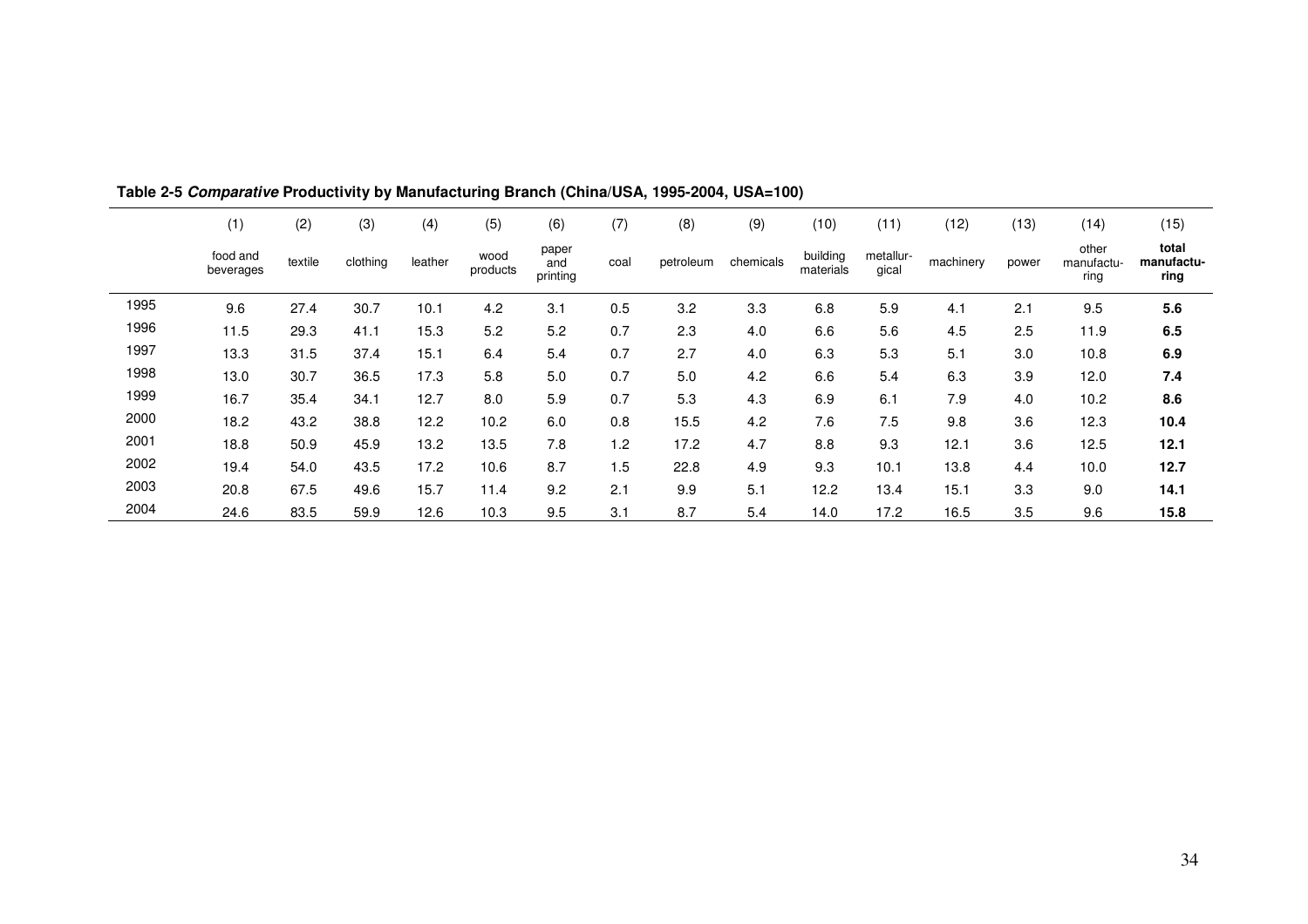#### **Table 5-1 Descriptive statistics**

|                                  | Mean  | Std. dev | Min     | Max   |
|----------------------------------|-------|----------|---------|-------|
|                                  |       |          |         |       |
| Labor productivity growth        | 1.52  | 0.69     | $-1.22$ | 5.17  |
| In(productivity gap to frontier) | 11.08 | 0.66     | 9.21    | 12.26 |
| Growth of frontier productivity  | 0.55  | 0.30     | 0.08    | 1.27  |
| Growth of capital intensity      | 1.06  | 0.60     | $-2.10$ | 2.86  |
|                                  |       |          |         |       |

| Productivity Gap, 1995-2004, labor productivity in 1997 USD using 1997 industry PPPs       |                                                               |             |                        |                       |  |  |  |
|--------------------------------------------------------------------------------------------|---------------------------------------------------------------|-------------|------------------------|-----------------------|--|--|--|
|                                                                                            | dependent var: growth of labor productivity i,j,1995-<br>2004 |             |                        |                       |  |  |  |
| Independent variable                                                                       |                                                               | 2           | 3                      | 4                     |  |  |  |
| In(Gap_Front i,j,1995), log of initial                                                     | $0.204***$                                                    | $0.197***$  | $3.468***$             | $3.105**$             |  |  |  |
| productivity gap to frontier                                                               | (0.054)                                                       | (0.054)     | (1.394)                | (1.387)               |  |  |  |
| In(Gap_Front i,j,1995) x coastal dummy                                                     |                                                               | $-0.018***$ | $-0.017***$            | $-0.017***$           |  |  |  |
|                                                                                            |                                                               | (0.007)     | (0.007)                | (0.007)               |  |  |  |
| In(Gap_Front i,j,1995)_square                                                              |                                                               |             | $-0.149***$<br>(0.063) | $-0.134**$<br>(0.063) |  |  |  |
| $In(VA/L)$ front,j,2004 - $In(VA/L)$ front,j,1995,<br>productivity growth at international |                                                               |             |                        |                       |  |  |  |
| frontier                                                                                   |                                                               |             |                        | $0.333***$            |  |  |  |
|                                                                                            |                                                               |             |                        | (0.118)               |  |  |  |
| Constant                                                                                   | $0.674***$                                                    | $-0.590$    | $-18.515***$           | $-16.508**$           |  |  |  |
|                                                                                            | (0.228)                                                       | (0.597)     | (7.654)                | (7.616)               |  |  |  |
| obs                                                                                        | 368                                                           | 368         | 368                    | 368                   |  |  |  |
| adj. R-sq.                                                                                 | 0.035                                                         | 0.05        | 0.062                  | 0.079                 |  |  |  |

#### **Table 5-2 Estimates of the Response of Labor Productivity Growth to the International Productivity Gap, 1995-2004, labor productivity in 1997 USD using 1997 industry PPPs**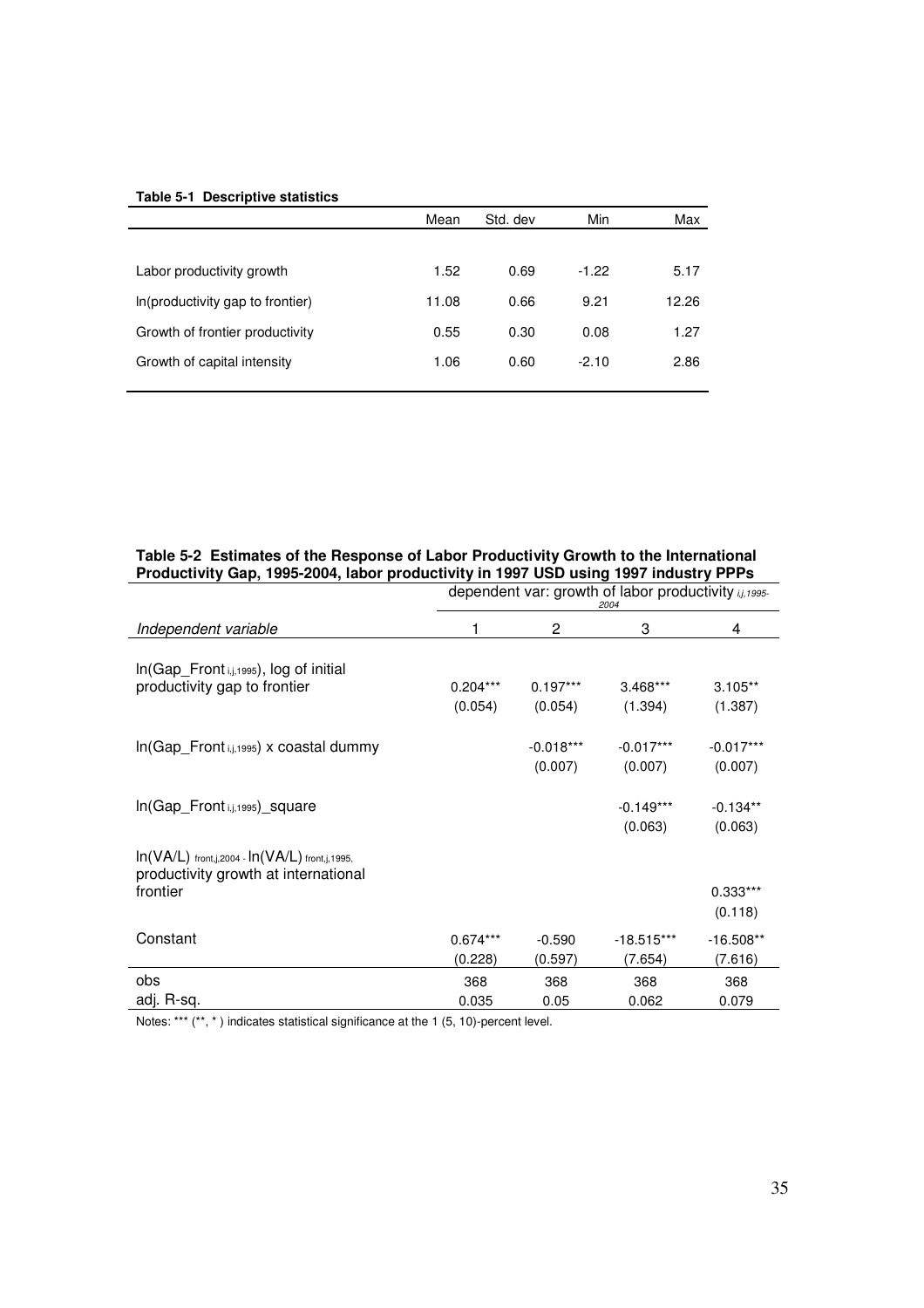|                                                                                            | Dependent var: growth of labor productivity i,j, 1995-2004 |                        |                        |                                                       |                                                        |                        |  |  |
|--------------------------------------------------------------------------------------------|------------------------------------------------------------|------------------------|------------------------|-------------------------------------------------------|--------------------------------------------------------|------------------------|--|--|
|                                                                                            |                                                            | 2                      | 3                      | 4                                                     | 5                                                      | 6                      |  |  |
| Independent variable                                                                       | constant 1997 Yuan<br>using 1997 industry<br><b>PPPs</b>   |                        |                        | constant 1997 Yuan<br>using official<br>exchange rate | current Yuan prices<br>using official<br>exchange rate |                        |  |  |
| In(Gap_Front i,j,1995)                                                                     | $0.197***$<br>(0.054)                                      | $3.106***$<br>(1.387)  | $0.180***$<br>(0.060)  | 2.873<br>(1.965)                                      | $-0.041$<br>(0.057)                                    | 7.260***<br>(1.970)    |  |  |
| In(Gap_Front i,j,1995) x coastal                                                           | $-0.018***$<br>(0.007)                                     | $-0.017***$<br>(0.007) | $-0.019***$<br>(0.007) | $-0.019***$<br>(0.007)                                | $-0.018***$<br>(0.006)                                 | $-0.019***$<br>(0.006) |  |  |
| In(Gap_Front i,j,1995)_square                                                              |                                                            | $-0.134**$<br>(0.063)  |                        | $-0.123$<br>(0.088)                                   |                                                        | $-0.328***$<br>(0.088) |  |  |
| $In(VA/L)$ front,j,2004 - $In(VA/L)$ front,j,1995,<br>productivity growth at international |                                                            |                        |                        |                                                       |                                                        |                        |  |  |
| frontier                                                                                   |                                                            | $0.333***$<br>(0.118)  |                        | $0.359***$<br>(0.119)                                 |                                                        | 0.126<br>(0.121)       |  |  |
| Constant                                                                                   | $-0.589$<br>(0.597)                                        | $-0.590$<br>(0.597)    | $-0.398$<br>(0.674)    | $-15.330$<br>(10.923)                                 | 1.935***<br>(0.643)                                    | 38.652***<br>(10.971)  |  |  |
| obs                                                                                        | 368                                                        | 368                    | 368                    | 368                                                   | 368                                                    | 368                    |  |  |
| adj. R-sq.                                                                                 | 0.05                                                       | 0.05                   | 0.045                  | 0.065                                                 | 0.017                                                  | 0.048                  |  |  |

# **Table 5-2b Estimates of the Response of Labor Productivity Growth to the International Productivity Gap, with different prices and exchange rates, 1995-2004**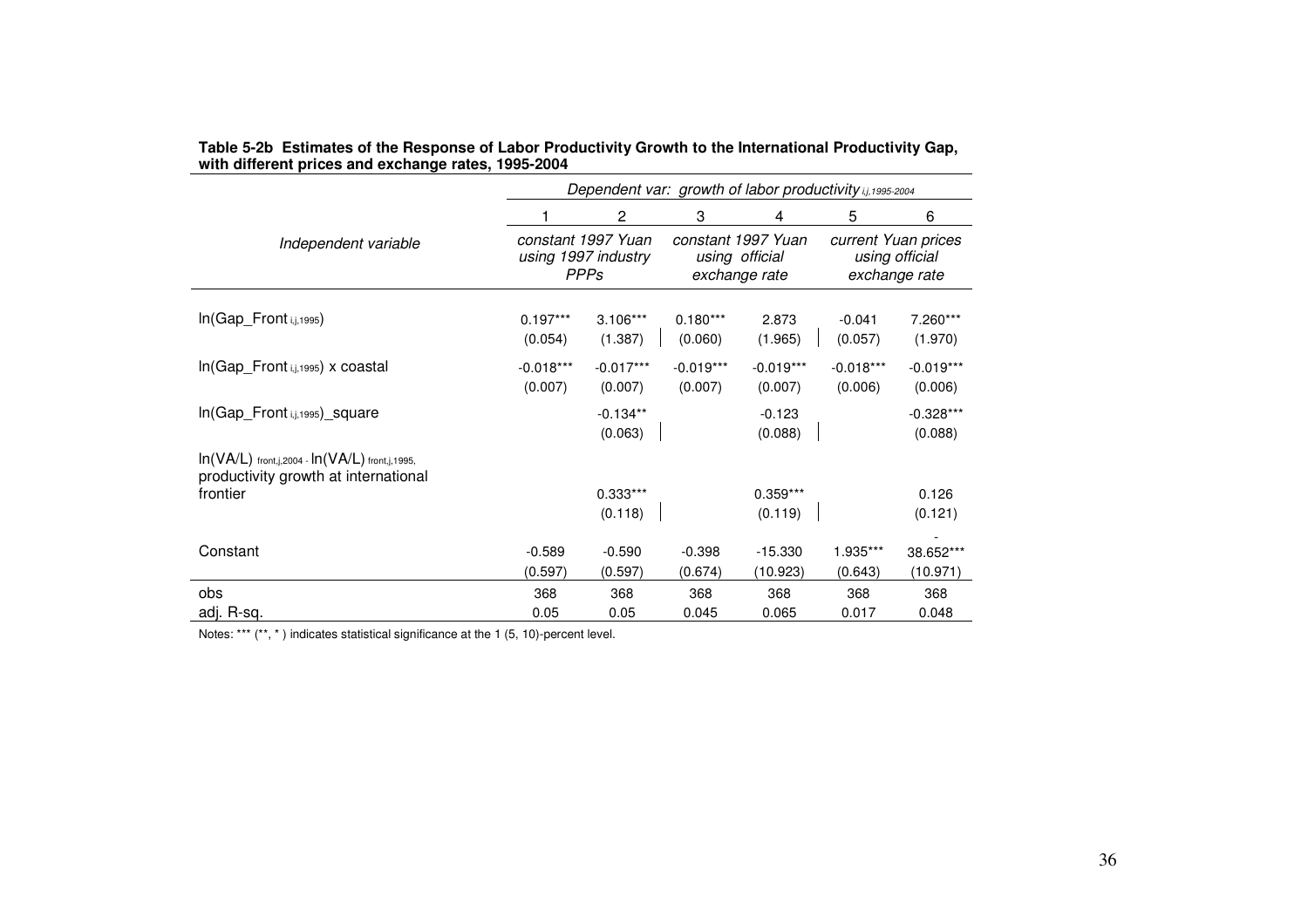#### **Table 5-3 Estimates of the Response of Labor Productivity Growth to the International Productivity Gap: 1995-2000 and 2000-2004, pooled regressions, labor productivity converted using 1997 industry-PPPs**

|                                                        | dependent var: growth of labor productivity i.j. (1995-2000)<br>or 2000-2004) |            |            |             |            |  |  |
|--------------------------------------------------------|-------------------------------------------------------------------------------|------------|------------|-------------|------------|--|--|
| Independent variable                                   | 1                                                                             | 2          | 3          | 4           | 5          |  |  |
| In (Gap_Front), log of productivity gap to<br>frontier |                                                                               |            |            |             |            |  |  |
|                                                        | $0.118***$                                                                    | $0.116***$ | 1.895**    | $2.122**$   | $1.617**$  |  |  |
|                                                        | (0.036)                                                                       | (0.036)    | (0.909)    | (0.918)     | (0.866)    |  |  |
| In(Gap_Front) x coastal                                |                                                                               | $-0.007$   | $-0.006$   | $-0.006$    | $-0.004$   |  |  |
|                                                        |                                                                               | (0.005)    | (0.005)    | (0.005)     | (0.004)    |  |  |
| In(Gap_Front)_square                                   |                                                                               |            | $-0.080**$ | $-0.091**$  | $-0.069*$  |  |  |
|                                                        |                                                                               |            | (0.041)    | (0.041)     | (0.039)    |  |  |
| Productivity growth at international frontier          |                                                                               |            |            | $0.180*$    | $0.200**$  |  |  |
|                                                        |                                                                               |            |            | (0.108)     | (0.102)    |  |  |
| growth of capital-labor ratio                          |                                                                               |            |            |             | $0.341***$ |  |  |
|                                                        |                                                                               |            |            |             | (0.035)    |  |  |
|                                                        |                                                                               |            |            |             |            |  |  |
| Constant                                               | $-0.570$                                                                      | $-0.517$   | $-10.357$  | $-11.615**$ | $-8.953**$ |  |  |
|                                                        | (0.408)                                                                       | (0.409)    | (5.037)    | (5.088)     | (4.801)    |  |  |
| obs                                                    | 752                                                                           | 752        | 752        | 752         | 752        |  |  |
| adj. R-sq.                                             | 0.013                                                                         | 0.014      | 0.020      | 0.020       | 0.130      |  |  |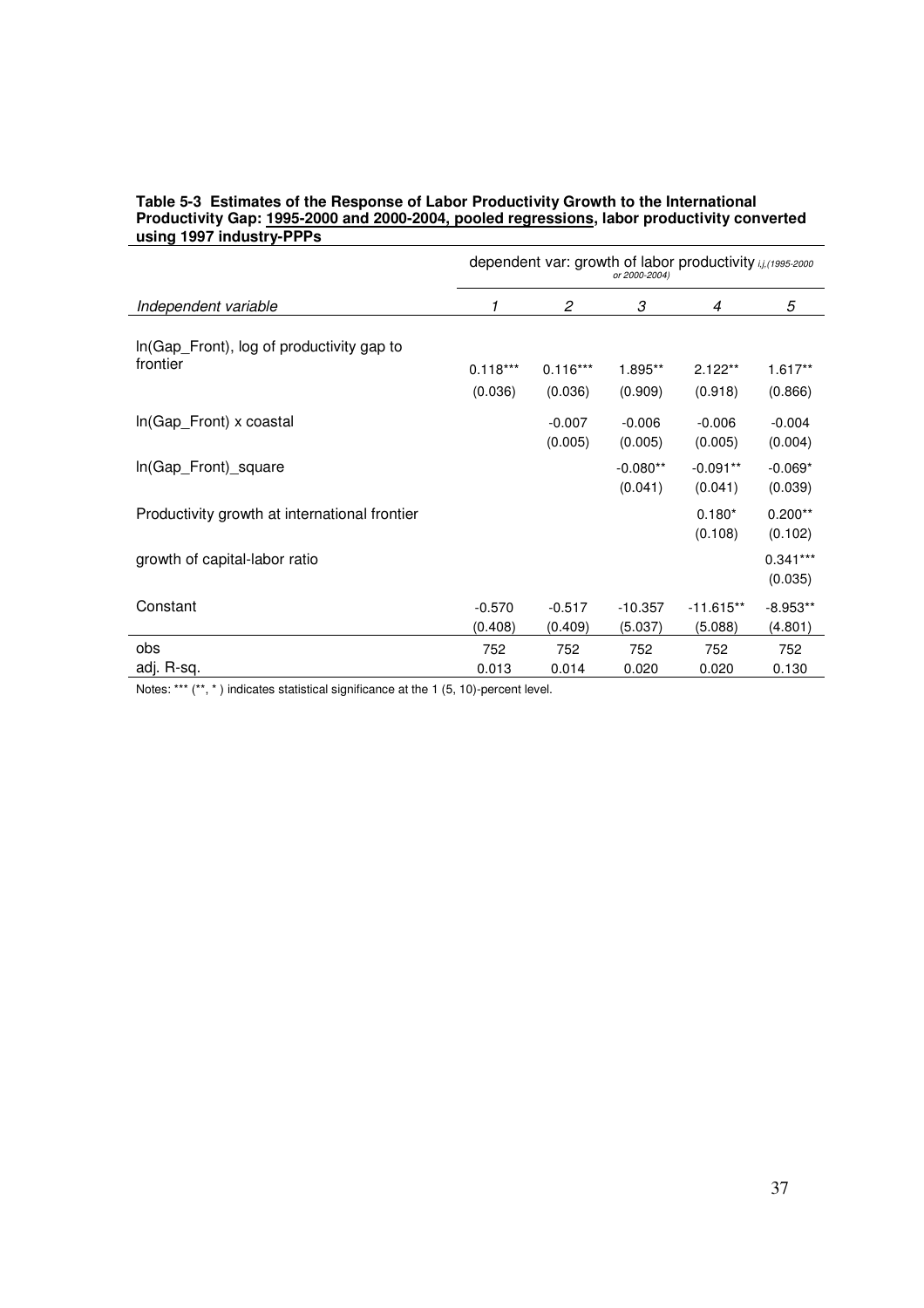### **Table 5-4 Estimates of the Response of Labor Productivity Growth to the International Productivity Gap: Panel Data Estimation, 1995-2004, by province-year, labor productivity converted into 1997 USD using industry PPPs**

|                                                           | growth , gLPjt | Dependent var: growth of labor productivity |              |                       |  |
|-----------------------------------------------------------|----------------|---------------------------------------------|--------------|-----------------------|--|
| Independent variable                                      | 1              | 2                                           | 3            | 4                     |  |
| lag_In(Gap_Front) <sub>jt</sub> , lag of productivity gap | 2.835***       | 2.926***                                    | 7.022***     | 6.692***              |  |
| to frontier                                               | (0.313)        | (0.338)                                     | (0.310)      | (0.339)               |  |
| lag_ln(Gap_Front) <sub>jt</sub> x coastal                 | 0.002          | $-0.568**$                                  | $-0.237$     | $-0.227$              |  |
|                                                           | (0.002)        | (0.281)                                     | (0.160)      | (0.159)               |  |
| productivity gap to frontier_square                       | $-0.088***$    | $-0.082***$                                 | $-0.256***$  | $-0.246***$           |  |
|                                                           | (0.012)        | (0.012)                                     | (0.012)      | (0.013)               |  |
| growth of capital-labor ratio                             |                |                                             |              | $0.086***$<br>(0.038) |  |
| Constant                                                  | $-20.568***$   | $-20.224***$                                | $-45.319***$ | -25.788***            |  |
|                                                           | (2.208)        | (2.392)                                     | (2.931)      | (4.614)               |  |
| year dummies                                              | No             | No                                          | Yes          | Yes                   |  |
| province fixed-effects                                    | No             | Yes                                         | Yes          | Yes                   |  |
| obs                                                       | 273            | 273                                         | 273          | 273                   |  |
| adj. or overall R-sq.                                     | 0.248          | 0.015                                       | 0.044        | 0.046                 |  |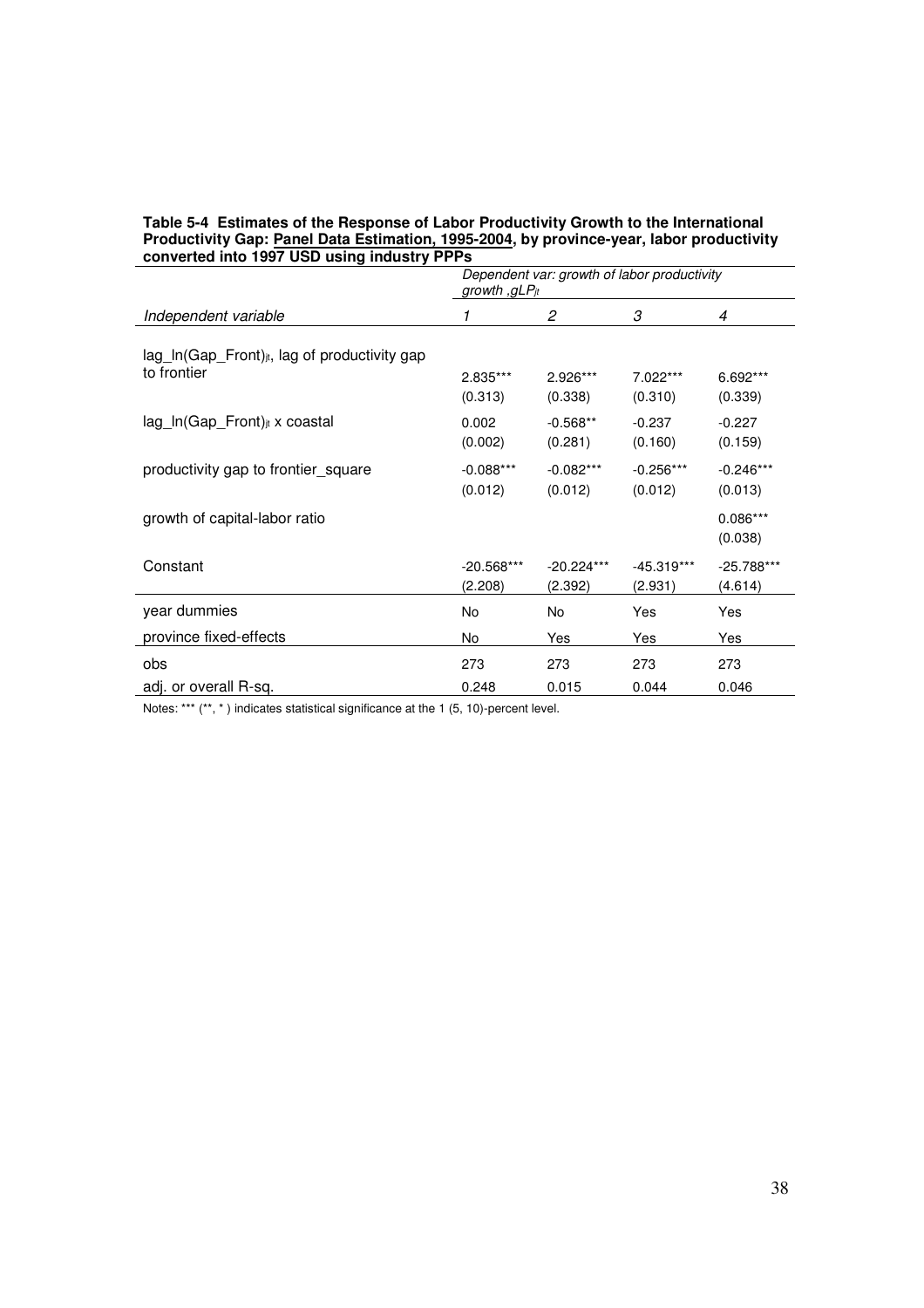#### **Table 5-4b Comparison of Estimates of the Response of Labor Productivity Growth to the International Productivity Gap, Using Different Prices and Exchange Rates: Panel Data Estimation, 1995-2004, by province-year**

|                                                       | Dependent var: growth of labor productivity growth , gLPjt |                        |                        |                                                       |                                                        |                        |  |  |
|-------------------------------------------------------|------------------------------------------------------------|------------------------|------------------------|-------------------------------------------------------|--------------------------------------------------------|------------------------|--|--|
|                                                       | 1                                                          | $\mathfrak{p}$         | 3                      | 4                                                     | 5                                                      | 6                      |  |  |
| Independent variable                                  | constant 1997 Yuan<br>using 1997 industry<br><b>PPPs</b>   |                        |                        | constant 1997 Yuan<br>using official exchange<br>rate | current Yuan prices<br>using official exchange<br>rate |                        |  |  |
| lag_In(Gap_Front) <sub>jt</sub> , lag of productivity |                                                            |                        |                        |                                                       |                                                        |                        |  |  |
| gap to frontier                                       | 2.835***                                                   | 7.022***               | $3.723***$             | 10.815***                                             | 4.963***                                               | 12.288***              |  |  |
|                                                       | (0.313)                                                    | (0.310)                | (0.400)                | (0.391)                                               | (0.406)                                                | (0.408)                |  |  |
|                                                       |                                                            |                        |                        |                                                       |                                                        |                        |  |  |
| lag_ln(Gap_Front) <sub>jt</sub> x coastal             | 0.002                                                      | $-0.237$               | $-0.001$               | $-0.029$                                              | $-0.001$                                               | $-0.056$               |  |  |
|                                                       | (0.002)                                                    | (0.160)                | (0.002)                | (0.132)                                               | (0.002)                                                | (0.085)                |  |  |
| productivity gap to frontier_square                   | $-0.088***$<br>(0.012)                                     | $-0.256***$<br>(0.012) | $-0.121***$<br>(0.015) | $-0.388***$<br>(0.015)                                | $-0.193***$<br>(0.018)                                 | $-0.449***$<br>(0.015) |  |  |
| Constant                                              | $-20.568***$                                               | -45.319***             | $-26.355***$           | $-71.917***$                                          | $-31.055***$                                           | $-81.199***$           |  |  |
|                                                       | (2.208)                                                    | (2.931)                | (2.779)                | (3.289)                                               | (2.461)                                                | (3.817)                |  |  |
| year dummies                                          | No                                                         | Yes                    | No                     | Yes                                                   | No                                                     | Yes                    |  |  |
| province fixed-effects                                | No                                                         | Yes                    | No                     | Yes                                                   | No                                                     | Yes                    |  |  |
| obs                                                   | 273                                                        | 273                    | 273                    | 273                                                   | 273                                                    | 273                    |  |  |
| adj. or overall R-sq.                                 | 0.248                                                      | 0.044                  | 0.255                  | 0.517                                                 | 0.376                                                  | 0.261                  |  |  |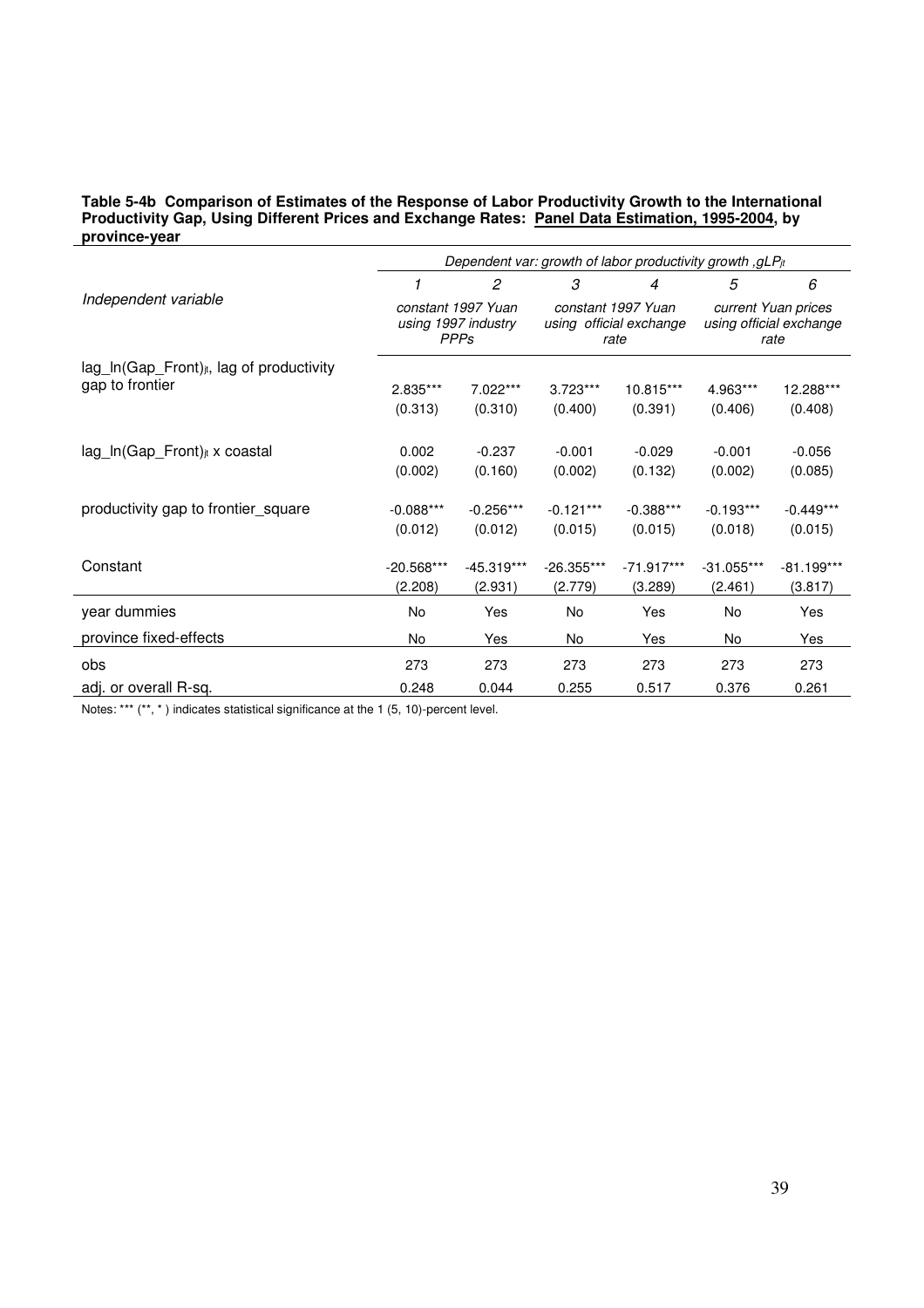| <b>Labor productivity</b>                              |       |       |        |                             |                             |           |  |  |  |  |  |  |
|--------------------------------------------------------|-------|-------|--------|-----------------------------|-----------------------------|-----------|--|--|--|--|--|--|
| area                                                   | 1995  | 2000  | 2004   | growth during the period of |                             |           |  |  |  |  |  |  |
|                                                        |       |       |        | 1995-2000                   | 2000-2004                   | 1995-2004 |  |  |  |  |  |  |
| in 1997 constant Chinese Yuan (thousands) per employee |       |       |        |                             |                             |           |  |  |  |  |  |  |
| coastal                                                | 29.82 | 66.76 | 108.24 | 123.9%                      | 62.1%                       | 263.0%    |  |  |  |  |  |  |
| northeast                                              | 18.96 | 61.04 | 142.89 | 222.0%                      | 134.1%                      | 653.7%    |  |  |  |  |  |  |
| center                                                 | 16.16 | 30.89 | 80.58  | 91.2%                       | 160.8%                      | 398.8%    |  |  |  |  |  |  |
| west                                                   | 16.46 | 39.40 | 96.45  | 139.4%                      | 144.8%                      | 486.1%    |  |  |  |  |  |  |
| in current Chinese Yuan (thousands) per employee       |       |       |        |                             |                             |           |  |  |  |  |  |  |
| coastal                                                | 32.15 | 70.57 | 119.83 | 119.5%                      | 69.8%                       | 272.8%    |  |  |  |  |  |  |
| northeast                                              | 20.81 | 58.02 | 127.35 | 178.8%                      | 119.5%                      | 512.0%    |  |  |  |  |  |  |
| center                                                 | 17.48 | 32.90 | 83.73  | 88.2%                       | 154.5%                      | 379.0%    |  |  |  |  |  |  |
| west                                                   | 17.73 | 39.97 | 91.34  | 125.4%                      | 128.5%                      | 415.1%    |  |  |  |  |  |  |
| <b>Wage Income</b>                                     |       |       |        |                             |                             |           |  |  |  |  |  |  |
| area                                                   | 1995  | 2000  | 2004   |                             | growth during the period of |           |  |  |  |  |  |  |
|                                                        |       |       |        | 1995-2000                   | 2000-2004                   | 1995-2004 |  |  |  |  |  |  |
| coastal                                                | 7.83  | 12.17 | 18.01  | 55.5%                       | 48.0%                       | 130.1%    |  |  |  |  |  |  |

northeast 6.29 9.72 17.52 54.6% 80.2% 178.6%

center 5.95 8.25 15.47 38.6% 87.5% 159.9%

west 6.26 9.71 17.71 55.0% 82.4% 182.8%

#### **Table 6-1 Labor Productivity versus Wage Income by Region, in China's Manufacturing Sector, 1995-2004**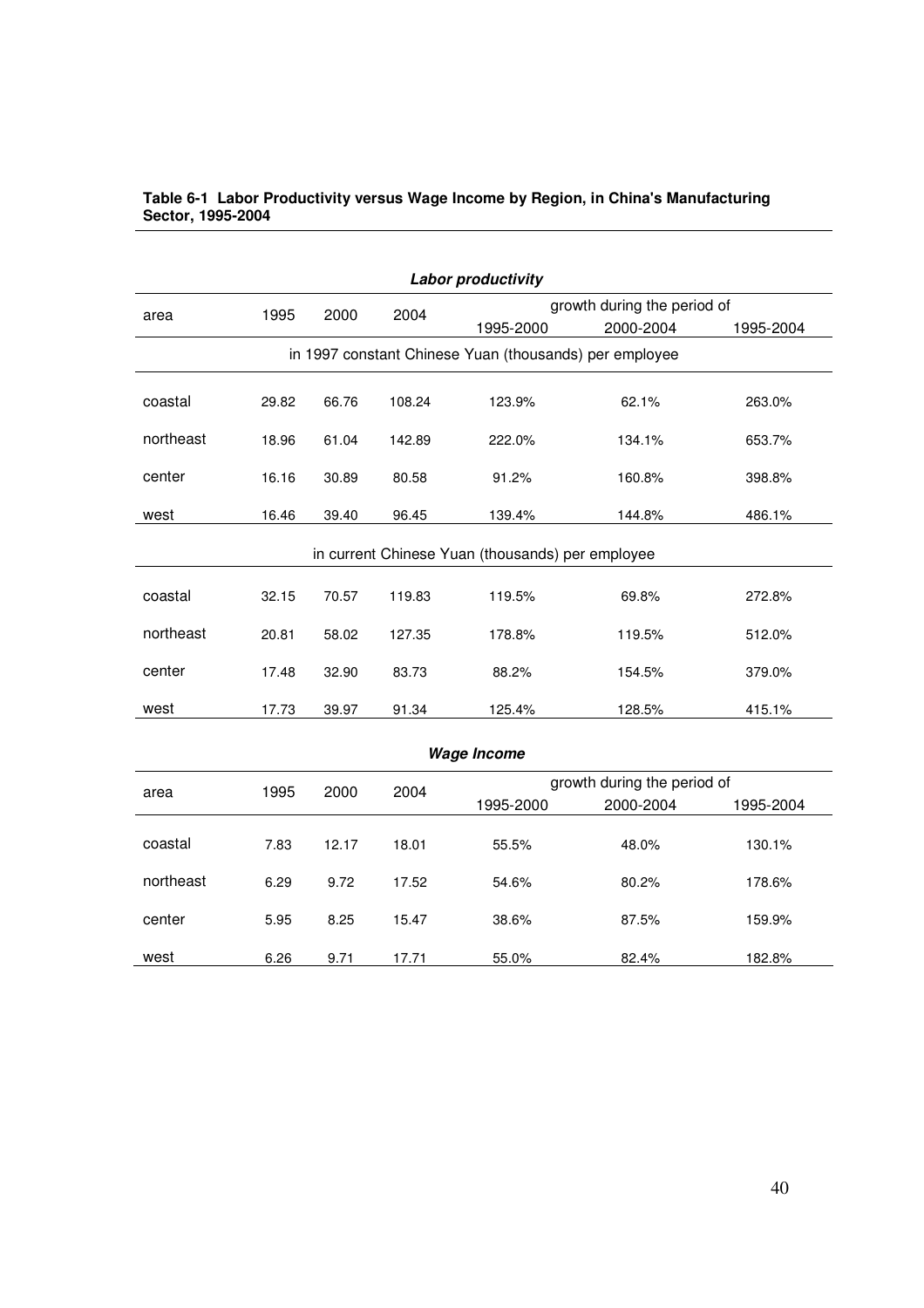|                                                       | dependent variable: ln(wage)i,t |                        |                        |  |  |  |  |
|-------------------------------------------------------|---------------------------------|------------------------|------------------------|--|--|--|--|
| Independent variable                                  |                                 | 2                      | 3                      |  |  |  |  |
| In(labor productivity)i, t                            | $0.545***$<br>(0.017)           | $0.580***$<br>(0.018)  | $0.441***$<br>(0.035)  |  |  |  |  |
| $In$ (labor productivity) $_{i,t}$ x coastal          |                                 | $-0.021***$<br>(0.007) | $-0.006$<br>(0.007)    |  |  |  |  |
| $In$ (labor productivity) <sub>i, t</sub> x northeast |                                 | $-0.055***$<br>(0.010) | $-0.044***$<br>(0.010) |  |  |  |  |
| In(labor productivity) <sub>i, t</sub> x center       |                                 | $-0.013*$<br>(0.008)   | $-0.020***$<br>(0.008) |  |  |  |  |
| Constant                                              | $0.269***$<br>(0.065)           | $0.197***$<br>(0.067)  | $0.564***$<br>(0.110)  |  |  |  |  |
| year dummies                                          | <b>NO</b>                       | <b>NO</b>              | <b>YES</b>             |  |  |  |  |
| obs                                                   | 306                             | 306                    | 306                    |  |  |  |  |
| adj. R-sq.                                            | 0.773                           | 0.794                  | 0.806                  |  |  |  |  |

|  |  | Table 6-2 Regression of Wage Income on Labor Productivity, by provinces, 1995-2004 |
|--|--|------------------------------------------------------------------------------------|
|  |  |                                                                                    |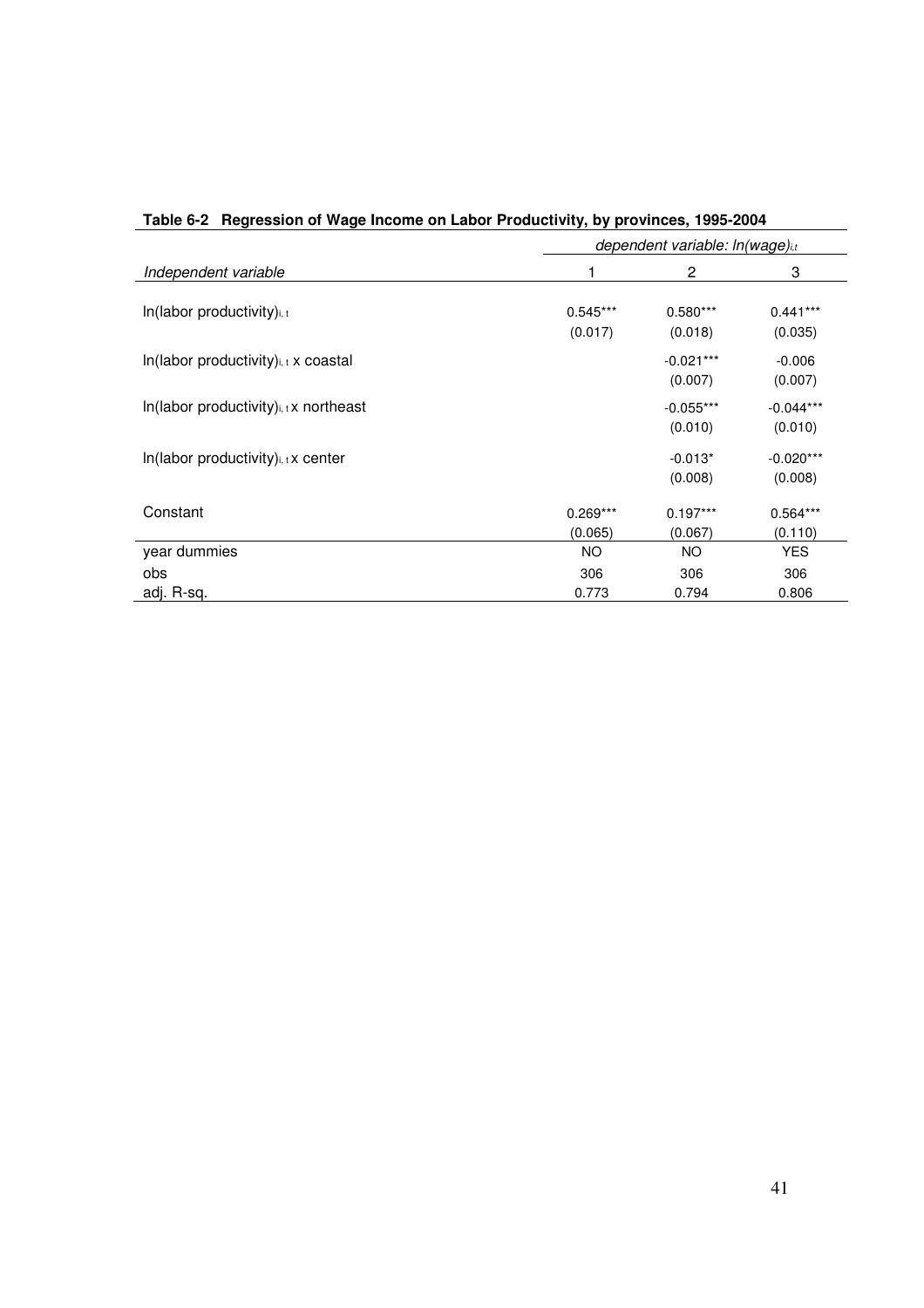|      | (1)                   | (2)     | (3)      | (4)     | (5)              | (6)                      | (7)  | (8)       | (9)       | (10)                  | (11)               | (12)      | (13)  | (14)                        | (15)                        |
|------|-----------------------|---------|----------|---------|------------------|--------------------------|------|-----------|-----------|-----------------------|--------------------|-----------|-------|-----------------------------|-----------------------------|
|      | food and<br>beverages | textile | clothing | leather | wood<br>products | paper<br>and<br>printing | coal | petroleum | chemicals | building<br>materials | metallur-<br>gical | machinery | power | other<br>manufactu-<br>ring | total<br>manufactu-<br>ring |
| 1995 | 6.8                   | 8.5     | 7.9      | 3.1     | 2.1              | 2.3                      | 0.8  | 3.7       | 3.7       | 4.5                   | 3.7                | 3.5       | 4.4   | 4.4                         | 4.2                         |
| 1996 | 9.2                   | 10.3    | 12.2     | 5.2     | 2.5              | 3.9                      | 1.0  | 5.2       | 4.6       | 4.7                   | 3.7                | 3.8       | 5.0   | 6.2                         | 5.0                         |
| 1997 | 10.7                  | 11.8    | 12.0     | 5.9     | 3.3              | 4.4                      | 1.1  | 6.2       | 4.7       | 4.8                   | 3.7                | 4.5       | 6.5   | 6.2                         | 5.5                         |
| 1998 | 11.2                  | 12.0    | 12.4     | 6.1     | 2.9              | 4.4                      | 1.2  | 6.2       | 4.7       | 5.4                   | 3.8                | 5.3       | 8.5   | 7.1                         | 5.9                         |
| 1999 | 14.2                  | 15.6    | 14.9     | 6.1     | 4.2              | 5.5                      | 1.1  | 7.7       | 5.5       | 6.4                   | 4.4                | 6.5       | 9.2   | 6.3                         | 7.1                         |
| 2000 | 16.1                  | 19.2    | 16.9     | 6.8     | 4.8              | 6.3                      | 1.2  | 23.5      | 7.1       | 7.5                   | 5.8                | 8.2       | 9.6   | 8.0                         | 9.3                         |
| 2001 | 18.4                  | 22.0    | 18.7     | 7.7     | 6.3              | 8.5                      | 1.6  | 27.3      | 8.2       | 8.8                   | 7.0                | 9.9       | 11.9  | 8.6                         | 10.8                        |
| 2002 | 20.0                  | 24.1    | 17.4     | 8.9     | 5.2              | 10.2                     | 2.2  | 28.5      | 9.4       | 10.1                  | 8.4                | 11.9      | 13.4  | 8.0                         | 12.2                        |
| 2003 | 23.5                  | 30.1    | 19.5     | 9.2     | 6.0              | 11.3                     | 3.1  | 27.9      | 11.5      | 14.0                  | 11.7               | 14.3      | 11.7  | 7.4                         | 14.6                        |
| 2004 | 30.2                  | 36.0    | 22.0     | 8.3     | 7.0              | 12.5                     | 5.4  | 36.0      | 15.4      | 17.1                  | 18.8               | 15.4      | 13.6  | 7.7                         | 17.8                        |

**Appendix I China's Industrial Labor Productivity by Manufacturing Branch (1995-2004, value-added per employee, in thousands of US\$ using 1997 industry PPPs)**